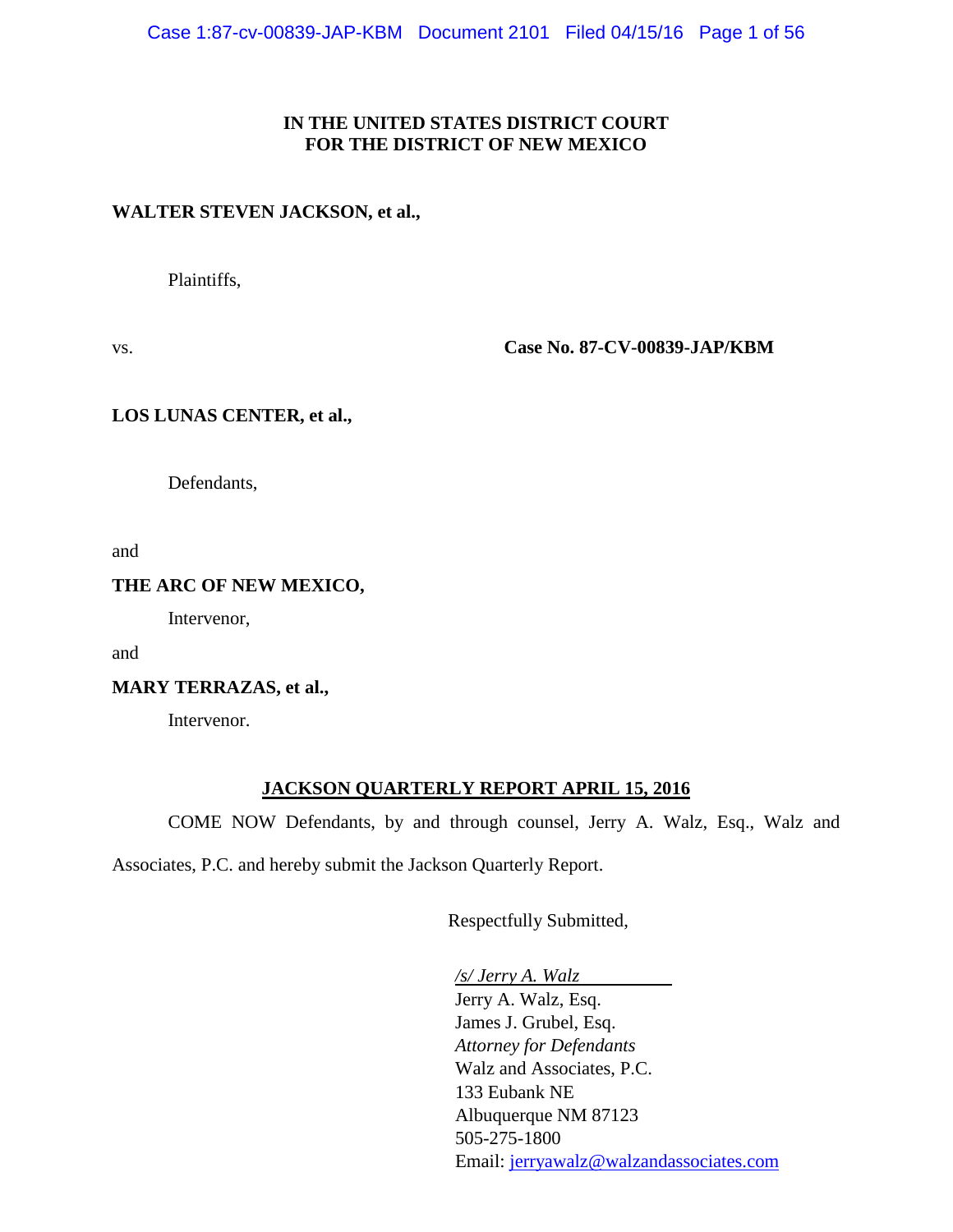#### Case 1:87-cv-00839-JAP-KBM Document 2101 Filed 04/15/16 Page 2 of 56

I HEREBY CERTIFY that on the  $15<sup>th</sup>$  day of April 2016, I filed the foregoing pleading electronically through the CM/ECF system, which caused all counsel of record and interested parties be served by electronic means as more fully reflected in the Notice of Electronic Filing.

/s/Jerry A. Walz Jerry A. Walz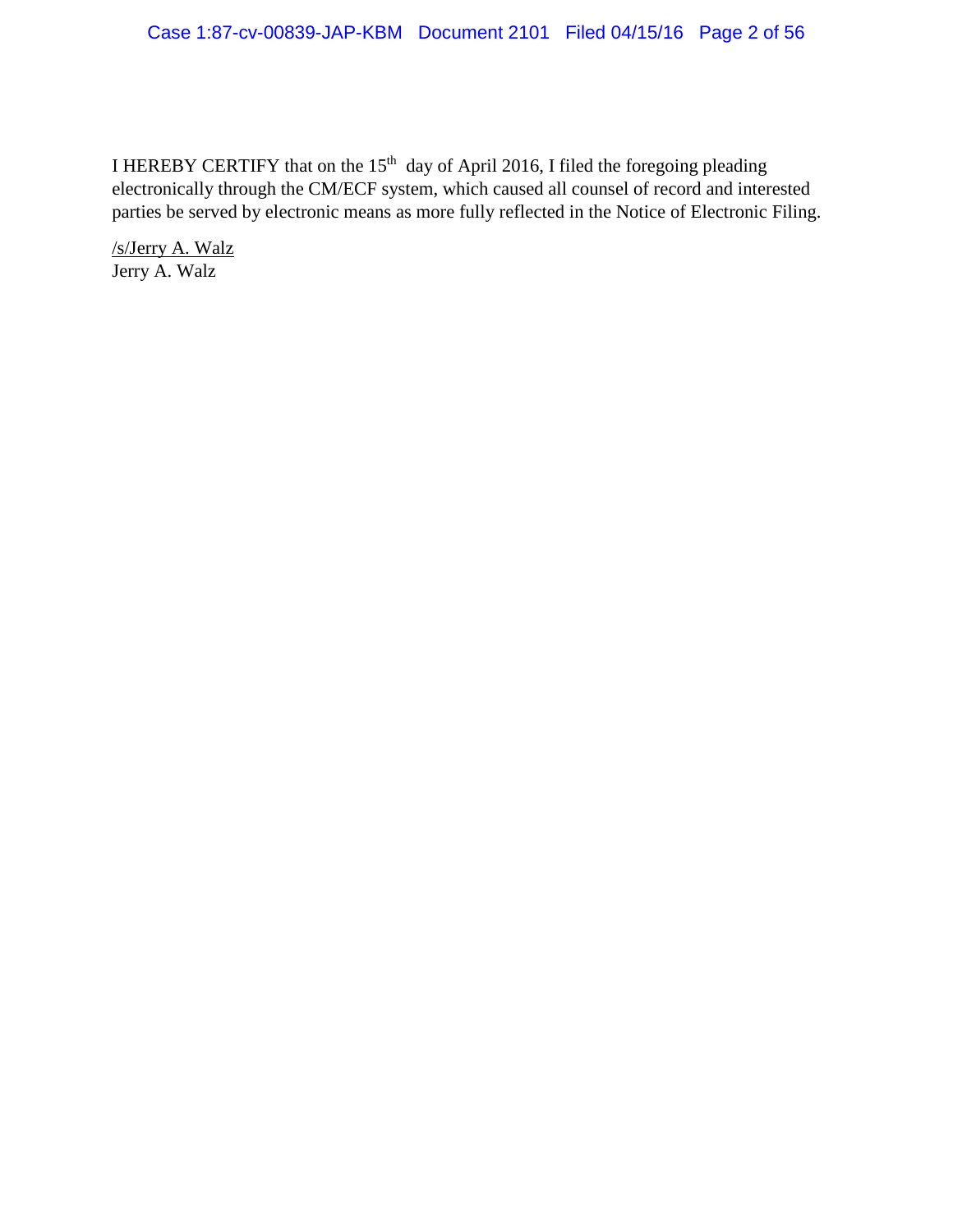| 2015 Objectives for Health, Safety and<br><b>Supported Employment Plans with</b><br><b>Evaluative Components</b>                                                                                                                                                        | Date of<br>Completion                           | Component<br><b>Manager</b> | <b>Comments</b>                                                                                                                                                                                                                                                                                                                                                                                                                                                                                                                                     |
|-------------------------------------------------------------------------------------------------------------------------------------------------------------------------------------------------------------------------------------------------------------------------|-------------------------------------------------|-----------------------------|-----------------------------------------------------------------------------------------------------------------------------------------------------------------------------------------------------------------------------------------------------------------------------------------------------------------------------------------------------------------------------------------------------------------------------------------------------------------------------------------------------------------------------------------------------|
| <b>HEALTH PLAN</b>                                                                                                                                                                                                                                                      |                                                 |                             |                                                                                                                                                                                                                                                                                                                                                                                                                                                                                                                                                     |
| <b>Health Objective H1.1 Expectations for</b><br>healthcare coordination are appropriate<br>as evidenced by well-defined roles and<br>responsibilities that are carried out and<br>measured at the provider, region and state<br>level.                                 |                                                 |                             |                                                                                                                                                                                                                                                                                                                                                                                                                                                                                                                                                     |
| H1.1a The Department of Health (DOH)<br>must define healthcare coordination roles and<br>responsibilities at the provider, regional, and<br>state levels in DOH policies, procedures, and<br>standards.                                                                 | 9/30/15                                         | <b>CSB</b> Bureau<br>Chief  | Held meeting on March 15, 2016 with Defendants, the JCA and<br>Community Monitor to discuss healthcare coordination, the Health<br>Field Survey Tool (HFST) and other health objectives. Additional<br>activities were discussed at this meeting and an additional meeting on<br>April 4, 2016 including the coordination of a meeting with provider<br>representatives to refine coordination roles. Medical Director, CSB<br>Chief and DDSD Director also discussed meeting with HSD and<br>MCO representatives to develop consensus definitions. |
| H1.1b The DOH must disseminate the<br>definitions referred to in H1.1a to all<br>pertinent providers.                                                                                                                                                                   | 9/30/15                                         | <b>CSB</b> Bureau<br>Chief  | See H1.1a status update                                                                                                                                                                                                                                                                                                                                                                                                                                                                                                                             |
| H1.1c The definitions of healthcare<br>coordination roles and responsibilities must<br>contain measurable performance indicators<br>so that the DOH can assess whether the<br>assigned responsibilities are carried out at the<br>provider, regional, and state levels. | 9/30/15                                         | <b>CSB</b> Bureau<br>Chief  | See status above regarding meeting with Plaintiffs, JCA and<br>Community Monitor. Additionally, an initial crosswalk has begun to<br>identify where elements of healthcare coordination may be measured<br>in the HFST.                                                                                                                                                                                                                                                                                                                             |
| H1.1d The DOH must annually evaluate the<br>performance of healthcare coordination roles<br>and responsibilities consistent with the<br>measurable performance indicators through<br>the use of the health field survey tool or other<br>appropriate tools.             | 12/31/15                                        | <b>CSB</b> Bureau<br>Chief  | See H1.1a-c status updates                                                                                                                                                                                                                                                                                                                                                                                                                                                                                                                          |
| H1.1e The DOH must take prompt action to<br>address healthcare coordination performance                                                                                                                                                                                 | $\overline{4/30/1}$ 6-first<br>quarter data and | <b>CSB</b> Bureau<br>Chief  | No data to report at this time. See H1.1a-c status updates                                                                                                                                                                                                                                                                                                                                                                                                                                                                                          |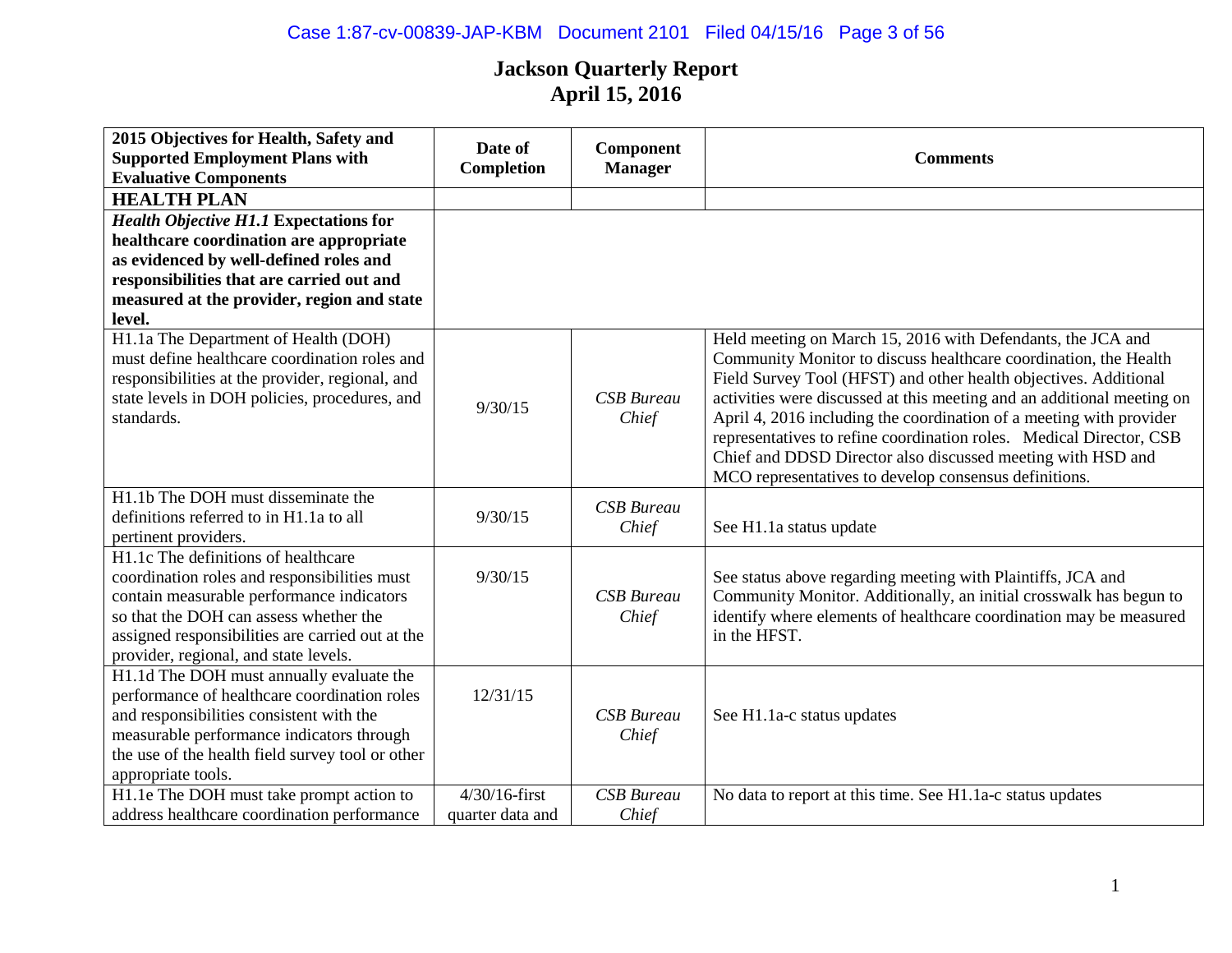# Case 1:87-cv-00839-JAP-KBM Document 2101 Filed 04/15/16 Page 4 of 56

| that does not meet the measurable               | collected and     |                   |                                                                        |
|-------------------------------------------------|-------------------|-------------------|------------------------------------------------------------------------|
| performance indicators.                         | reported          |                   |                                                                        |
| <b>Health Objective H1.2 Nurses routinely</b>   |                   |                   |                                                                        |
| monitor Jackson Class Members'                  |                   |                   |                                                                        |
| individual health needs through (1)             |                   |                   |                                                                        |
| oversight, (2) communication with DSP           |                   |                   |                                                                        |
| (Direct Support Professionals), and (3)         |                   |                   |                                                                        |
| corrective actions in order to implement        |                   |                   |                                                                        |
| the Jackson Class Members' health plans,        |                   |                   |                                                                        |
| to ensure that the Jackson Class                |                   |                   |                                                                        |
| Members' health needs are being met, and        |                   |                   |                                                                        |
| to timely respond to changes in Jackson         |                   |                   |                                                                        |
| <b>Class Members' health status.</b>            |                   |                   |                                                                        |
| H1.2a Defendants must ensure that each          | 10/31/15-first    |                   |                                                                        |
| JCM's healthcare needs, conditions, and risk    | quarter data      | <b>CSB</b> Bureau |                                                                        |
| factors are accurately documented in the        | collected and     | Chief             |                                                                        |
| JCM's healthcare record.                        | reported.         |                   | The HFST was presented at the Jackson Quarterly Meeting in January     |
| H1.2b DSP and their supervisors must            | 10/31/15-first    |                   | 2016. Plaintiffs' Counsel requested a meeting to discuss healthcare    |
| receive training by nurses in order to          | quarter data      | <b>CSB</b> Bureau | coordination and the HFST data collected to date. Defendants met       |
| competently and correctly implement each        | collected and     | Chief             | with the Plaintiffs on March 8, 2016 and April 4, 2016. During         |
| JCM's healthcare plan.                          | reported.         |                   | these meetings, Defendants walked through the tool and examples of     |
| H1.2c Nurses must visit each JCM in             | 10/31/15-first    |                   | the raw data and demonstrated how the data led to changes in the field |
| accordance with DOH requirements.               | quarter data      | <b>CSB</b> Bureau | review process and the HFST itself. Plaintiffs provided suggestions    |
|                                                 | collected and     | Chief             | for changes to the HFST. Most were accepted and implemented with       |
|                                                 | reported.         |                   | reasons for not doing so provided for those that were not. At the      |
| H1.2d Nurses must meet with DSP's as            | $10/31/15$ -first |                   | April 4 meeting, Plaintiffs were given all of the raw data and were    |
| needed based upon the JCM's ECHAT acuity        | quarter data      | <b>CSB</b> Bureau | asked to provide additional feedback if they deem appropriate.         |
| level and any significant change in health      | collected and     | Chief             | Defendants have outlined the steps needed to begin field data          |
| status to monitor the individual.               | reported.         |                   | collection and have begun to execute the steps.                        |
| H1.2e Defendants must ensure prompt             | 10/31/15-first    |                   |                                                                        |
| revision of a JCM's healthcare plan if there is | quarter data      | <b>CSB</b> Bureau |                                                                        |
| a change in the JCM's health status.            | collected and     | Chief             |                                                                        |
|                                                 | reported.         |                   |                                                                        |
| <b>Health Objective H1.3 Teams use accurate</b> |                   |                   |                                                                        |
| health records for Jackson Class                |                   |                   |                                                                        |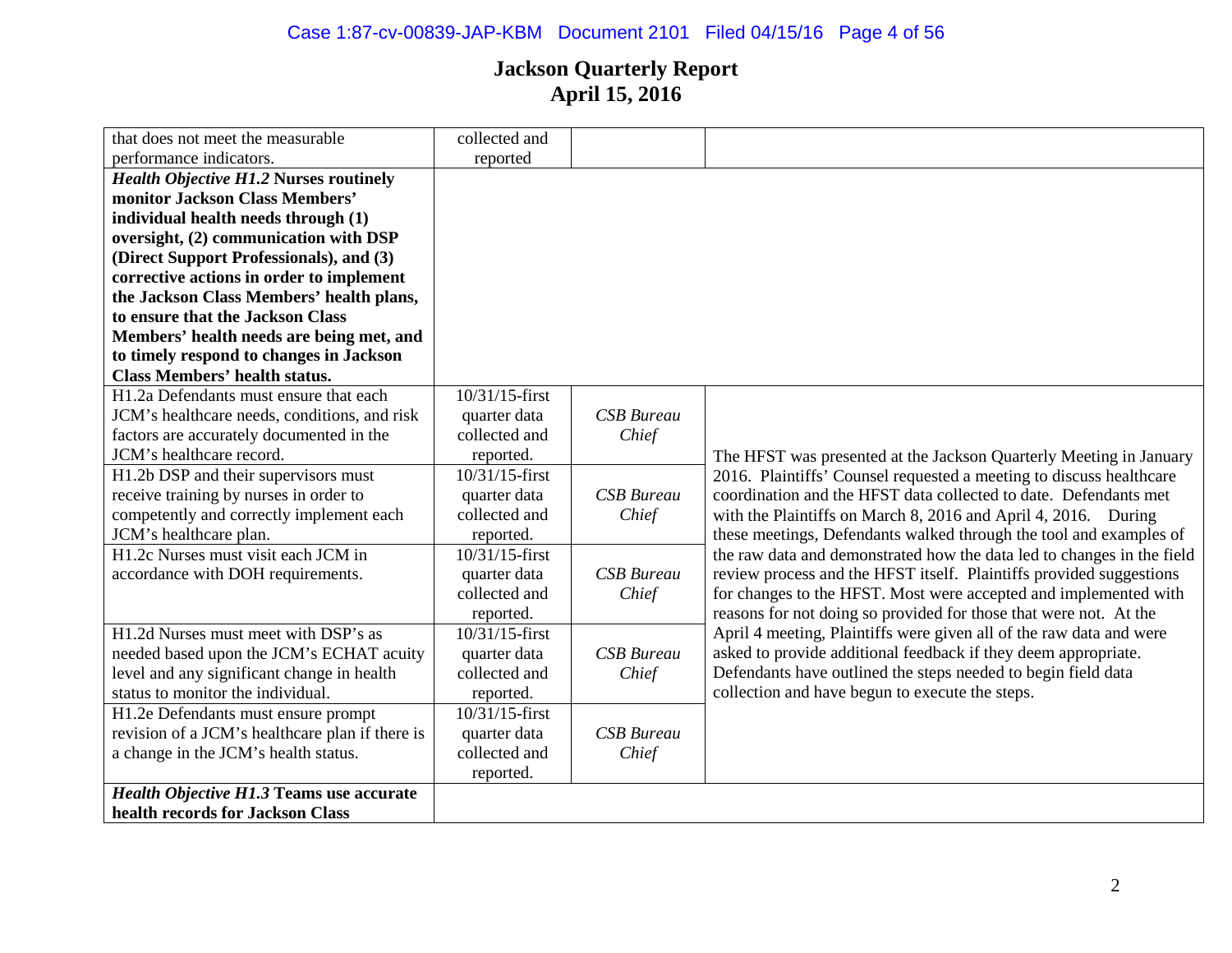### Case 1:87-cv-00839-JAP-KBM Document 2101 Filed 04/15/16 Page 5 of 56

| <b>Members.</b>                                                                                                                                                                                                                                                                                                                                                                                                     |                                                              |                                                           |                                                                                                                                                                                                                                                                                                                                                                                                                                                                                                                                                                                                              |
|---------------------------------------------------------------------------------------------------------------------------------------------------------------------------------------------------------------------------------------------------------------------------------------------------------------------------------------------------------------------------------------------------------------------|--------------------------------------------------------------|-----------------------------------------------------------|--------------------------------------------------------------------------------------------------------------------------------------------------------------------------------------------------------------------------------------------------------------------------------------------------------------------------------------------------------------------------------------------------------------------------------------------------------------------------------------------------------------------------------------------------------------------------------------------------------------|
| H1.3a Defendants must monitor the accuracy<br>of each JCM's health record, including the<br>JCM's current healthcare plans.                                                                                                                                                                                                                                                                                         | 10/31/15-first<br>quarter data<br>collected and<br>reported. | <b>BSI</b> Bureau<br>Chief and CSB<br><b>Bureau Chief</b> | See H1.2 for status update on HFST                                                                                                                                                                                                                                                                                                                                                                                                                                                                                                                                                                           |
| H1.3b Each JCM's "Therap eCHATs"<br>("Electronic Comprehensive Assessment<br>Tool") must be updated within 45 days<br>before an IDT (Interdisciplinary Team)<br>Meeting at which the JCM's annual ISP<br>(Individual Service Plan) is created.                                                                                                                                                                      | 10/31/15-first<br>quarter data<br>collected and<br>reported. | <b>BSI</b> Bureau<br>Chief and CSB<br><b>Bureau Chief</b> | October 2015-February 2016 data was collected and reviewed for<br>compliance with this requirement. Notifications were sent to<br>identified providers via SCOMM on 3/29/16 and 3/30/16 outlining<br>the need for remediation in this area. Providers have 14 days from<br>receipt of the notification to complete any changes if required.<br>DDSD will run reports after the 14 days to identify remediation<br>completion.<br><b>Supporting Documentation:</b> October 2015-December 2015 Report<br>(Bates No. JQR Q2 2016 0135-0156), January-February 2016 Report<br>(Bates No. JQR Q2 2016 0121-0134), |
| <b>Health Objective H1.4 Teams (including</b><br>the individual) have information<br>(education, consultant and technical<br>assistance) needed to achieve goals stated<br>in individual Healthcare Plans, MERPs<br>[Medical Emergency Response Plans],<br><b>CARMPs [Comprehensive Aspiration</b><br><b>Risk Management Plans] and written</b><br>direct support instructions as appropriate<br>to the individual. |                                                              |                                                           |                                                                                                                                                                                                                                                                                                                                                                                                                                                                                                                                                                                                              |
| H1.4a Upon request, DDSD will assist IDTs<br>to identify professionals with specialized<br>skills to provide needed information,<br>consultation, and technical assistance. DDSD<br>will inform IDTs of the availability of<br>DDSD's assistance.                                                                                                                                                                   | First issued by<br>7/31/15                                   | <b>DDSD</b> Medical<br>Director                           | A letter outlining how to request assistance from DDSD was sent to<br>provider agencies and case managers on October 15, 2015.A tracking<br>form has been developed and implemented. Discussion and planning<br>around reviewing data in conjunction with RORI and SSR<br>information to identify gaps and resource solutions and strategies.                                                                                                                                                                                                                                                                |
| H <sub>1.4</sub> b Each JCM must have access to<br>healthcare professionals with specialized<br>skills, as needed.                                                                                                                                                                                                                                                                                                  | 12/31/15                                                     | <b>DDSD</b> Medical<br><b>Director</b>                    | Created HFST process specifics that will measure this Evaluative<br>Component (See H1.1).                                                                                                                                                                                                                                                                                                                                                                                                                                                                                                                    |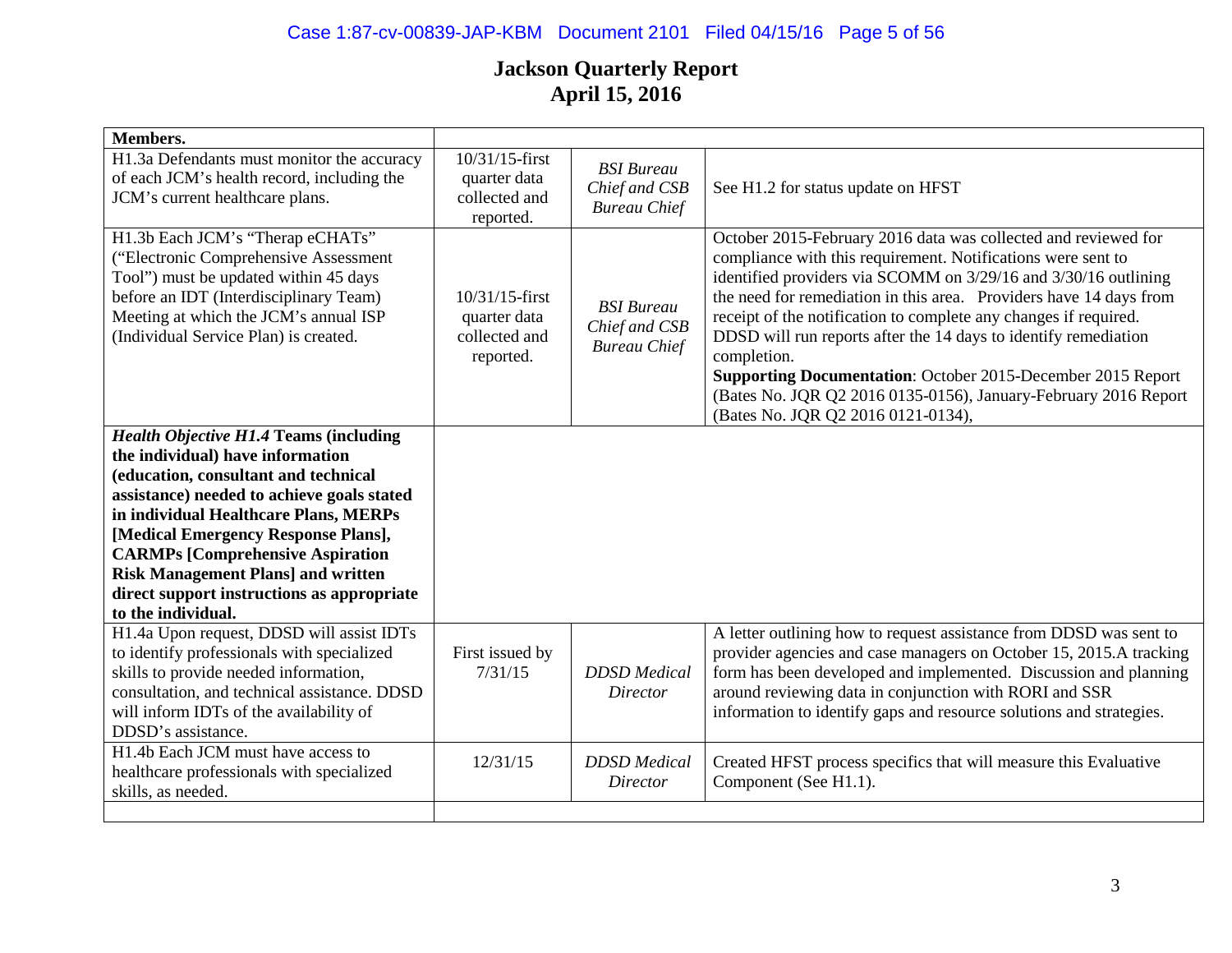| Health Objective H1.5 Identified health<br>needs for Jackson Class Members,<br>including daily medical considerations, are<br>addressed in individualized healthcare<br>plans, MERPs, CARMPs, and written<br>direct support instructions as appropriate<br>to the Jackson Class Members. Healthcare<br>plans are reviewed and promptly modified |                                                              |                                                           |                                                                                                                                                                                                 |
|-------------------------------------------------------------------------------------------------------------------------------------------------------------------------------------------------------------------------------------------------------------------------------------------------------------------------------------------------|--------------------------------------------------------------|-----------------------------------------------------------|-------------------------------------------------------------------------------------------------------------------------------------------------------------------------------------------------|
| in response to changes in health status.                                                                                                                                                                                                                                                                                                        |                                                              |                                                           |                                                                                                                                                                                                 |
| H1.5a Defendants must prepare quarterly<br>reports on a sample of the JCMs to monitor<br>the accuracy of the JCMs' individual<br>healthcare record.                                                                                                                                                                                             | 10/31/15-first<br>quarter data<br>collected and<br>reported. | <b>CSB</b> Bureau<br>Chief                                |                                                                                                                                                                                                 |
| H1.5b Defendants must take action to correct<br>inaccuracies in the JCMs' individual<br>healthcare record.                                                                                                                                                                                                                                      | 10/31/15-first<br>quarter data<br>collected and<br>reported. | <b>CSB</b> Bureau<br>Chief                                | See H1.2 for status update on HFST                                                                                                                                                              |
| <b>Health Objective H1.6 Current and</b><br>complete information is provided to the<br>healthcare professionals treating or<br>evaluating the individual.                                                                                                                                                                                       |                                                              |                                                           |                                                                                                                                                                                                 |
| H1.6a Healthcare professionals, who treat or<br>evaluate a JCM, must have a copy of the<br>JCM's accurate "Health Passport."                                                                                                                                                                                                                    | 12/31/15-first<br>quarter data<br>collected and<br>reported. | <b>BSI</b> Bureau<br>Chief and CSB<br><b>Bureau Chief</b> | A Director's Release has been drafted in regards to this requirement.                                                                                                                           |
| H1.6b DOH will revise and distribute the<br>Health Passport policy and procedure clearly<br>stating that it is the DDW provider's<br>responsibility to provide, in all settings, the<br>accurate and up to date Health Passport and<br>Physicians Consultation form to treating<br>health care professionals.                                   | 12/31/15-first<br>quarter data<br>collected and<br>reported. | <b>BSI</b> Bureau<br>Chief and CSB<br><b>Bureau Chief</b> | See H1.6b status above.                                                                                                                                                                         |
| H1.6c A JCM's provider must ensure a<br>JCM's current healthcare information is<br>provided to treating and evaluating                                                                                                                                                                                                                          | 12/31/15-first<br>quarter data<br>collected and              | <b>BSI</b> Bureau<br>Chief and CSB<br><b>Bureau Chief</b> | DDSD's proposed methodology to track this information was<br>presented to the JCA at the March 8, 2016 consultation meeting.<br>DDSD will monitor the completion and use of the Health Passport |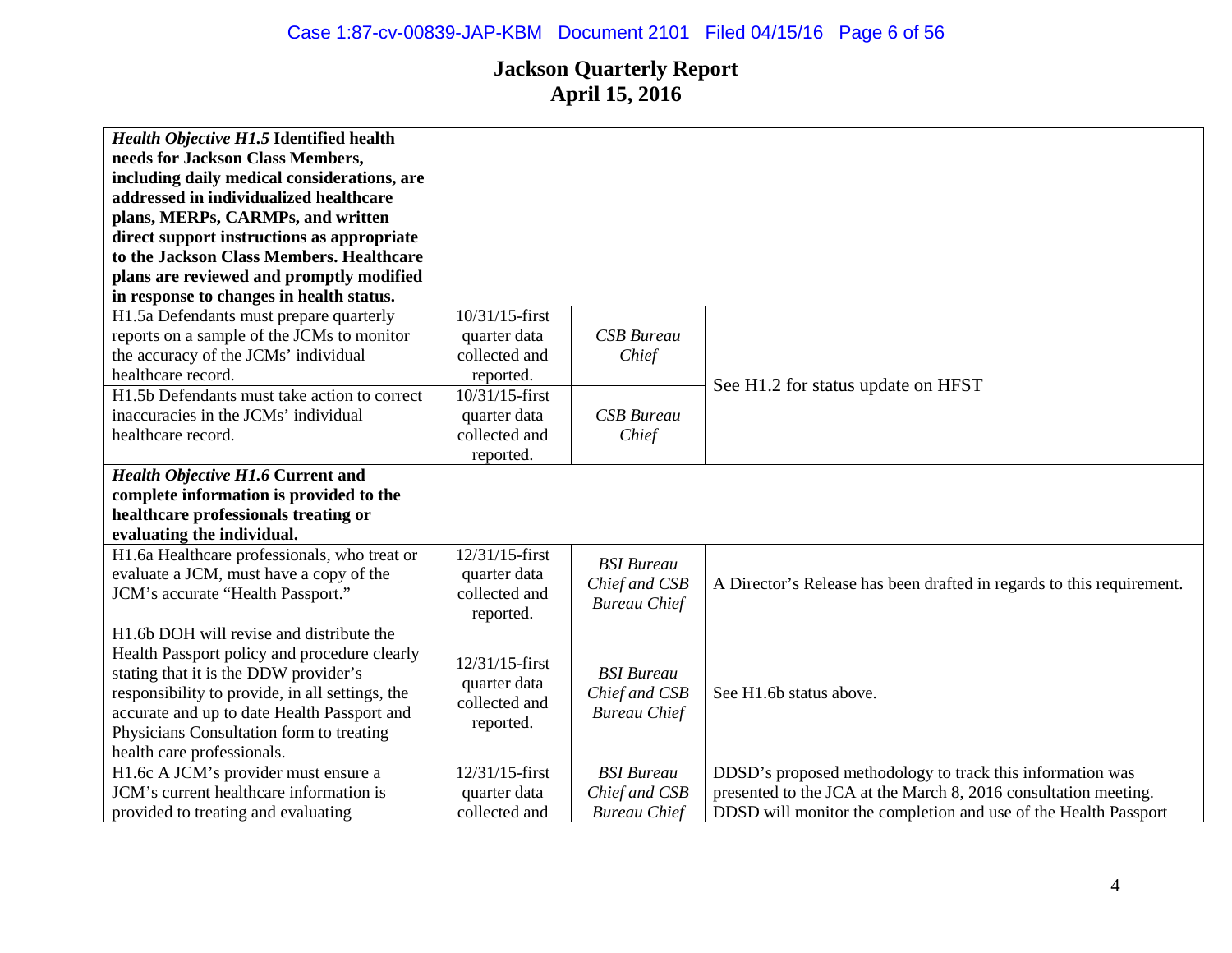### Case 1:87-cv-00839-JAP-KBM Document 2101 Filed 04/15/16 Page 7 of 56

| healthcare professionals and the case          | reported.         |                      | and Physician Consultation forms against appointments via the HFST. |
|------------------------------------------------|-------------------|----------------------|---------------------------------------------------------------------|
| manager must verify that through review of     |                   |                      |                                                                     |
| the Physician Consultation Form.               |                   |                      |                                                                     |
| <b>Health Objective H1.7 The team assures</b>  |                   |                      |                                                                     |
| recommendations from healthcare                |                   |                      |                                                                     |
| professionals are reviewed with the            |                   |                      |                                                                     |
| individual and guardian in a manner that       |                   |                      |                                                                     |
| supports informed decision making and          |                   |                      |                                                                     |
| [are] either implemented, or documented        |                   |                      |                                                                     |
| in a Decision Consultation Form if             |                   |                      |                                                                     |
| recommendation is declined.                    |                   |                      |                                                                     |
| H1.7a A JCM's IDT must ensure that a           |                   |                      |                                                                     |
| healthcare professional's recommendations      |                   |                      |                                                                     |
| and assessments (1) are promptly               | $10/31/15$ -first |                      |                                                                     |
| communicated to the nurse, guardian, DSP,      | quarter data      | <b>DDSD</b>          |                                                                     |
| and entire healthcare team, as needed, and (2) | collected and     | Statewide CM<br>Lead |                                                                     |
| are implemented, unless the individual or      | reported.         |                      |                                                                     |
| their healthcare decision maker declines the   |                   |                      |                                                                     |
| healthcare professional's recommendations      |                   |                      |                                                                     |
| by completing a Decision Consultation Form.    |                   |                      |                                                                     |
| H1.7b A JCM's healthcare records must          | $10/31/15$ -first |                      |                                                                     |
| accurately identify and reflect any            | quarter data      | <b>DDSD</b>          |                                                                     |
| recommendations and assessments of the         | collected and     | Statewide CM         | See H1.2 for status update on HFST                                  |
| JCM's treating and evaluating healthcare       | reported.         | Lead                 |                                                                     |
| professionals.                                 |                   |                      |                                                                     |
| H1.7c Defendants, through appropriate          |                   |                      |                                                                     |
| personnel, e.g., provider agencies and case    | $10/31/15$ -first | <b>DDSD</b>          |                                                                     |
| managers, must ensure that a healthcare        | quarter data      | Statewide CM         |                                                                     |
| professional's recommendations are             | collected and     | Lead                 |                                                                     |
| implemented within the prescribed              | reported.         |                      |                                                                     |
| timeframe.                                     |                   |                      |                                                                     |
| H1.7d The JCM's Case Manager must              | 10/31/15-first    | <b>DDSD</b>          |                                                                     |
| complete a Decision Consultation Form, as      | quarter data      | Statewide CM         |                                                                     |
| appropriate, for use by the JCM's healthcare   | collected and     | Lead                 |                                                                     |
| professionals. The Decision Consultation       | reported.         |                      |                                                                     |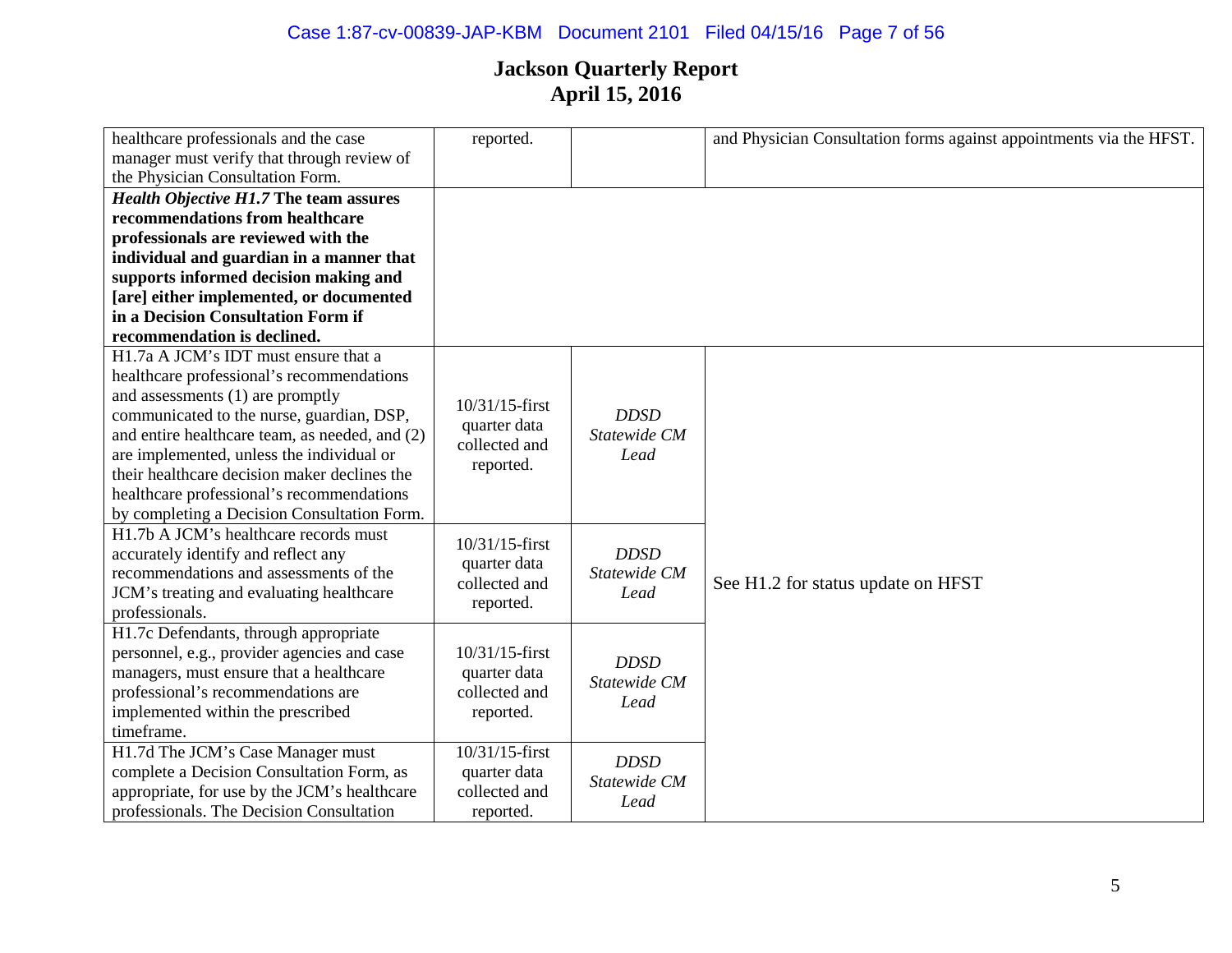### Case 1:87-cv-00839-JAP-KBM Document 2101 Filed 04/15/16 Page 8 of 56

| Form must be kept in the JCM's healthcare<br>records |                   |                   |                                                                       |
|------------------------------------------------------|-------------------|-------------------|-----------------------------------------------------------------------|
| Health Objective H1.8 Each Jackson Class             |                   |                   |                                                                       |
| <b>Member will receive the Jackson Class</b>         |                   |                   |                                                                       |
| Member's medications (1) in the doses                |                   |                   |                                                                       |
| prescribed, $(2)$ in the manner and                  |                   |                   |                                                                       |
| frequency prescribed, and (3) at the times           |                   |                   |                                                                       |
| prescribed.                                          |                   |                   |                                                                       |
| H1.8a Defendants must monitor the accuracy           | 10/31/15-first    |                   | DDSD is reviewing and acting on those medication events that fall     |
|                                                      |                   |                   |                                                                       |
| of administration of prescription medications        | quarter data      | <b>CSB</b> Bureau | into the highest reportable category on the General Events Reporting, |
| to each JCM.                                         | collected and     | Chief             | in Therap, (GER). This is reported currently through the significant  |
|                                                      | reported.         |                   | events process.                                                       |
| H1.8b Defendants must take prompt action to          |                   |                   | Defendants met with the JCA and Community Monitor on June 30,         |
| correct any failure to properly administer           |                   |                   | 2015. During this meeting, the JCA indicated the need to revise the   |
| medications to a JCM in accordance with              |                   |                   | HFST to include monitoring of right dose, right frequency and right   |
| prescriptions.                                       | $10/31/15$ -first |                   | time. These questions were added to the HFST. Discussed at the        |
|                                                      | quarter data      | <b>CSB</b> Bureau | December 10, 2015 check in meeting with the JCA. JCA provided         |
|                                                      | collected and     | Chief             | guidance as to the intent of the objective and evaluative components. |
|                                                      | reported.         |                   | During the March 8, 2016 meeting, the Plaintiffs recommended that     |
|                                                      |                   |                   | the HFST also monitor for administration of incorrect medications.    |
|                                                      |                   |                   | The suggestion was accepted and the change was incorporated into      |
|                                                      |                   |                   | the HFST. See H1.2 for status update on HFST.                         |
| <b>Health Objective H2.1 Jackson Class</b>           |                   |                   |                                                                       |
| Members receive age appropriate                      |                   |                   |                                                                       |
| preventive/early detection                           |                   |                   |                                                                       |
| screening/immunizations for health risk              |                   |                   |                                                                       |
| factors.                                             |                   |                   |                                                                       |
| H2.1a The DOH must publish and promote               |                   |                   | The DDSD Medical Director developed step by step instructions for     |
| routine preventive and early detection               |                   |                   | provider staff to generate age and gender specific prevention         |
| healthcare screening standards guidelines that       |                   |                   | recommendations. Presented draft procedures on preventive service     |
| are consistent with national standards and           |                   | <b>CSB</b> Bureau | recommendations to DDSD staff. Will distribute procedures to          |
| adjustable for the age and the specific              | 9/30/15           | Chief             | providers. The DDSD Medical Director plans to meet with MCO           |
| condition of each JCM.                               |                   |                   | Medical Directors to promote implementation of recommendations.       |
|                                                      |                   |                   |                                                                       |
|                                                      |                   |                   |                                                                       |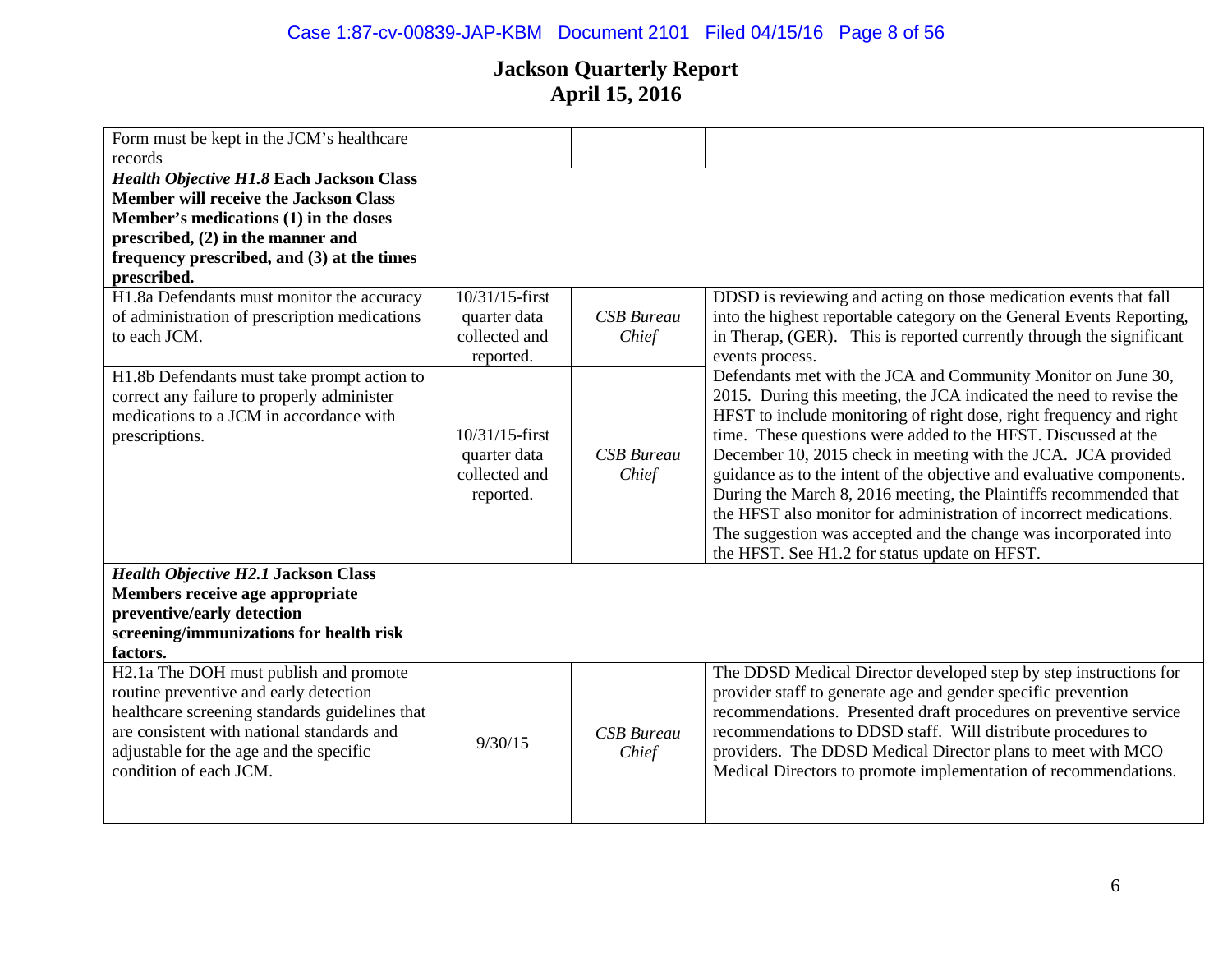| H <sub>2</sub> .1b Each JCM must receive routine<br>preventive screening and immunizations<br>consistent with the national standards unless<br>the JCM, in conjunction with the JCM's<br>guardian and primary healthcare provider,<br>makes an informed choice to reject the<br>recommended screening and immunization<br>standards.                                                                                                                                                                                                                          | 12/31/15-first<br>quarter data<br>collected and<br>reported. | <b>CSB</b> Bureau<br>Chief | An online tool which was developed by the United States Preventive<br>Services Task Force (USPSTF) has been identified, which will greatly<br>facilitate communication with the JCM's primary care physician<br>regarding the preventive services that are recommended for the JCM.<br>A separate tool is under development to address preventive services<br>that are specific to the JCM's specific condition(s).<br><b>Supporting Documentation:</b><br>http://www.uspreventiveservicestaskforce.org/Page/Name/tools-and-<br>resources-for-better-preventive-care<br><b>No Change from Previous Quarter</b> |
|---------------------------------------------------------------------------------------------------------------------------------------------------------------------------------------------------------------------------------------------------------------------------------------------------------------------------------------------------------------------------------------------------------------------------------------------------------------------------------------------------------------------------------------------------------------|--------------------------------------------------------------|----------------------------|----------------------------------------------------------------------------------------------------------------------------------------------------------------------------------------------------------------------------------------------------------------------------------------------------------------------------------------------------------------------------------------------------------------------------------------------------------------------------------------------------------------------------------------------------------------------------------------------------------------|
| <b>Health Objective H3.1 Jackson Class</b>                                                                                                                                                                                                                                                                                                                                                                                                                                                                                                                    |                                                              |                            |                                                                                                                                                                                                                                                                                                                                                                                                                                                                                                                                                                                                                |
| Members receive increased intensity of<br>services during acute episodes or illnesses.                                                                                                                                                                                                                                                                                                                                                                                                                                                                        |                                                              |                            |                                                                                                                                                                                                                                                                                                                                                                                                                                                                                                                                                                                                                |
| H3.1a A nurse's monitoring, including<br>nursing assessments and oversight, must<br>increase during a JCM's acute episodes or<br>illnesses.                                                                                                                                                                                                                                                                                                                                                                                                                   | 10/31/15-first<br>quarter data<br>collected and<br>reported. | <b>CSB</b> Bureau<br>Chief |                                                                                                                                                                                                                                                                                                                                                                                                                                                                                                                                                                                                                |
| H3.1b Prompt face to face visits by a Nurse<br>must occur upon a JCM's significant change<br>of condition unless the Nurse directs and the<br>JCM receives care from a Healthcare<br>Practitioner, from urgent care or from<br>emergency services. This visit will include a<br>nursing assessment, monitoring and<br>management of JCMs acute illness or<br>episodes. If the JCM receives care from a<br>Healthcare Practitioner, from urgent care or<br>from emergency services the nurse will<br>promptly assess the JCM at the conclusion of<br>the care. | 10/31/15-first<br>quarter data<br>collected and<br>reported. | <b>CSB</b> Bureau<br>Chief | See H1.2 for status update on HFST                                                                                                                                                                                                                                                                                                                                                                                                                                                                                                                                                                             |
| H3.1c In each individual case where a Nurse<br>fails to comply with DOH requirements<br>regarding significant health status change, the<br>provider will report the failure to IMB. IMB<br>will investigate and take appropriate action                                                                                                                                                                                                                                                                                                                       | 10/31/15-first<br>quarter data<br>collected and<br>reported. | <b>CSB</b> Bureau<br>Chief |                                                                                                                                                                                                                                                                                                                                                                                                                                                                                                                                                                                                                |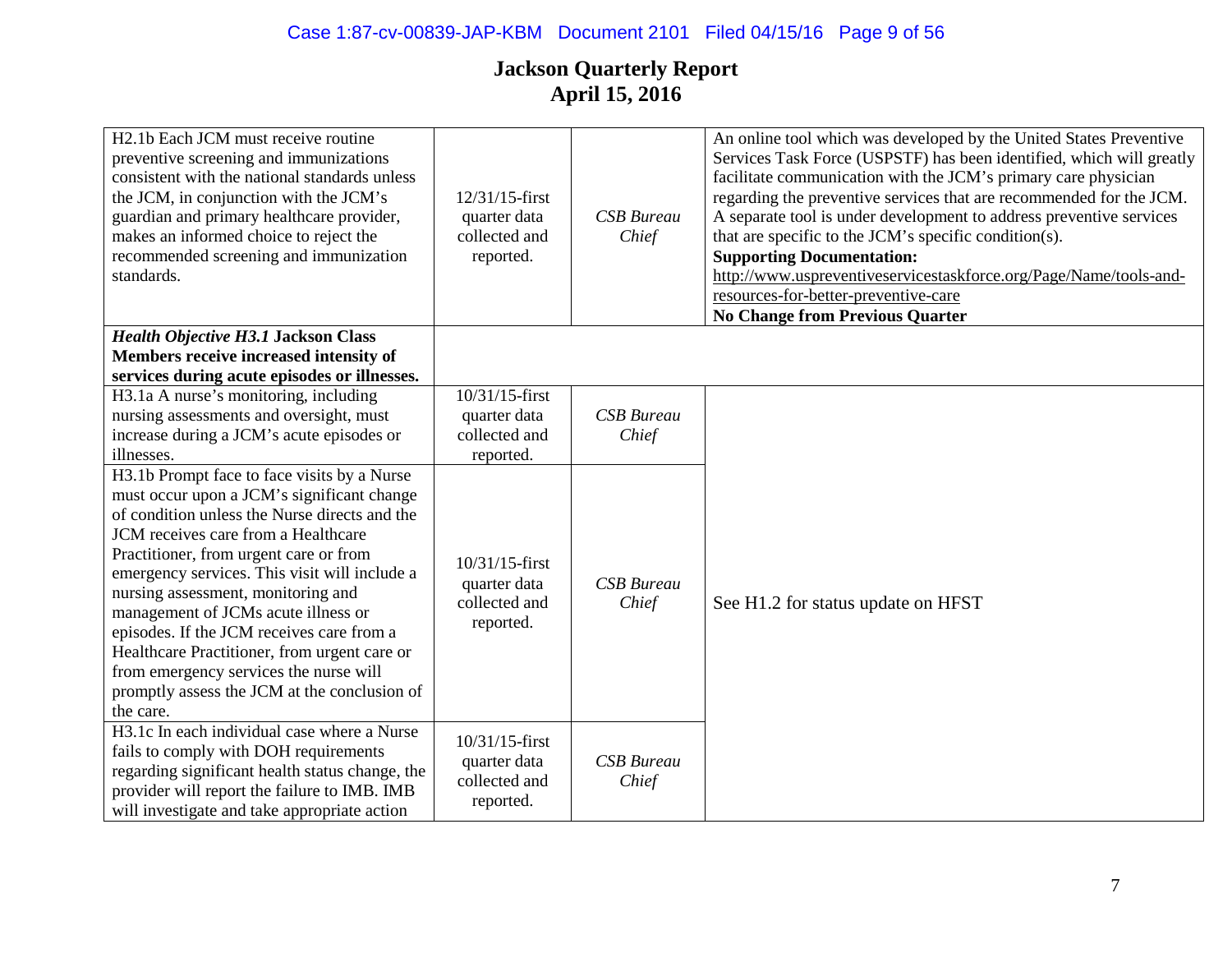# Case 1:87-cv-00839-JAP-KBM Document 2101 Filed 04/15/16 Page 10 of 56

| and DOH will review patterns and trends via      |                               |                   |                                    |
|--------------------------------------------------|-------------------------------|-------------------|------------------------------------|
| the health field tool and identify nurse         |                               |                   |                                    |
| performance issues, and will take corrective     |                               |                   |                                    |
| action.                                          |                               |                   |                                    |
| <b>Health Objective H3.2 Direct Service</b>      |                               |                   |                                    |
| Personnel/supervisors are able to identify       |                               |                   |                                    |
| subtle signs of change/acute symptoms.           |                               |                   |                                    |
| H <sub>3</sub> .2a The DOH must issue healthcare |                               |                   |                                    |
| guidelines for use by healthcare provider        |                               |                   |                                    |
| staff about the timely identification of and     |                               |                   |                                    |
| response to changes in the health status of a    |                               |                   |                                    |
| JCM so that a JCM does not experience            |                               |                   |                                    |
| unnecessary pain, loss of optimal function, or   |                               |                   |                                    |
| regression. The DOH may develop "fact            | First issue by                | <b>CSB</b> Bureau | No data to report at this time.    |
| sheets" that define a specific health            | 10/31/15                      | Chief             |                                    |
| condition, related signs and symptoms, and       |                               |                   |                                    |
| recommended actions, or the DOH may              |                               |                   |                                    |
| develop other pertinent policies and             |                               |                   |                                    |
| procedures that provide the required             |                               |                   |                                    |
| guidance.                                        |                               |                   |                                    |
| H3.2b Each JCM's healthcare plans and            | 12/31/15-first                |                   |                                    |
| MERP's must contain individual specific          |                               |                   |                                    |
| information on how provider agency staff can     | quarter data<br>collected and | <b>CSB</b> Bureau |                                    |
| identify subtle signs of change or acute         |                               | Chief             |                                    |
| symptoms.                                        | reported.                     |                   |                                    |
| H3.2c DSP and supervisors must receive and       | $10/31/15$ -first             |                   |                                    |
| must complete appropriate training on how to     | quarter data                  | <b>CSB</b> Bureau | See H1.2 for status update on HFST |
| timely identify signs of change or acute         | collected and                 | Chief             |                                    |
| symptoms in a JCM.                               | reported.                     |                   |                                    |
| H3.2d DSP and supervisors must promptly          | 10/31/15-first                |                   |                                    |
| notify the nurse and document any acute          | quarter data                  | <b>CSB</b> Bureau |                                    |
| symptoms and any signs of change in a            | collected and                 | Chief             |                                    |
| JCM's health status.                             | reported.                     |                   |                                    |
| <b>Health Objective H3.3 When informed of</b>    |                               |                   |                                    |
| signs of change in health status (including      |                               |                   |                                    |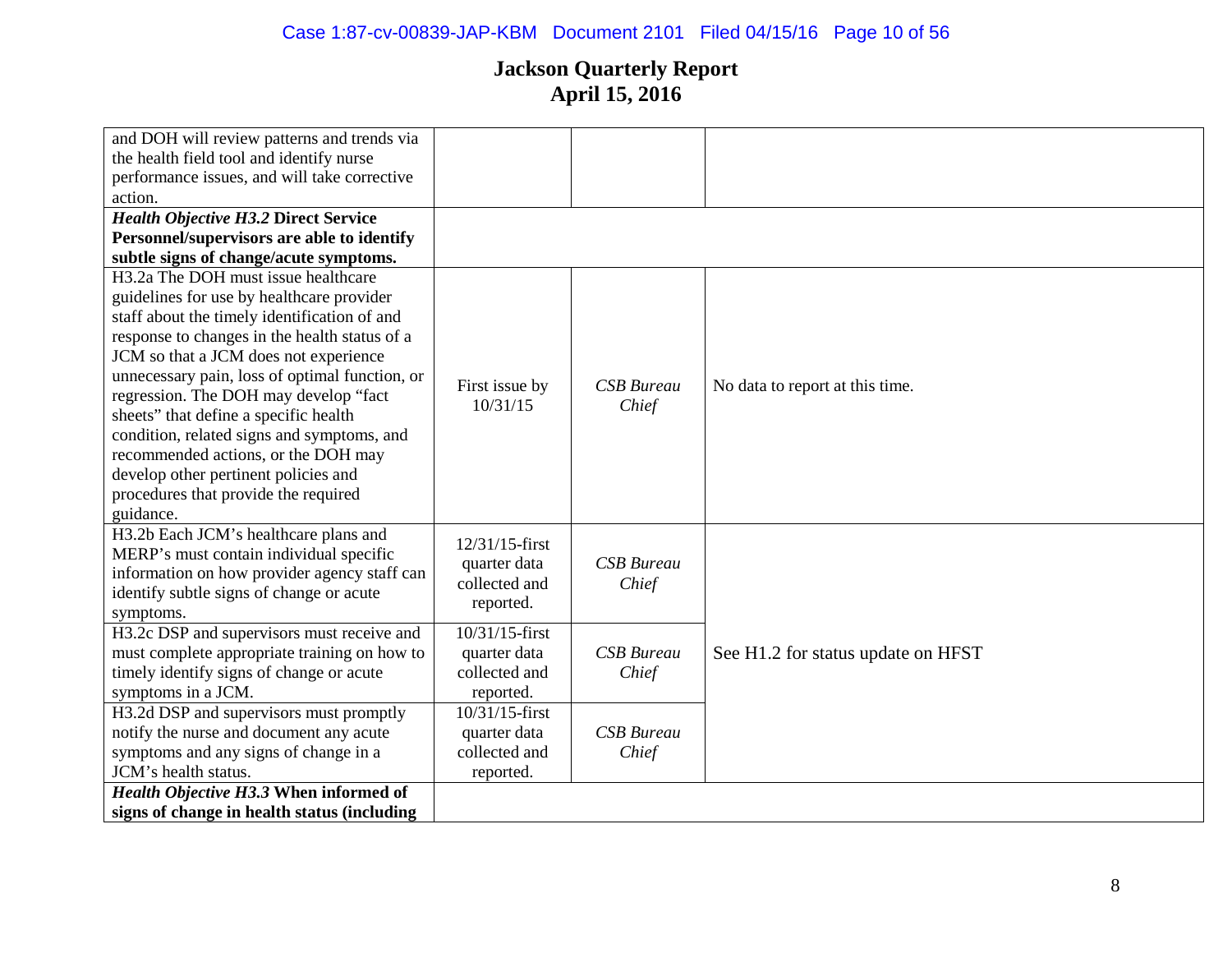# Case 1:87-cv-00839-JAP-KBM Document 2101 Filed 04/15/16 Page 11 of 56

| chronic and acute pain) agency nurses<br>take immediate action.                   |                                  |                     |                                                                      |
|-----------------------------------------------------------------------------------|----------------------------------|---------------------|----------------------------------------------------------------------|
| H3.3a The pertinent DDW agency nurse<br>must implement pain management strategies | $1/31/16$ -first<br>quarter data | <b>CSB</b> Bureau   |                                                                      |
| for addressing a JCM's chronic and acute                                          | collected and                    | Chief               |                                                                      |
| pain.                                                                             | reported.                        |                     |                                                                      |
| H3.3b The DOH or pertinent agency must                                            | $1/31/16$ -first                 |                     |                                                                      |
| communicate these effective pain                                                  | quarter data                     | <b>CSB</b> Bureau   |                                                                      |
| management strategies to the JCM's treating                                       | collected and                    | Chief               |                                                                      |
| healthcare professionals.                                                         | reported.                        |                     |                                                                      |
| H3.3c: The DDW Agency Nurse will                                                  |                                  |                     | See H1.2 for status update on HFST                                   |
| evaluate the effectiveness of pain                                                | $1/31/16$ -first                 |                     |                                                                      |
| management strategies and record the                                              | quarter data                     | <b>CSB</b> Bureau   |                                                                      |
| effectiveness in nursing notes or on the                                          | collected and                    | Chief               |                                                                      |
| MAR. If needed, the JCM's healthcare                                              | reported.                        |                     |                                                                      |
| record will be promptly updated.                                                  |                                  |                     |                                                                      |
| H3.3d Nurses must identify and must                                               | $1/31/16$ -first                 |                     |                                                                      |
| respond to signs of a JCM's chronic and                                           | quarter data                     | <b>CSB</b> Bureau   |                                                                      |
| acute pain and must take prompt action to                                         | collected and                    | Chief               |                                                                      |
| reduce or to eliminate the JCM's pain.                                            | reported.                        |                     |                                                                      |
| Health Objective H3.4 When an individual                                          |                                  |                     |                                                                      |
| is receiving healthcare in an out of home                                         |                                  |                     |                                                                      |
| setting, critical health and functional                                           |                                  |                     |                                                                      |
| information will be provided and the                                              |                                  |                     |                                                                      |
| individual's existing adaptive equipment                                          |                                  |                     |                                                                      |
| that can be used in that setting will be                                          |                                  |                     |                                                                      |
| offered.                                                                          |                                  |                     |                                                                      |
| H3.4a The DOH must develop and must                                               |                                  |                     |                                                                      |
| implement a procedure to ensure                                                   | 10/31/15-first                   |                     |                                                                      |
| communication of a JCM's need for existing                                        | quarter data                     | JCO and CSB         | A Director's Release has been drafted and will be issued.            |
| AT, adaptive equipment and supports to an                                         | collected and                    | <b>Bureau Chief</b> |                                                                      |
| out-of-home provider.                                                             | reported.                        |                     |                                                                      |
| H3.4b The out-of-home provider must                                               | 12/31/15-first                   |                     | See status above regarding the need to issue a Director's Release to |
| receive a JCM's Health Passport, along with                                       | quarter data                     | JCO and CSB         | monitor this information. Previous quarterly reports provided draft  |
| information concerning the JCM's mobility,                                        | collected and                    | <b>Bureau Chief</b> | Out of Home Placemen Policy and Procedure.                           |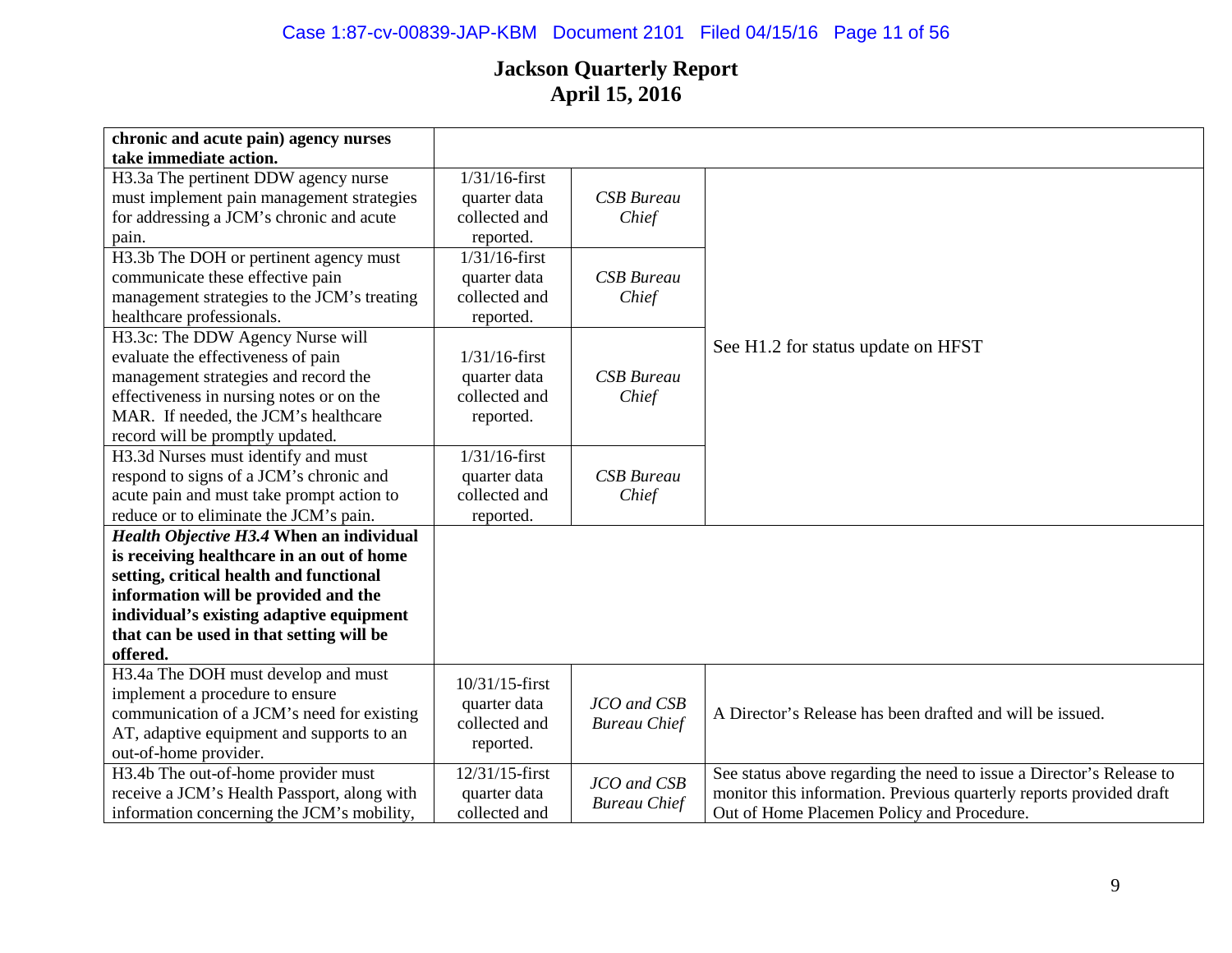| comfort, safety, and sensory items within 24   | reported.         |                      |                                                                      |
|------------------------------------------------|-------------------|----------------------|----------------------------------------------------------------------|
| hours of the JCM's placement with an out-of    |                   |                      |                                                                      |
| home provider.                                 |                   |                      |                                                                      |
| H3.4c The necessary adaptive supports          | 10/31/15-first    |                      |                                                                      |
| already used by a JCM must be offered to the   | quarter data      | JCO and CSB          |                                                                      |
| out-of-home provider within 24 hours of the    | collected and     | <b>Bureau Chief</b>  | See H3.4a and b status update.                                       |
| JCM's placement with an out-of-home            | reported.         |                      |                                                                      |
| provider.                                      |                   |                      |                                                                      |
| Health Objective H3.5 When a JCM is            |                   |                      |                                                                      |
| receiving healthcare in an out-of-home         |                   |                      |                                                                      |
| setting, the IDT will plan for a smooth        |                   |                      |                                                                      |
| transition back to the JCM's home as soon      |                   |                      |                                                                      |
| as medically feasible.                         |                   |                      |                                                                      |
| H3.5a The JCM's case managers, Agency          | 10/31/15-first    |                      |                                                                      |
| Nurses and pertinent Regional Office staff     | quarter data      | JCO and CSB          | A Director's Release has been drafted and will be issued.            |
| will meet promptly to plan for a JCM's safe    | collected and     | <b>Bureau Chief</b>  |                                                                      |
| discharge.                                     | reported.         |                      |                                                                      |
| H3.5b The JCM's e-CHAT and other               |                   |                      |                                                                      |
| healthcare records must be promptly updated    | $10/31/15$ -first |                      |                                                                      |
| by appropriate healthcare providers to         | quarter data      | JCO and CSB          | See status above regarding the need to issue a Director's Release to |
| indicate healthcare and adaptive supports that | collected and     | <b>Bureau Chief</b>  | monitor this information. Previous quarterly reports provided draft  |
| the JCM received from the out-of-home          | reported.         |                      | Out of Home Placemen Policy and Procedure.                           |
| provider in order to ensure a safe and smooth  |                   |                      |                                                                      |
| transition back to the JCM's home.             |                   |                      |                                                                      |
| <b>Health Objective H4.1 Competent</b>         |                   |                      |                                                                      |
| personnel (nurses, DSP, front line             |                   |                      |                                                                      |
| supervisors, ancillary providers, and case     |                   |                      |                                                                      |
| managers), who have received and passed        |                   |                      |                                                                      |
| competency based training related to           |                   |                      |                                                                      |
| prevention and early identification,           |                   |                      |                                                                      |
| provide services to Jackson Class              |                   |                      |                                                                      |
| Members. (Ashton #6, 7, 8)                     |                   |                      |                                                                      |
| H4.1a The parties and the JCA must develop     | 10/31/15-first    | <b>DDSD</b> Training | Met with the JCA and Plaintiffs' counsel on October 20, 2015.        |
| a mandatory competency based training          | quarter data      | Unit and CSB         | Crosswalks for related trainings for CM/DS/DSS were submitted to     |
| program.                                       | collected and     | <b>Bureau Chief</b>  | the JCA, as well as requested modules for review. Defendants         |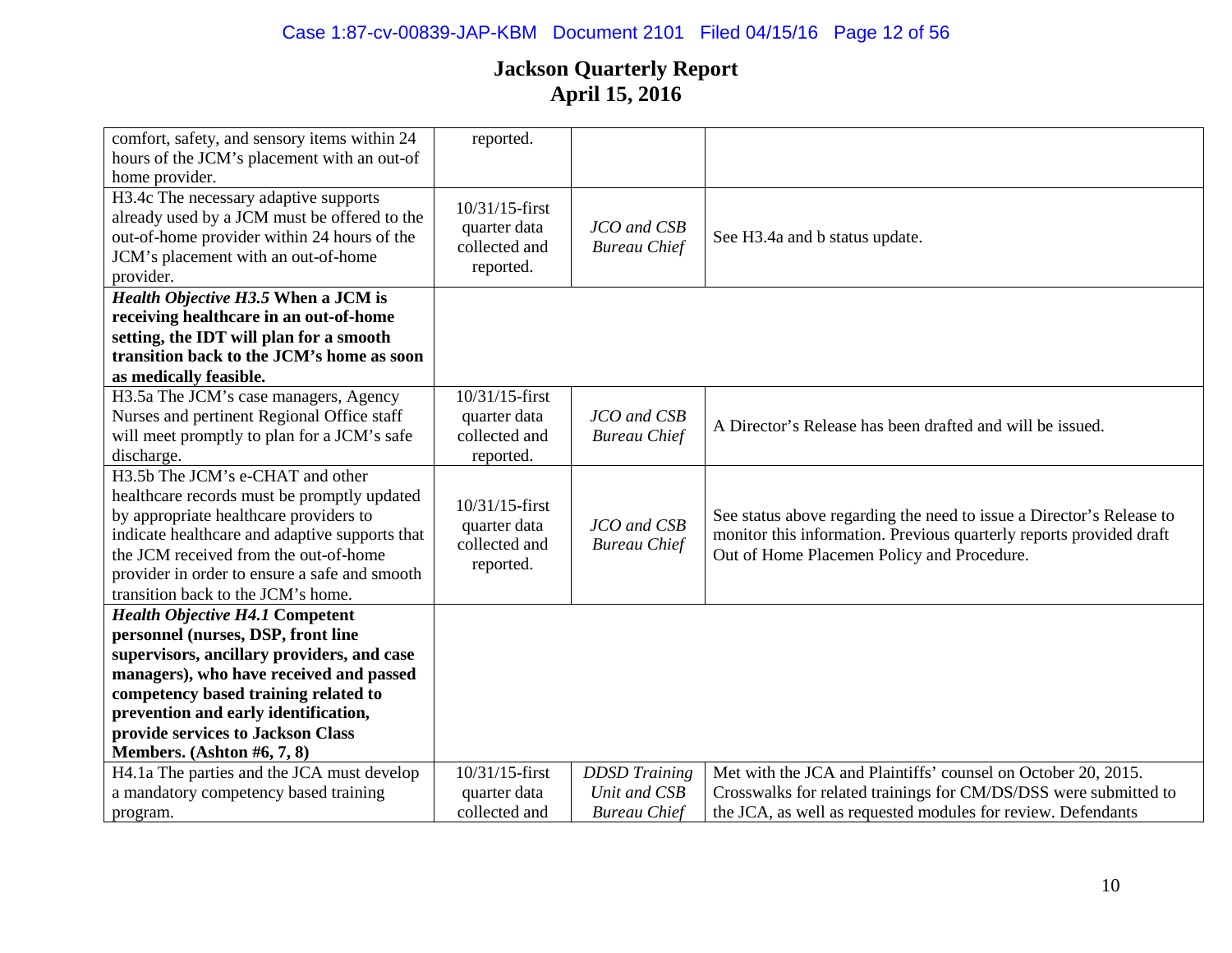|                                                 | reported.                  |                      | requested a determination from the JCA of any gaps in regards to this             |
|-------------------------------------------------|----------------------------|----------------------|-----------------------------------------------------------------------------------|
|                                                 |                            |                      | EC.                                                                               |
|                                                 |                            |                      |                                                                                   |
|                                                 |                            |                      | No Change From Previous Quarter.                                                  |
| H4.1b Nurses, DSP, front-line supervisors,      | $1/31/16$ -first           | <b>DDSD</b> Training | Discussed at the December 10, 2015 JCA check in meeting as a                      |
| ancillary providers, and case managers must     | quarter data               | Unit and CSB         | follow up to the October 20, 2015 meeting. Pending information from               |
| satisfactorily complete the mandatory           | collected and              | <b>Bureau Chief</b>  | the JCA in regards to any gaps in regards to this topic.                          |
| competency based training program.              | reported.                  |                      | No Change From Previous Quarter.                                                  |
| H4.1c The DOH must independently                |                            |                      | 3/9 and 3/10/16 met with all statewide Regional Nurses to discuss                 |
| measure compliance by nurses, DSP, front-       |                            |                      | their process for monitoring and reporting nursing training                       |
| line supervisors, ancillary providers, and case |                            |                      | compliance. 3/16/16 Drafted protocols for monitoring Nursing                      |
| managers with mandatory competency based        | $1/31/16$ -first           | <b>DDSD</b> Training | Trainings requirements. Final version pending Regional Office                     |
| training.                                       | quarter data               | Unit and CSB         | Bureau review and feedback. 3/16/16 Drafted protocols for                         |
|                                                 | collected and              | <b>Bureau Chief</b>  | monitoring Therapy Trainings requirements. Final version pending                  |
|                                                 | reported.                  |                      | Clinical Services Bureau review and feedback. 3/25/16 CSB staff and               |
|                                                 |                            |                      | therapy consultants received training on data entry for Statewide                 |
|                                                 |                            |                      | Training Database.                                                                |
| H4.1d The DOH must take prompt remedial         |                            |                      |                                                                                   |
| action for nurses, DSP, frontline supervisors,  | $1/31/16$ -first           | <b>DDSD</b> Training | Regional Training Coordinators are addressing any compliance issues               |
| ancillary providers, and case managers who      | quarter data               | Unit and CSB         | for trainings for CM/DS/DSS. See H4.1c regarding the development                  |
| are found deficient in the mandatory            | collected and              | <b>Bureau Chief</b>  | of Nursing and Therapy Training Compliance Protocols.                             |
| competency based training.                      | reported.                  |                      |                                                                                   |
| H4.1e Nurses, DSP, front-line supervisors,      |                            |                      | JCA responded to Defendants inquiry as to the relevance of Ashton                 |
| ancillary providers, and case managers must     |                            |                      | Recommendations to the Objective. Letter from the JCA of 1.28.16                  |
|                                                 |                            | <b>DDSD</b> Training |                                                                                   |
| receive information specific to Ashton #6, 7,   | First issue by<br>10/31/15 | Unit and CSB         | states JCA's agreement that the cited Ashton Recommendations are<br>not relevant. |
| and 8, as outlined in the Health                |                            | <b>Bureau Chief</b>  |                                                                                   |
| <b>Communications Matrix.</b>                   |                            |                      | Supporting Documentation: Letter from JCA 1.28.16 (Bates No.                      |
|                                                 |                            |                      | JQR Q2 2016 0001-0003),                                                           |
| Health Objective H4.2 IDTs provide for the      |                            |                      |                                                                                   |
| changing health supports class members          |                            |                      |                                                                                   |
| need as they age including advanced care        |                            |                      |                                                                                   |
| planning and have access to palliative care     |                            |                      |                                                                                   |
| consistent with their individual needs.         |                            |                      |                                                                                   |
| H4.2a Case managers and agency nurses           |                            | <b>DDSD</b>          | DDSD Community Programs Bureau Chief met with Ingrid Nelson,                      |
| must provide up-to-date information and         | 10/31/15-first             | Statewide CM         | Director of the UNM Continuum of Care (CoC) Director, to request                  |
| resources to JCMs and their guardians about     | quarter data               | Lead                 | up to date information about resources for individuals and guardians              |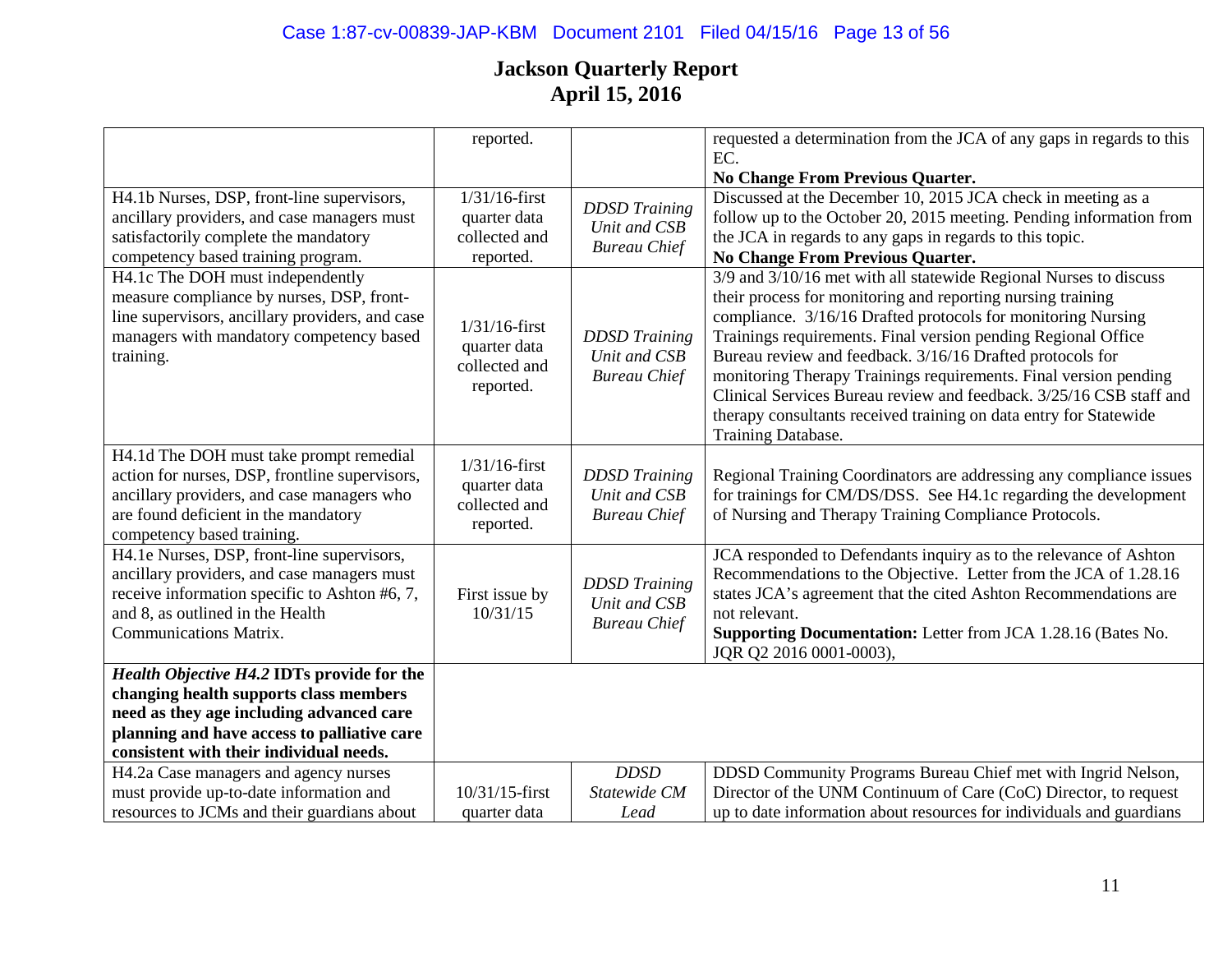| advanced care planning and palliative or end- | collected and  |              | on advanced care planning and palliative or end-of-life care. CoC      |
|-----------------------------------------------|----------------|--------------|------------------------------------------------------------------------|
| of-life care so that the JCMs and their       | reported.      |              | reported their position that there was too much information to put     |
| guardians can make informed choices.          |                |              | together a "packet" of information for case managers to hand out to    |
|                                               |                |              | individuals or guardians if they request it. Ms. Nelson indicated that |
|                                               |                |              | the CoC preferred to handle all referrals and request for information  |
|                                               |                |              | personally by talking to each person individually or meeting with      |
|                                               |                |              | people face to face to discuss, as this was a very sensitive topic and |
|                                               |                |              | needed to be handled delicately. She agreed to train DD Waiver case    |
|                                               |                |              | managers on Advanced Care Planning and Palliative or end of life       |
|                                               |                |              | care, which she did in 2015 (information provided in previous          |
|                                               |                |              | quarterly reports). The CoC agreed to write a series of articles on    |
|                                               |                |              | these topics for DDSD to include in their internal, provider and       |
|                                               |                |              | interested parties email distributions as well as include in DDSD      |
|                                               |                |              | newsletters, which the same audience receives. The CoC houses the      |
|                                               |                |              | most current information on these topics and this is who case          |
|                                               |                |              | managers refer individuals and guardians to. This information is also  |
|                                               |                |              | included in the current ISP form for all to reference and use as a     |
|                                               |                |              | resource if desired.                                                   |
|                                               |                |              | Another approach that DDSD has tried to take with the CoC was to       |
|                                               |                |              | have Ms. Nelson provide monthly reports on the requests for            |
|                                               |                |              | information in these areas that the CoC received from DDW              |
|                                               |                |              | recipients. The CoC does track the requests for information but they   |
|                                               |                |              | do not track the names of the individuals or guardians that call for   |
|                                               |                |              | themselves or on the behalf of the DDW recipient. They feel this is a  |
|                                               |                |              | safe, confidential way of people receiving sensitive, difficult        |
|                                               |                |              | information. They certainly do not and will not ask if the request for |
|                                               |                |              | information is pertaining to a Jackson Class member. The Division      |
|                                               |                |              | will continue to use the referral source of the CoC for this type of   |
|                                               |                |              | information.                                                           |
| H4.2b The DOH must identify, and must         | 10/31/15-first |              | See H1.2 for status update on HFST and H4.2a for more                  |
| document on an annual basis in the pertinent  | quarter data   |              | information about the current status of this Objective.                |
| healthcare records, those JCMs who want       | collected and  | <b>DDSD</b>  |                                                                        |
| advanced care planning, including palliative  | reported.      | Statewide CM |                                                                        |
| care, and those JCMs who decline advanced     |                | Lead         |                                                                        |
| care planning.                                |                |              |                                                                        |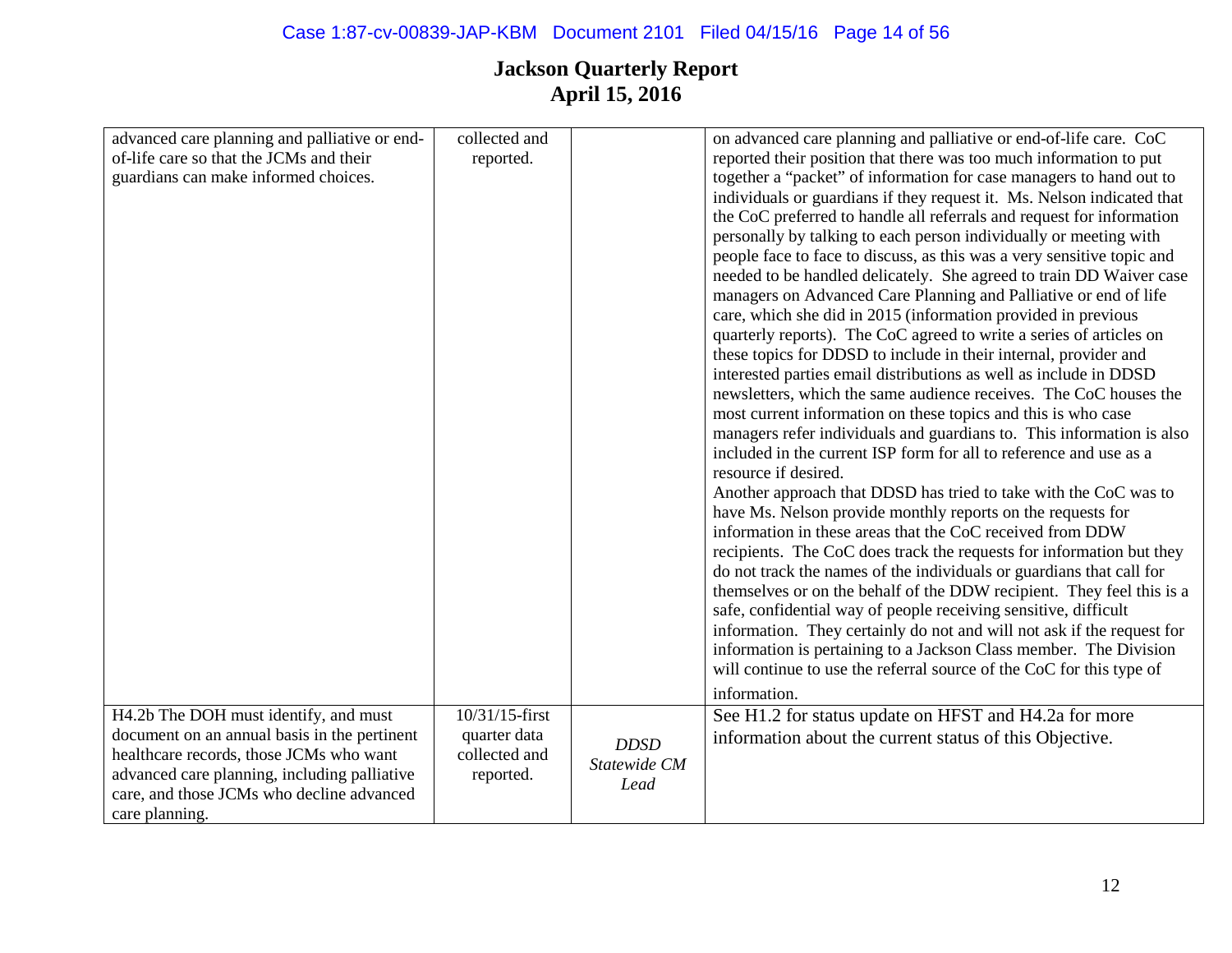| H4.2c The DOH must provide advanced care<br>planning and palliative care to those JCMs<br>who choose to have advanced care planning<br>and palliative care.                                                                                                                                                                                                                                                                         | 10/31/15-first<br>quarter data<br>collected and<br>reported. | <b>DDSD</b><br>Statewide CM<br>Lead                              |                                                                                                                                                                                                                                                                                                                                                                                                                                                                                                                                                                                                                                                                                                                                                                                                                                                                                                                           |
|-------------------------------------------------------------------------------------------------------------------------------------------------------------------------------------------------------------------------------------------------------------------------------------------------------------------------------------------------------------------------------------------------------------------------------------|--------------------------------------------------------------|------------------------------------------------------------------|---------------------------------------------------------------------------------------------------------------------------------------------------------------------------------------------------------------------------------------------------------------------------------------------------------------------------------------------------------------------------------------------------------------------------------------------------------------------------------------------------------------------------------------------------------------------------------------------------------------------------------------------------------------------------------------------------------------------------------------------------------------------------------------------------------------------------------------------------------------------------------------------------------------------------|
| <b>Health Objective H4.3 Quality Assurance</b>                                                                                                                                                                                                                                                                                                                                                                                      |                                                              |                                                                  |                                                                                                                                                                                                                                                                                                                                                                                                                                                                                                                                                                                                                                                                                                                                                                                                                                                                                                                           |
| information is used to improve health                                                                                                                                                                                                                                                                                                                                                                                               |                                                              |                                                                  |                                                                                                                                                                                                                                                                                                                                                                                                                                                                                                                                                                                                                                                                                                                                                                                                                                                                                                                           |
| outcomes.                                                                                                                                                                                                                                                                                                                                                                                                                           |                                                              |                                                                  |                                                                                                                                                                                                                                                                                                                                                                                                                                                                                                                                                                                                                                                                                                                                                                                                                                                                                                                           |
| H4.3a. The DOH must use existing quality<br>assurance information and tools – including<br>the measurements found in the CPR<br>(Community Practice Review), Out-of-Home<br>Placement, Emergency Services Utilization,<br>ANE (Abuse, Neglect, and Exploitation)<br>Reporting, and Provider QA (Quality<br>Assurance) Reports to identify gaps in the<br>healthcare services to JCMs and to improve<br>healthcare outcomes to JCMs. | Issue first report<br>by 1/31/16                             | <b>DDSD</b> Deputy<br>Director and<br><b>BSI</b> Bureau<br>Chief | The CPR was used in the determination of who wants to work in the<br>Strikeforce 2015 initiative "Individuals who want to work will work".<br>2 years of CPR's were reviewed for every class member, and follow<br>up recommendations were checked for validity. CPR data is also<br>reviewed by the Strikeforce in the current initiative regarding<br>meaningful day. DDSD considers work and day activities a factor in<br>overall health. A QA RN position has been created in the Litigation<br>Management Bureau and once hired, will review CPR health care<br>recommendations pursuant to this EC. See also S 3.4 and S 3.6 for use<br>of CPR, QA plans and other data sources. The monthly regional<br>meetings with IMB and DDSD regions specifically address out of<br>home placement, ANE data, ER use for each class member with ANE<br>and that data is reviewed by senior management on a quarterly basis. |
| <b>SAFETY PLAN</b>                                                                                                                                                                                                                                                                                                                                                                                                                  |                                                              |                                                                  |                                                                                                                                                                                                                                                                                                                                                                                                                                                                                                                                                                                                                                                                                                                                                                                                                                                                                                                           |
| Safety Objective S1.1.1 Define "Abuse,                                                                                                                                                                                                                                                                                                                                                                                              |                                                              |                                                                  |                                                                                                                                                                                                                                                                                                                                                                                                                                                                                                                                                                                                                                                                                                                                                                                                                                                                                                                           |
| <b>Neglect and Exploitation" (ANE)</b>                                                                                                                                                                                                                                                                                                                                                                                              |                                                              |                                                                  |                                                                                                                                                                                                                                                                                                                                                                                                                                                                                                                                                                                                                                                                                                                                                                                                                                                                                                                           |
| consistent with New Mexico Statutory                                                                                                                                                                                                                                                                                                                                                                                                |                                                              |                                                                  |                                                                                                                                                                                                                                                                                                                                                                                                                                                                                                                                                                                                                                                                                                                                                                                                                                                                                                                           |
| <b>Adult Protective Services (APS)</b>                                                                                                                                                                                                                                                                                                                                                                                              |                                                              |                                                                  |                                                                                                                                                                                                                                                                                                                                                                                                                                                                                                                                                                                                                                                                                                                                                                                                                                                                                                                           |
| definitions.                                                                                                                                                                                                                                                                                                                                                                                                                        |                                                              |                                                                  |                                                                                                                                                                                                                                                                                                                                                                                                                                                                                                                                                                                                                                                                                                                                                                                                                                                                                                                           |
| S1.1a The DOH must promulgate revised                                                                                                                                                                                                                                                                                                                                                                                               | 7/2/14                                                       |                                                                  | Disengaged on February 11, 2016. See Doc 2095                                                                                                                                                                                                                                                                                                                                                                                                                                                                                                                                                                                                                                                                                                                                                                                                                                                                             |
| regulations that define ANE consistent with                                                                                                                                                                                                                                                                                                                                                                                         | Complete and                                                 | <b>IMB</b> Chief                                                 |                                                                                                                                                                                                                                                                                                                                                                                                                                                                                                                                                                                                                                                                                                                                                                                                                                                                                                                           |
| APS definitions.                                                                                                                                                                                                                                                                                                                                                                                                                    | sustained                                                    |                                                                  |                                                                                                                                                                                                                                                                                                                                                                                                                                                                                                                                                                                                                                                                                                                                                                                                                                                                                                                           |
| Safety Objective S1.1.2 Provide educational                                                                                                                                                                                                                                                                                                                                                                                         |                                                              |                                                                  |                                                                                                                                                                                                                                                                                                                                                                                                                                                                                                                                                                                                                                                                                                                                                                                                                                                                                                                           |
| information about how to detect ANE.                                                                                                                                                                                                                                                                                                                                                                                                |                                                              |                                                                  |                                                                                                                                                                                                                                                                                                                                                                                                                                                                                                                                                                                                                                                                                                                                                                                                                                                                                                                           |
| S1.2a The DOH must develop and must<br>provide annually educational information to<br>providers, physicians, clinicians, families,<br>guardians, and law enforcement about                                                                                                                                                                                                                                                          | Proposed<br>$7/1/15$ , annually<br>thereafter                | <b>IMB</b> Chief                                                 | JCA provided consultation in regards to outreach to the various<br>individuals listed in the evaluative component at the October 28, 2015<br>check in meeting. The IMB Annual report was finalized and<br>distributed to approximately 600 providers and DDSD staff. IMB                                                                                                                                                                                                                                                                                                                                                                                                                                                                                                                                                                                                                                                  |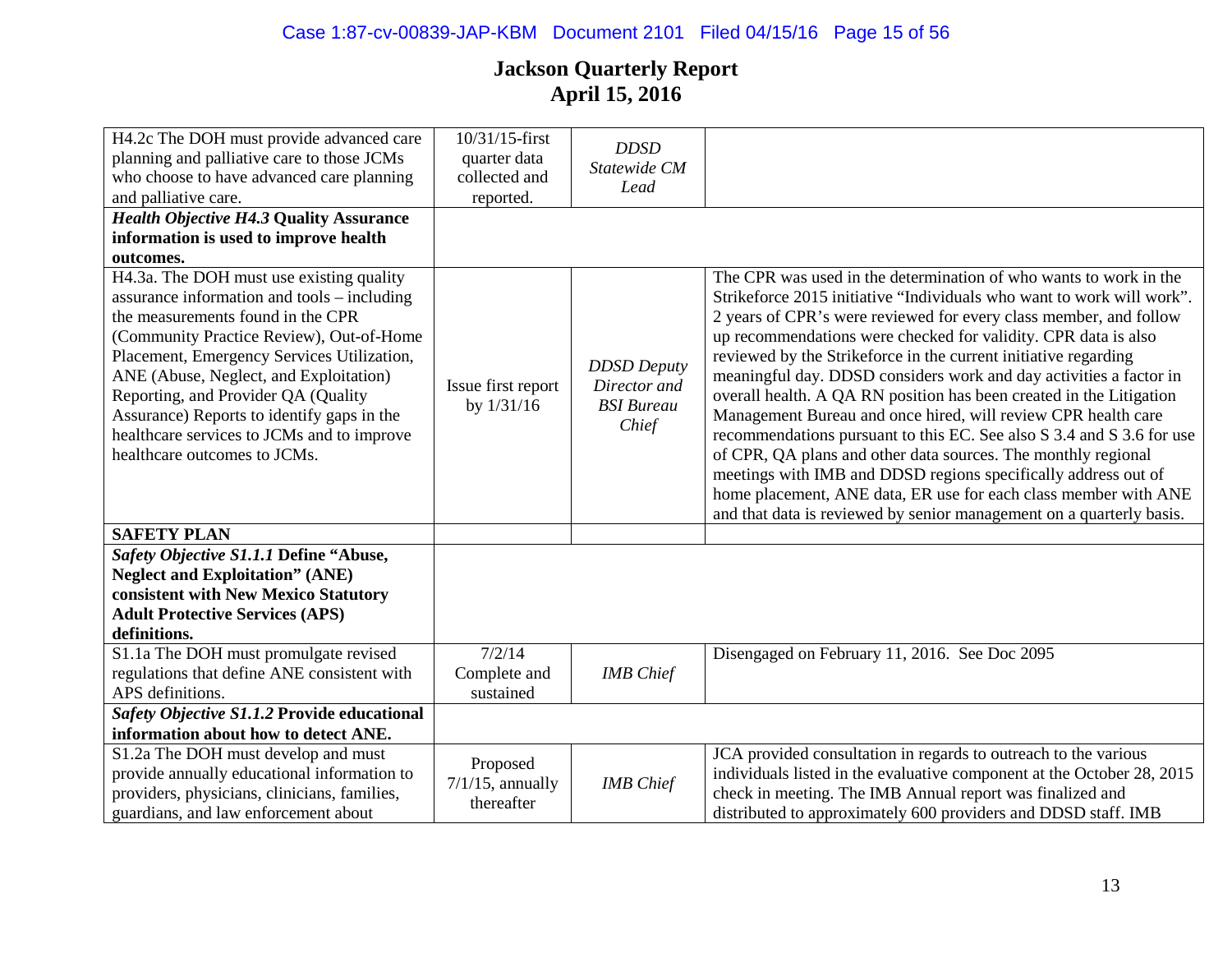| detecting ANE.                                |          |                    | Annual Report was reviewed by the JCA and Eva Kutas. IMB<br>developed a communication matrix for this outreach effort related to<br>providing information to physicians, clinicians, and law enforcement.<br>This communication matrix was provided to the JCA and Eva Kutas<br>on December 9, 2015 for feedback. JCA and Eva Kutas subsequently<br>indicated that the communication matrix is responsive to the<br>evaluative component and "on the right track." IMB is in the process<br>of developing a conference calendar for presentations and booths at a<br>variety of professional conferences and health fairs. IMB is working<br>with the Albuquerque Police Department (APD) to develop a training<br>module for their "APD Public Service University;" an online training<br>program that will reach all 850 APD officers. Once completed, the<br>training will also be shared with other New Mexico law enforcement<br>agencies. |
|-----------------------------------------------|----------|--------------------|-------------------------------------------------------------------------------------------------------------------------------------------------------------------------------------------------------------------------------------------------------------------------------------------------------------------------------------------------------------------------------------------------------------------------------------------------------------------------------------------------------------------------------------------------------------------------------------------------------------------------------------------------------------------------------------------------------------------------------------------------------------------------------------------------------------------------------------------------------------------------------------------------------------------------------------------------|
| Safety Objective S1.1.3 The individuals       |          |                    |                                                                                                                                                                                                                                                                                                                                                                                                                                                                                                                                                                                                                                                                                                                                                                                                                                                                                                                                                 |
| listed in POA [Plan of Action] CIMS B         |          |                    |                                                                                                                                                                                                                                                                                                                                                                                                                                                                                                                                                                                                                                                                                                                                                                                                                                                                                                                                                 |
| [Community Incident Management                |          |                    |                                                                                                                                                                                                                                                                                                                                                                                                                                                                                                                                                                                                                                                                                                                                                                                                                                                                                                                                                 |
| System] [regional coordinators, agency        |          |                    |                                                                                                                                                                                                                                                                                                                                                                                                                                                                                                                                                                                                                                                                                                                                                                                                                                                                                                                                                 |
| coordinators, direct contact staff, DD[S]D    |          |                    |                                                                                                                                                                                                                                                                                                                                                                                                                                                                                                                                                                                                                                                                                                                                                                                                                                                                                                                                                 |
| staff, case managers, agency executive        |          |                    |                                                                                                                                                                                                                                                                                                                                                                                                                                                                                                                                                                                                                                                                                                                                                                                                                                                                                                                                                 |
| staff, IMB investigators, agency IMCs,        |          |                    |                                                                                                                                                                                                                                                                                                                                                                                                                                                                                                                                                                                                                                                                                                                                                                                                                                                                                                                                                 |
| agency direct service staff] will receive the |          |                    |                                                                                                                                                                                                                                                                                                                                                                                                                                                                                                                                                                                                                                                                                                                                                                                                                                                                                                                                                 |
| training described in the Eva Kutas           |          |                    |                                                                                                                                                                                                                                                                                                                                                                                                                                                                                                                                                                                                                                                                                                                                                                                                                                                                                                                                                 |
| Recommendations #7 and #8 and will pass       |          |                    |                                                                                                                                                                                                                                                                                                                                                                                                                                                                                                                                                                                                                                                                                                                                                                                                                                                                                                                                                 |
| a formal test of the individuals' knowledge   |          |                    |                                                                                                                                                                                                                                                                                                                                                                                                                                                                                                                                                                                                                                                                                                                                                                                                                                                                                                                                                 |
| and understanding of IMB provider policy      |          |                    |                                                                                                                                                                                                                                                                                                                                                                                                                                                                                                                                                                                                                                                                                                                                                                                                                                                                                                                                                 |
| requirements.                                 |          |                    |                                                                                                                                                                                                                                                                                                                                                                                                                                                                                                                                                                                                                                                                                                                                                                                                                                                                                                                                                 |
| S1.3a All current and new staff as listed in  |          |                    | Conducted final pilot programs for Train-the-Trainer (TTT)                                                                                                                                                                                                                                                                                                                                                                                                                                                                                                                                                                                                                                                                                                                                                                                                                                                                                      |
| POA CIMS B and the DDSD staff (Regional       |          |                    | curriculum 1/7-1-8, 1/11-1/12 (1/21-1/22 for DHI Mentors), certified                                                                                                                                                                                                                                                                                                                                                                                                                                                                                                                                                                                                                                                                                                                                                                                                                                                                            |
| Directors, Assistant Regional Office Bureau   |          |                    | 7 DHI trainers and 2 DHI Mentors. (9 total). Pilot TTT sessions                                                                                                                                                                                                                                                                                                                                                                                                                                                                                                                                                                                                                                                                                                                                                                                                                                                                                 |
| Chief, and the DDSD Training Unit) must       |          |                    | proved 4 hours was not sufficient for TTT sessions; revised the                                                                                                                                                                                                                                                                                                                                                                                                                                                                                                                                                                                                                                                                                                                                                                                                                                                                                 |
| successfully complete DHI's competency        | 12/31/15 | <b>DHI</b> Trainer | learning platform for TTT instruction to be extended to a full day:                                                                                                                                                                                                                                                                                                                                                                                                                                                                                                                                                                                                                                                                                                                                                                                                                                                                             |
| based training on ANE from a DHI Trainer      |          |                    | observation of 4 hour training and explanation/demonstration of                                                                                                                                                                                                                                                                                                                                                                                                                                                                                                                                                                                                                                                                                                                                                                                                                                                                                 |
| or a DHI approved trainer that incorporates   |          |                    | training activities and manual contents. Pilot TTT sessions also                                                                                                                                                                                                                                                                                                                                                                                                                                                                                                                                                                                                                                                                                                                                                                                                                                                                                |
| the principles of adult learning as described |          |                    | demonstrated what was not clear in the trainer's notes/script; added                                                                                                                                                                                                                                                                                                                                                                                                                                                                                                                                                                                                                                                                                                                                                                                                                                                                            |
| in Kutas Recommendations #7 and #8 before     |          |                    | clarification and eliminated repetition from script. Performed time                                                                                                                                                                                                                                                                                                                                                                                                                                                                                                                                                                                                                                                                                                                                                                                                                                                                             |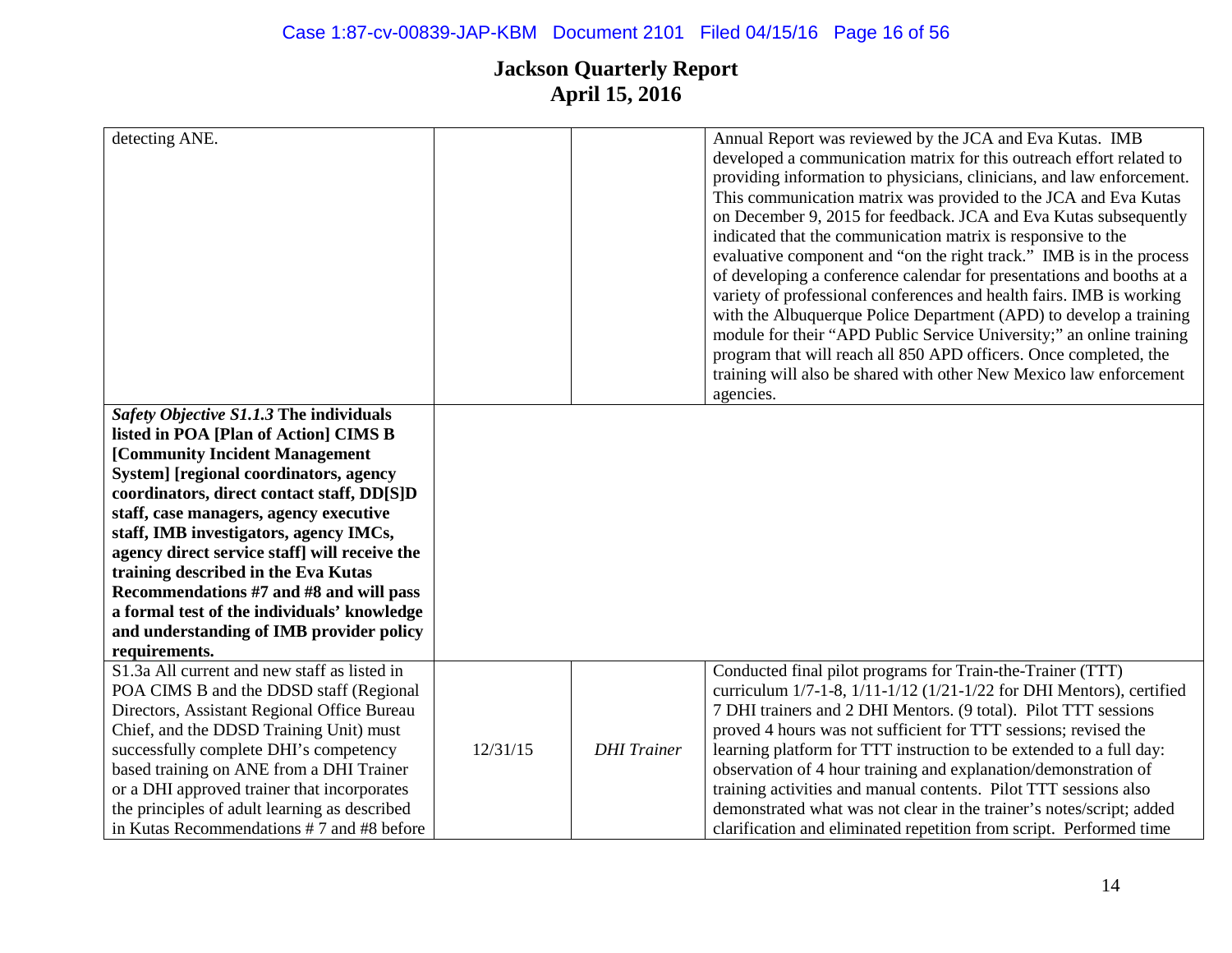| working alone with JCMs and their<br>guardians.                                                                                                                                                    |                                    |                    | assessment for training purposes (Visions Case Management 4 hour<br>provider training), indicating that 4 hours was not sufficient for the<br>new/revised content of the training. Added input/suggestions along<br>the way had increased the length of the training by approximately an<br>hour – training should be condensed as to maintain focus and intent of<br>training. Trained UNM/CDD - SIS assessors. Developed training<br>overview/module description, training code of ethics and various<br>documents, including the Certified Trainer Verification Record.<br>Revised training evaluations to include more detailed feedback for<br>future trainings. Began development of DHI training policy and<br>procedure and DHI certification minimum requirements/standard<br>guidelines for consistency (still in early stages of development).<br>Engaged in coordination of logistics for statewide trainings (locations,<br>dates, times). Developed registration process, submitted all necessary<br>information for online registration through trainnewmexico.com.<br>Currently assembling new TTT manuals, materials and CDs.<br>Initiation of and ongoing development of online ANE training to<br>reflect new curriculum (competency -based content, inclusion of<br>adult learning principles, interaction with online training, etc.).<br>Addressed tracking system/reporting process with UNM/CDD. In the<br>next quarter, DHI will execute the training program statewide and<br>offer DOH staff training (DDSD/DHI staff). Will also continue to<br>develop online training (annual refresher). |
|----------------------------------------------------------------------------------------------------------------------------------------------------------------------------------------------------|------------------------------------|--------------------|-------------------------------------------------------------------------------------------------------------------------------------------------------------------------------------------------------------------------------------------------------------------------------------------------------------------------------------------------------------------------------------------------------------------------------------------------------------------------------------------------------------------------------------------------------------------------------------------------------------------------------------------------------------------------------------------------------------------------------------------------------------------------------------------------------------------------------------------------------------------------------------------------------------------------------------------------------------------------------------------------------------------------------------------------------------------------------------------------------------------------------------------------------------------------------------------------------------------------------------------------------------------------------------------------------------------------------------------------------------------------------------------------------------------------------------------------------------------------------------------------------------------------------------------------------------------------------------------------------------------------|
| S1.3b. All current and new staff in POA<br>CIMS B and the DDSD staff must<br>demonstrate a knowledge and understanding<br>of the training received in S1.3a and S1.3b<br>by passing a formal test. | 12/31/15                           | <b>DHI</b> Trainer | Those who attended ANE Provider Training pilots and ANE TTT<br>pilots have taken and passed the DHI competency exam administered.<br>Certified DHI Trainers and DHI Mentors have passed the formal<br>competency exam for trainers. In the next quarter, DHI will execute<br>the training program statewide and offer DOH staff training<br>(DDSD/DHI staff). Each session requires passing the formal<br>competency exam in order to return/conduct the teach-back for DHI<br>certification.                                                                                                                                                                                                                                                                                                                                                                                                                                                                                                                                                                                                                                                                                                                                                                                                                                                                                                                                                                                                                                                                                                                           |
| S1.3c. All current and new staff listed in<br>POA CIMS B and the DDSD staff must<br>receive refresher competency based training<br>on an annual basis.                                             | 12/31/15<br>annually<br>thereafter | <b>DHI</b> Trainer | No refresher competency training can be completed until the training<br>is implemented/completed. Initiated the development of the online<br>training course, met with Jordan James (Professional Development<br>Specialist, Office of Policy $\&$ Accountability) to start the process for                                                                                                                                                                                                                                                                                                                                                                                                                                                                                                                                                                                                                                                                                                                                                                                                                                                                                                                                                                                                                                                                                                                                                                                                                                                                                                                             |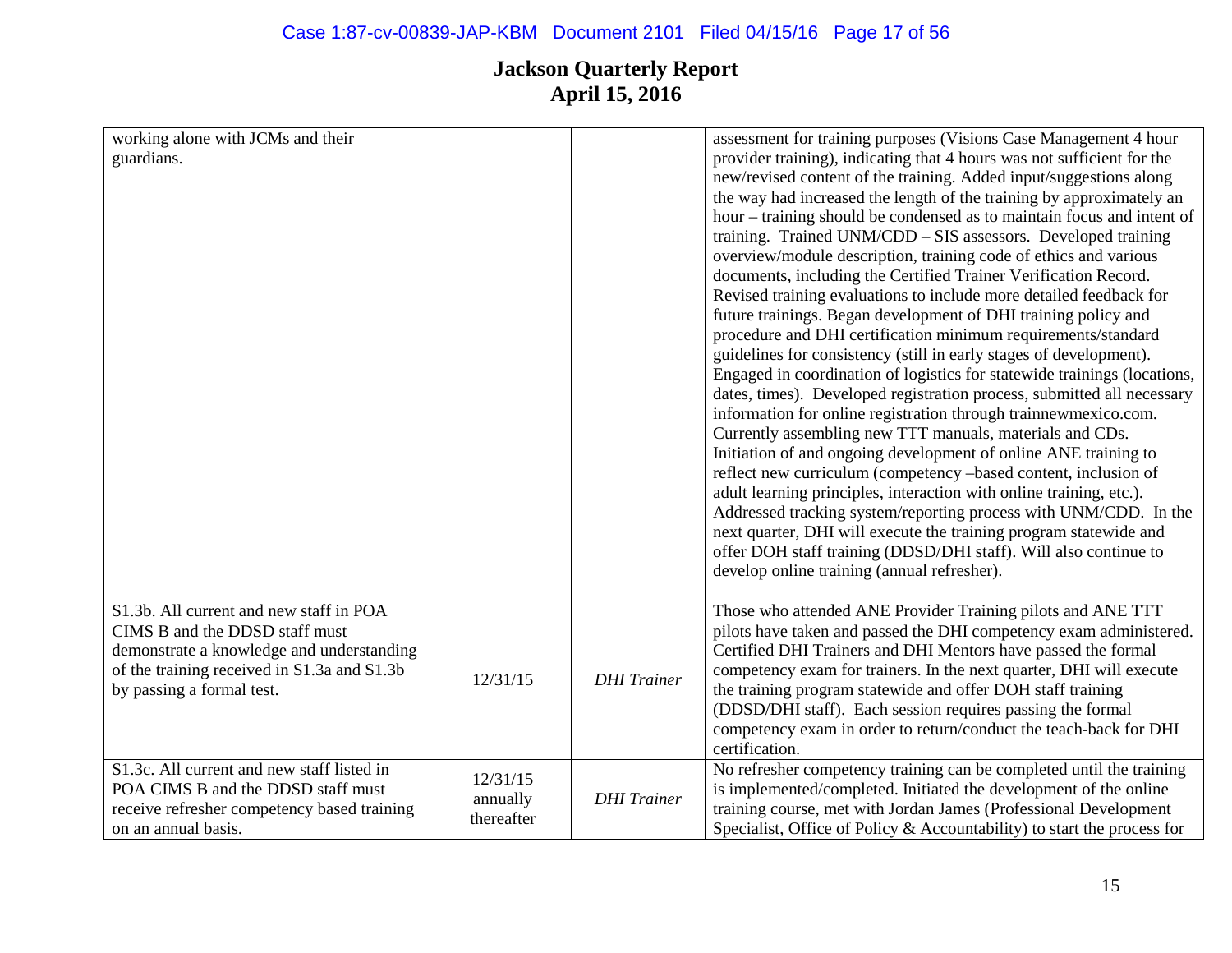# Case 1:87-cv-00839-JAP-KBM Document 2101 Filed 04/15/16 Page 18 of 56

|                                                                                          |        |                   | course development.                                                                                                                         |
|------------------------------------------------------------------------------------------|--------|-------------------|---------------------------------------------------------------------------------------------------------------------------------------------|
| Safety Objective S1.1.4 ANE is reported                                                  |        |                   |                                                                                                                                             |
| immediately.                                                                             |        |                   |                                                                                                                                             |
| S1.4a The DOH must maintain a toll-free 24                                               |        |                   | Objective submitted to the JCA on April 4, 2016 for a disengagement                                                                         |
| hour, 7 days a week, telephone number to                                                 | 7/2/14 | <b>IMB</b> Bureau | determination. JCA provided her position on April 13, 2016 and has                                                                          |
| receive reports of ANE.                                                                  |        | Chief             | scheduled a follow up meeting with Defendants.                                                                                              |
| S1.4b The DOH must communicate to its                                                    |        |                   | See above                                                                                                                                   |
| staff and the providers who have contact with                                            | 7/2/14 | <b>IMB</b> Bureau |                                                                                                                                             |
| JCMs that ANE of JCMs must be reported                                                   |        | Chief             |                                                                                                                                             |
| immediately.                                                                             |        |                   |                                                                                                                                             |
| S1.4c IMB must formally document reports                                                 |        |                   | See above                                                                                                                                   |
| of ANE of JCMs and must take corrective                                                  | 7/2/14 | <b>IMB</b> Bureau |                                                                                                                                             |
| action when ANE is not reported                                                          |        | Chief             |                                                                                                                                             |
| immediately.                                                                             |        |                   |                                                                                                                                             |
| Safety Objective S1.1.5. Providers will take                                             |        |                   |                                                                                                                                             |
| immediate action to develop a safety plan                                                |        |                   |                                                                                                                                             |
| after an allegation of ANE to protect the                                                |        |                   |                                                                                                                                             |
| alleged victim(s) during the course of an                                                |        |                   |                                                                                                                                             |
| investigation.                                                                           |        |                   |                                                                                                                                             |
| S1.5a Providers for JCMs must immediately                                                |        |                   | With the assistance of Eva Kutas and Jodi Simmons we have                                                                                   |
| develop, with IMB approval and monitoring,<br>an Immediate Action and Safety Plan (IASP) |        | <b>IMB</b> Bureau | completed the Investigative report QA tool. The QA tool contains 43<br>standards to be met for an adequate report. The Investigative Report |
| in all cases of reported ANE.                                                            | 7/2/14 | Chief             | QA Tool was provided in the January 15, 2016 Quarterly Report                                                                               |
|                                                                                          |        |                   | (Bates No. JQR Q1 $2016 - 00142 - 00145$ ). IMB plans to submit this                                                                        |
|                                                                                          |        |                   | to the JCA for a disengagement determination within the next quarter.                                                                       |
| S1.5b The DOH must monitor providers for                                                 |        |                   | IASP compliance is evaluated using the quarterly Intake QA review                                                                           |
| compliance with IASPs and must take                                                      |        |                   | tool. In the 1 <sup>st</sup> quarter, IASP compliance was 88%. Two intakes                                                                  |
| corrective action as needed.                                                             |        |                   | lacked sufficient information to make an adequate assessment of the                                                                         |
|                                                                                          | 7/2/14 | <b>IMB</b> Bureau | IASP. The 1 <sup>st</sup> Quarter Intake QA Report 7-1-15 through 9-30-15 was                                                               |
|                                                                                          |        | Chief             | provided in the January 15, 2016 Quarterly Report (Bates No. JQR                                                                            |
|                                                                                          |        |                   | Q1 2016 – 00030-00031). IMB plans to submit this to the JCA for a                                                                           |
|                                                                                          |        |                   | disengagement determination within the next quarter.                                                                                        |
| Safety Objective S1.1.6 Severity of the                                                  |        |                   |                                                                                                                                             |
| alleged ANE dictates the investigation                                                   |        |                   |                                                                                                                                             |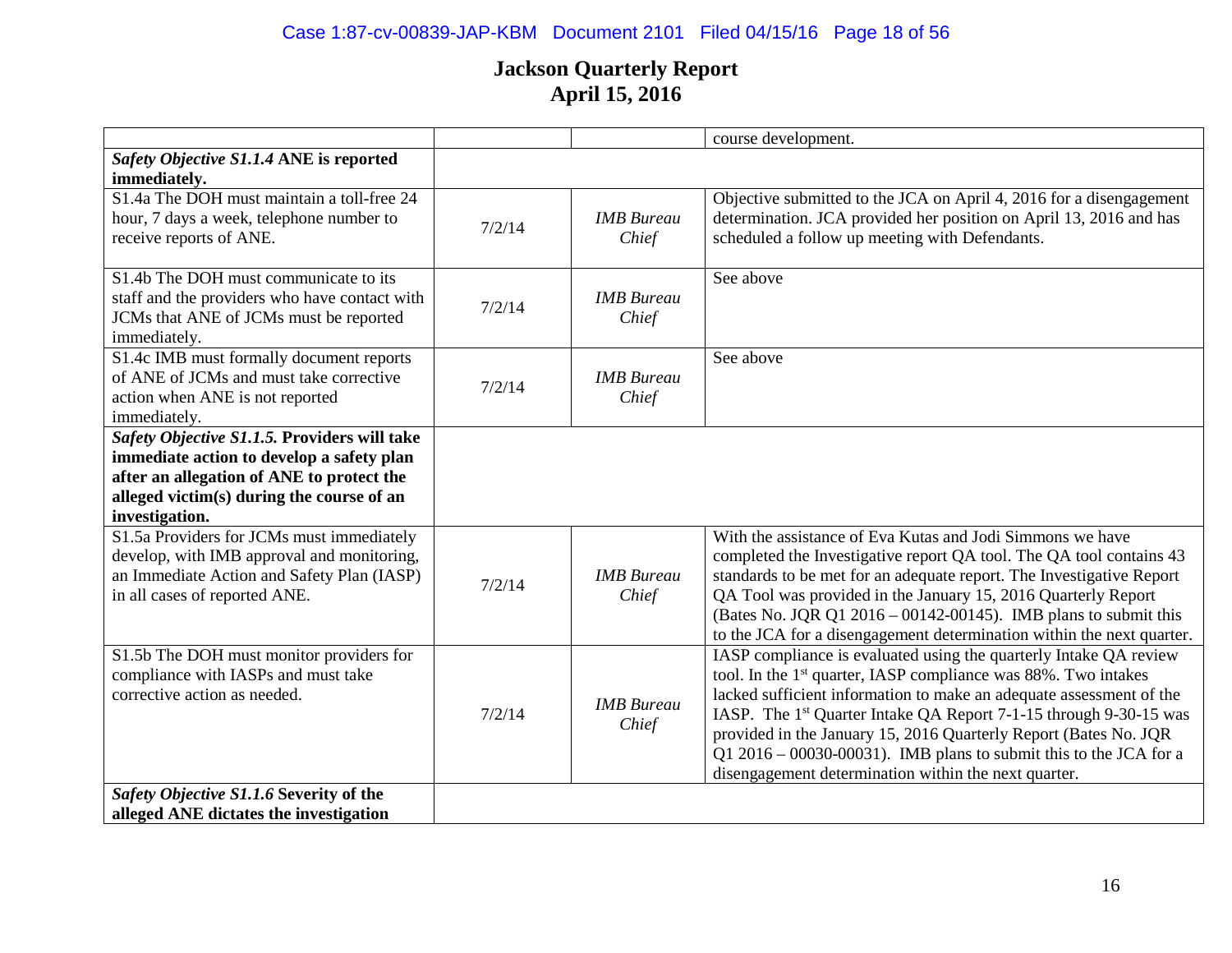| response.                                                                                                                                                                                                                                                                                                                 |        |                            |                                                                                                                                                                                                                                                                                                                                                                                                                                                                                                                                                                                                                                                                                                                                                                                                                                                                                                                             |
|---------------------------------------------------------------------------------------------------------------------------------------------------------------------------------------------------------------------------------------------------------------------------------------------------------------------------|--------|----------------------------|-----------------------------------------------------------------------------------------------------------------------------------------------------------------------------------------------------------------------------------------------------------------------------------------------------------------------------------------------------------------------------------------------------------------------------------------------------------------------------------------------------------------------------------------------------------------------------------------------------------------------------------------------------------------------------------------------------------------------------------------------------------------------------------------------------------------------------------------------------------------------------------------------------------------------------|
| S1.6a The DOH must establish a priority of<br>investigation responses consistent with the<br>applicable policy and severity guidelines<br>which requires investigative responses be<br>three hours or less for emergencies, 24 hours<br>or less for Priority 1 incidents, and 5 days or<br>less for Priority 2 incidents. | 4/7/14 | <b>IMB</b> Bureau<br>Chief | This Objective was submitted to the JCA for a disengagement<br>determination on February 3, 2016. JCA consultants conducted an on-<br>site review, evaluating 19 JCM cases from the previous quarter and<br>ensuring at least one case-type $(A, N & E)$ . The consultants also<br>interviewed Intake and Investigative staff. The JCA provided her<br>written determination to Defendants on March 10, 2016. The JCA and<br>her consultants met with IMB on March 16, 2016 to review findings<br>and discuss remediation. Defendants withdrew their request for<br>determination on March 17, 2016. IMB is in the process of making<br>adjustments needed to remediate the issue identified by the JCA and<br>her consultants. IMB will provide additional training to the intake<br>staff, will monitor for the needed adjustments and collect data for re-<br>submission to the JCA for her disengagement determination. |
| Safety Objective S[Kutas]1.2.1 Competent                                                                                                                                                                                                                                                                                  |        |                            |                                                                                                                                                                                                                                                                                                                                                                                                                                                                                                                                                                                                                                                                                                                                                                                                                                                                                                                             |
| <b>ANE Investigators conduct professionally</b>                                                                                                                                                                                                                                                                           |        |                            |                                                                                                                                                                                                                                                                                                                                                                                                                                                                                                                                                                                                                                                                                                                                                                                                                                                                                                                             |
| adequate investigations.                                                                                                                                                                                                                                                                                                  |        |                            |                                                                                                                                                                                                                                                                                                                                                                                                                                                                                                                                                                                                                                                                                                                                                                                                                                                                                                                             |
| S2.1a ANE Investigators must pass Core<br>Competency and Field Training before<br>conducting investigations of ANE.                                                                                                                                                                                                       | 7/2/14 | <b>IMB</b> Bureau<br>Chief | All current IMB Investigators have successfully passed Core<br>Competency training. All newly hired IMB Investigators are required<br>to successfully pass the Core Competency training before conducting<br>investigations of ANE. All Core Competency documentation is being<br>collected in a central location for review by Eva Kutas, including<br>Core Comp training evaluations, field tool documentation and<br>remediation activities.                                                                                                                                                                                                                                                                                                                                                                                                                                                                             |
| S2.1b The JCM Supervisory Review Tool<br>must be used to assess an ANE investigation<br>in every case of ANE.                                                                                                                                                                                                             | 7/2/14 | <b>IMB</b> Bureau<br>Chief | The Supervisory Review tool was recently revised and is used to<br>assess an ANE investigation in every case. The tool is saved in the<br>case file. IMB will continue to use the Supervisory Review tool to<br>assess every investigation of ANE. Every case is reviewed to ensure<br>the Supervisory Review tool was used.<br><b>Supporting Documentation: Revised Supervisory Review Tool</b><br>(Bates No. JQR Q2 2016 0004),                                                                                                                                                                                                                                                                                                                                                                                                                                                                                           |
| S2.1c ANE investigations must not be closed<br>until they meet the standards of the<br>Supervisory Review Tool, which verifies<br>whether the investigation meets the standard                                                                                                                                            | 7/2/14 | <b>IMB</b> Bureau<br>Chief | Each investigative report is reviewed by a Supervisor using the<br>Supervisory Review Tool. Cases that do not meet the standard for<br>professionally adequate investigations are sent back to the<br>Investigator for additional work. See status above in S2.1b.                                                                                                                                                                                                                                                                                                                                                                                                                                                                                                                                                                                                                                                          |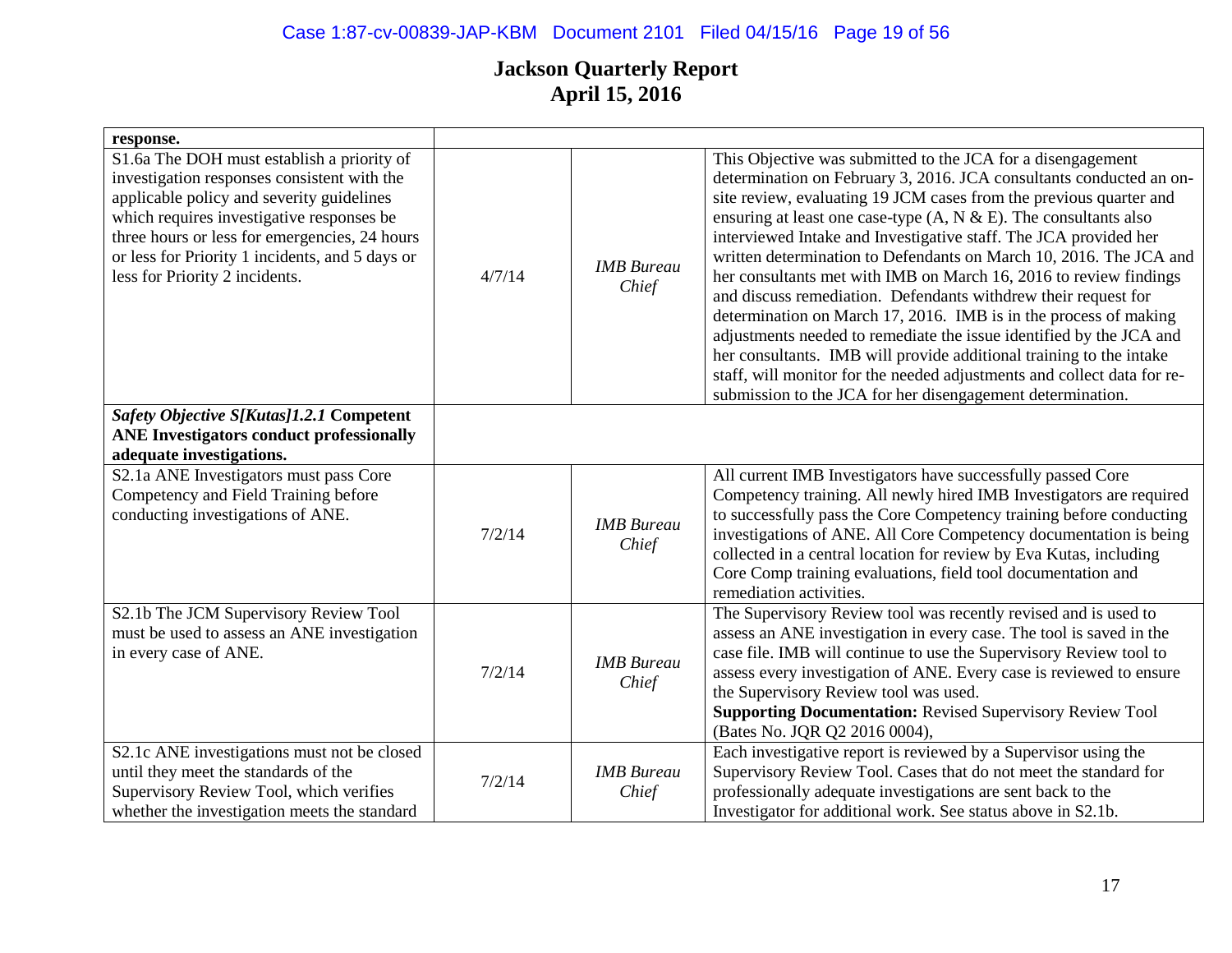# Case 1:87-cv-00839-JAP-KBM Document 2101 Filed 04/15/16 Page 20 of 56

| for professionally adequate investigations.     |             |                   |                                                                              |
|-------------------------------------------------|-------------|-------------------|------------------------------------------------------------------------------|
| S2.1d The DOH must review ANE intake            | 07/2015 and | <b>IMB</b> Bureau | A 3 <sup>rd</sup> quarter Intake QA Review will be conducted. IMB is working |
| and investigation quality, consistent with the  | quarterly   | Chief             | with the JCA consultants to finalize development of the Investigative        |
| Kutas quality indicators, on a quarterly basis. | thereafter  |                   | Report QA tool.                                                              |
| Safety Objective S[Kutas]1.3.1 Consistent       |             |                   |                                                                              |
| with the IGA (Inter-Governmental                |             |                   |                                                                              |
| Agreement), IMB will be the primary             |             |                   |                                                                              |
| authority for ANE investigations.               |             |                   |                                                                              |
| S3.1a The DOH must promulgate                   |             |                   | 7.1.14 NMAC                                                                  |
| administrative rules that delineate the IMB's   |             | <b>IMB</b> Bureau |                                                                              |
| responsibilities as they relate to the IMB's    | 7/2/14      | Chief             |                                                                              |
| primary authority to conduct ANE                |             |                   |                                                                              |
| investigations.                                 |             |                   |                                                                              |
| S3.1b The DOH must monitor the provider's       |             |                   | APS and DHI meet quarterly to discuss cases received by APS which            |
| compliance with these administrative rules      |             |                   | should have been sent to DHI. Based on these meetings, providers             |
| on a quarterly basis and must promptly          | 10/2014 and | <b>IMB</b> Bureau | can be contacted regarding reporting requirements. The Next                  |
| correct any deficiencies.                       | quarterly   | Chief             | IMB/APS Quarterly meeting is scheduled for April 28, 2016. IMB               |
|                                                 | thereafter  |                   | recognized the need to follow up with providers who incorrectly              |
|                                                 |             |                   | reported to APS and therefore will document any follow up with               |
|                                                 |             |                   | providers who make ANE reports to APS instead of the IMB hotline.            |
| Safety Objective S[Kutas]1.4.1 Provide          |             |                   |                                                                              |
| information regarding ANE                       |             |                   |                                                                              |
| reports/investigations to designated            |             |                   |                                                                              |
| stakeholders.                                   |             |                   |                                                                              |
| S4.1a The DOH must provide timely               |             |                   | A case closure letter is sent on all closed investigations. If the case is   |
| information regarding ANE reports,              |             |                   | Substantiated, a case closure letter with detailed information about the     |
| investigations, and findings to JCMs,           |             | <b>IMB</b> Bureau | Substantiated ANE goes to the Provider, Reporter, Guardian, Case             |
| stakeholders (families, guardians, providers,   | 7/2/14      | Chief             | Manager and the Accused Person. If the case is Unsubstantiated, the          |
| case managers), and other individuals or staff  |             |                   | closure letter goes to the same people, but with limited information;        |
| who need that information to ensure the         |             |                   | that the investigation was Unsubstantiated.                                  |
| safety of JCMs.                                 |             |                   | No change from previous Quarter.                                             |
| S4.1b The reporter of ANE must receive          |             |                   | The new database now prompts for a letter to be sent to the Reporter         |
| information from the DOH about the status       | 7/2/14      | <b>IMB</b> Bureau | of ANE with information on the results of the investigation. IMB             |
| of the ANE report and any findings.             |             | Chief             | consulted with JCA consultant, Eva Kutas and have developed a                |
|                                                 |             |                   | notification system for the Reporter and the Provider when an                |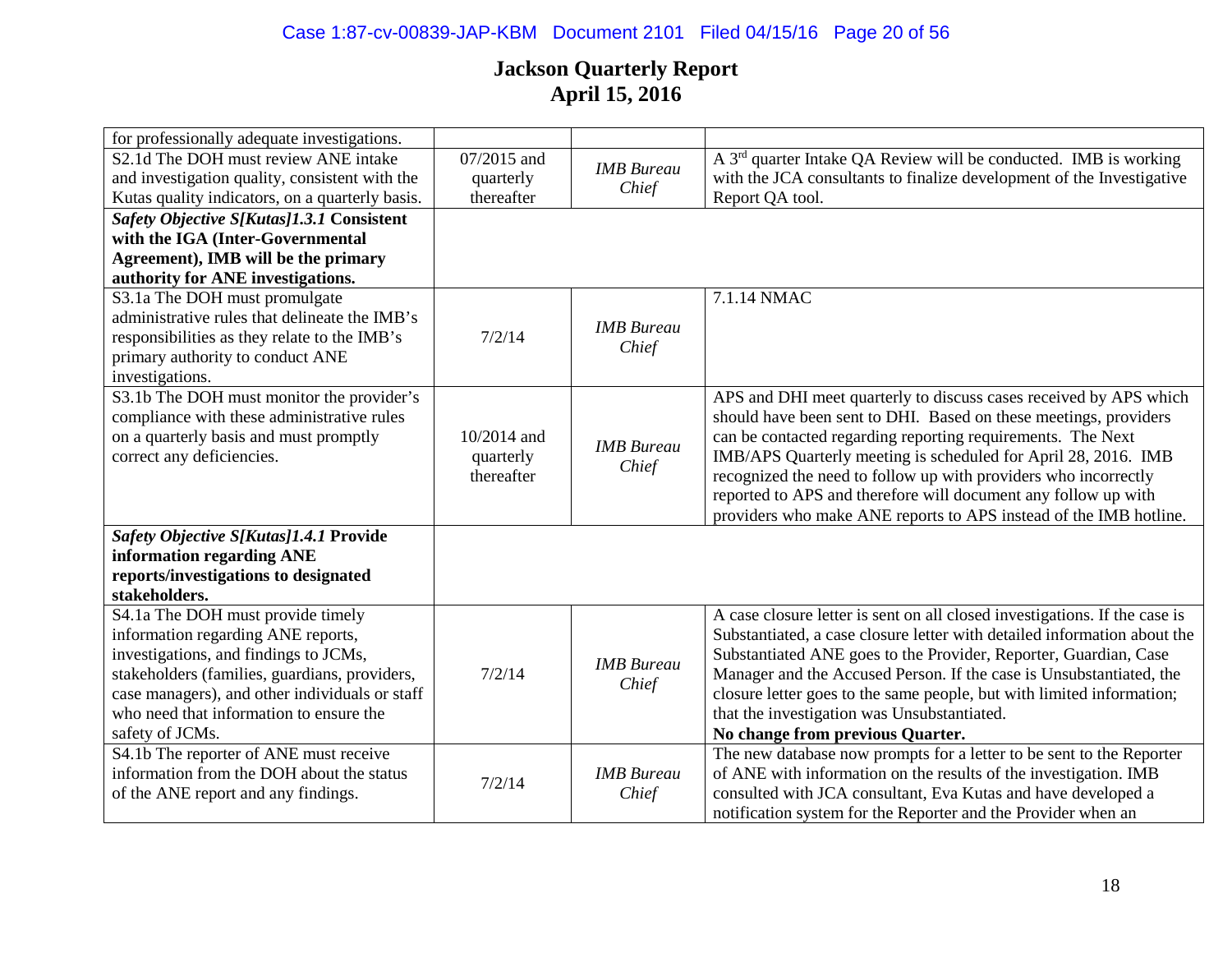|                                                                                                                                                                                                                                                                       |        |                            | investigation extension is approved. IMB will implement this<br>notification system in the next Quarter.                                                                                                                                                                                                                                                                                                                                                                      |
|-----------------------------------------------------------------------------------------------------------------------------------------------------------------------------------------------------------------------------------------------------------------------|--------|----------------------------|-------------------------------------------------------------------------------------------------------------------------------------------------------------------------------------------------------------------------------------------------------------------------------------------------------------------------------------------------------------------------------------------------------------------------------------------------------------------------------|
| S4.1c Notification of substantiation of ANE<br>reports must comply with New Mexico<br>Administrative Code 7.1.14.12 (Notification<br>of Investigation Results).                                                                                                       | 7/2/14 | <b>IMB</b> Bureau<br>Chief | IMB continues to comply with the notification requirements outlined<br>in the NMAC 7.1.14.12.                                                                                                                                                                                                                                                                                                                                                                                 |
| Safety Objective S[Kutas]1.5.1 Risk of ANE<br>is reduced when individual/systems issues<br>are identified and prevent[ive] and<br>remedial measures are taken.                                                                                                        |        |                            |                                                                                                                                                                                                                                                                                                                                                                                                                                                                               |
| S5.1a When there is substantiated ANE,<br>Defendants must take immediate preventive<br>and remedial action at the individual and<br>provider levels and if indicated at the systems<br>level.                                                                         | 7/2/14 | <b>IMB</b> Bureau<br>Chief | Corrective and Preventive Action is required on all Substantiated<br>ANE cases. Corrective and Preventive action plans are discussed<br>between the two divisions in the DHI/DDSD Monthly Quality<br>Management Meetings for all JCM cases. IMB and DDSD jointly<br>drafted a Corrective and Preventive Action Policy and Procedure.<br><b>Supporting Documentation: Draft Corrective and Preventive Action</b><br>Policy and Procedure (Bates No. JQR Q2 2016 0007-0013).    |
| S5.1b When there is substantiated ANE, the<br>case manager must ensure that identified<br>health and safety risks for a JCM are<br>addressed and remediated.                                                                                                          | 7/2/14 | <b>IMB</b> Bureau<br>Chief | NMAC 7.26.5.12 requires an IDT meeting under "situations where it<br>has been determined the individual is a victim of abuse, neglect or<br>exploitation;"<br>No change from previous quarter.                                                                                                                                                                                                                                                                                |
| S5.1c Providers and regional office staff<br>must review ANE investigations and findings<br>to determine if responses to substantiated<br>ANE are timely, effective, and sustained.                                                                                   | 7/2/14 | <b>IMB</b> Bureau<br>Chief | IMB and DDSD jointly drafted a Corrective and Preventive Action<br>Policy and Procedure. This new procedure includes an additional<br>activity during the monthly IMB/DDSD meetings to include review<br>of corrective and preventive action plans to ensure their<br>implementation and monitor for sustainability.<br><b>Supporting Documentation: Draft Corrective and Preventive Action</b><br>Policy and Procedure (Bates No. JQR Q2 2016 0007-0013).<br>Provided above. |
| S5.1d When there is substantiated ANE, the<br>JCM's IDT must meet as required by NMAC<br>and pertinent information about the ANE<br>investigation and the ANE report must be<br>properly documented, including in the IDT<br>meeting minutes for purposes of reducing | 7/2/14 | <b>IMB</b> Bureau<br>Chief | IDT meetings are required to be provided to IMB on all Substantiated<br>investigations.<br>No change from previous quarter.                                                                                                                                                                                                                                                                                                                                                   |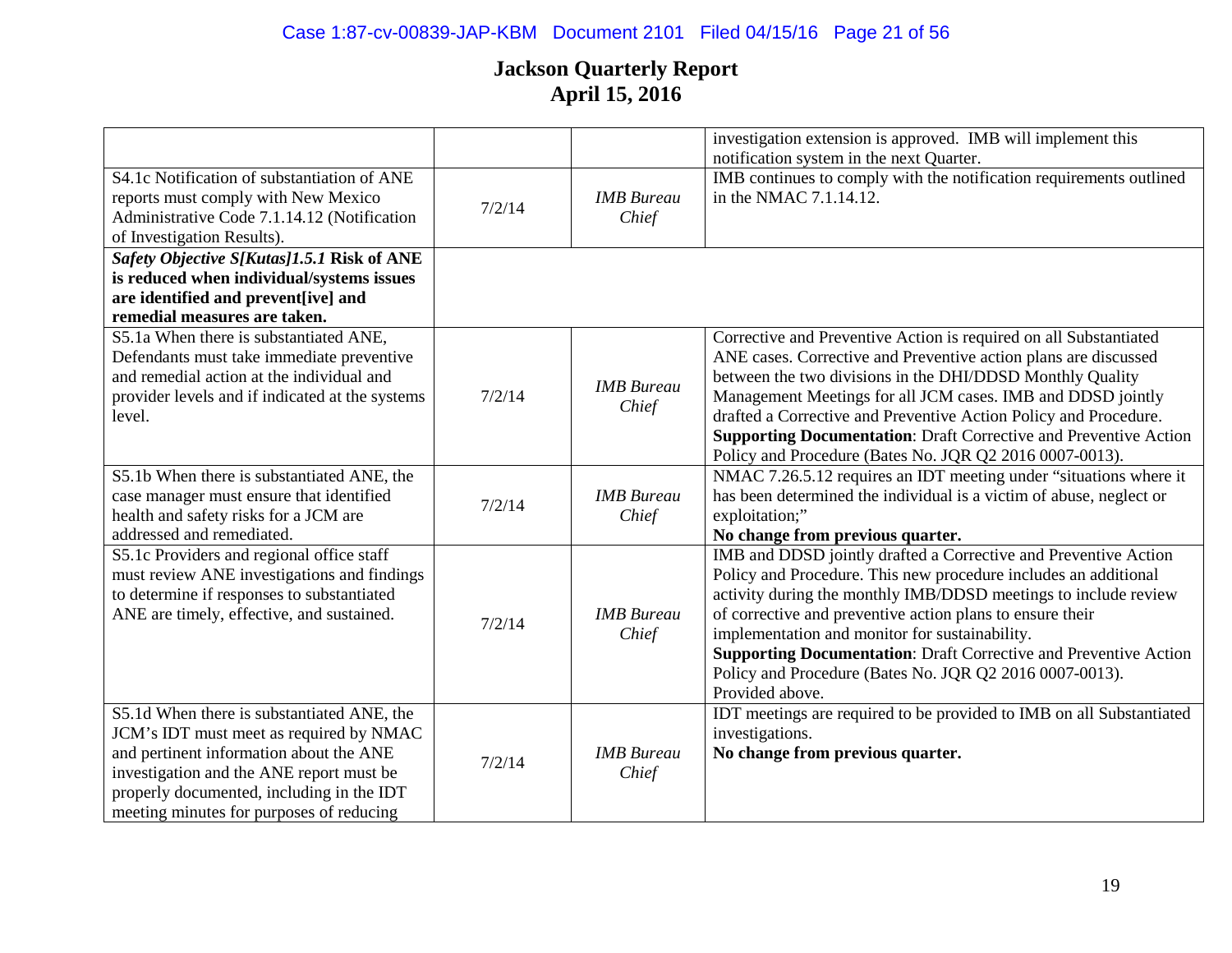# Case 1:87-cv-00839-JAP-KBM Document 2101 Filed 04/15/16 Page 22 of 56

| and preventing ANE.                          |                   |                       |                                                                               |
|----------------------------------------------|-------------------|-----------------------|-------------------------------------------------------------------------------|
|                                              |                   |                       |                                                                               |
| Safety Objective S[Kutas]1.6.1 Use ANE       |                   |                       |                                                                               |
| information to improve health/safety.        |                   |                       |                                                                               |
| S6.1a The DOH must implement the IMB         |                   | <b>IMB</b> Bureau     | The new IMB database is complete and fully live as of 7/27/15. A list         |
| database to identify patterns concerning ANE | 10/31/15-first    | Chief and             | of IMB Standard Reports and IMB new requested reports were                    |
| at the individual, program, and systems      | quarter data      | <b>DDSD</b> Assistant | provided to the JCA on April 5, 2016.                                         |
| levels.                                      | collected and     | Regional Office       | <b>Supporting Documentation: IMB Standard Reports (JDoc 0416.003</b>          |
|                                              | reported.         | <b>Bureau Chief</b>   | IMB Reports 4 4 16) and IMB new requested reports (JDoc 0416.004              |
|                                              |                   |                       | New Standard Reports 02-22-2016 MP).                                          |
| S6.1b Quarterly, the DHI and DDSD must       |                   |                       |                                                                               |
| examine IMB data and must identify patterns  |                   |                       | The new IMB database enables examination of ANE by multiple                   |
| of ANE, indicated, for example, by multiple  | $10/31/15$ -first |                       | reports of ANE by providers or JCMs, by substantiated cases of ANE,           |
| reports of ANE by providers or JCMs, by      | quarter data      | <b>IMB</b> Bureau     | by use of emergency services in response to ANE, and by out-of-               |
| substantiated cases of ANE, by use of        | collected and     | Chief and             | home placements resulting from ANE. DHI/DDSD Quarterly                        |
| emergency services in response to ANE, and   | reported.         | <b>DDSD</b> Assistant | meetings are ongoing to identify patterns of ANE. Emergency                   |
| by out-of-home placements resulting from     |                   | Regional Office       | services and out of home placements are analyzed via monthly and              |
| ANE.                                         |                   | <b>Bureau Chief</b>   | quarterly meetings. Systemic interventions are implemented as                 |
|                                              |                   |                       | necessary. The next Quarterly Quality Management Meeting is                   |
|                                              |                   |                       | scheduled for April 26, 2016. Requested data and reports will be              |
|                                              |                   |                       | finalized.                                                                    |
|                                              |                   |                       | <b>Supporting Documentation: DHI/DDSD Monthly and Quarterly</b>               |
|                                              |                   |                       | Minutes-produced on the 10 <sup>th</sup> of each month-uploaded to Filezilla. |
| S6.1c The DOH must disseminate at least      | 10/31/15-first    |                       |                                                                               |
| annually, to providers and stakeholders,     | quarter data      | <b>IMB</b> Bureau     |                                                                               |
| information about ANE, including patterns of | collected and     | Chief and             |                                                                               |
| ANE, identified "systems" issues concerning  | reported.         | <b>DDSD</b> Assistant |                                                                               |
| ANE, and identified causes and contributing  |                   | Regional Office       | See S1.1.2                                                                    |
| factors of ANE.                              |                   | <b>Bureau Chief</b>   |                                                                               |
|                                              |                   |                       |                                                                               |
|                                              |                   |                       |                                                                               |
|                                              |                   |                       |                                                                               |
|                                              |                   |                       |                                                                               |
| Safety Objective S2.1 All deaths are         |                   |                       |                                                                               |
| reviewed and a root cause analysis is done   |                   |                       |                                                                               |
| of preventable deaths. The findings from     |                   |                       |                                                                               |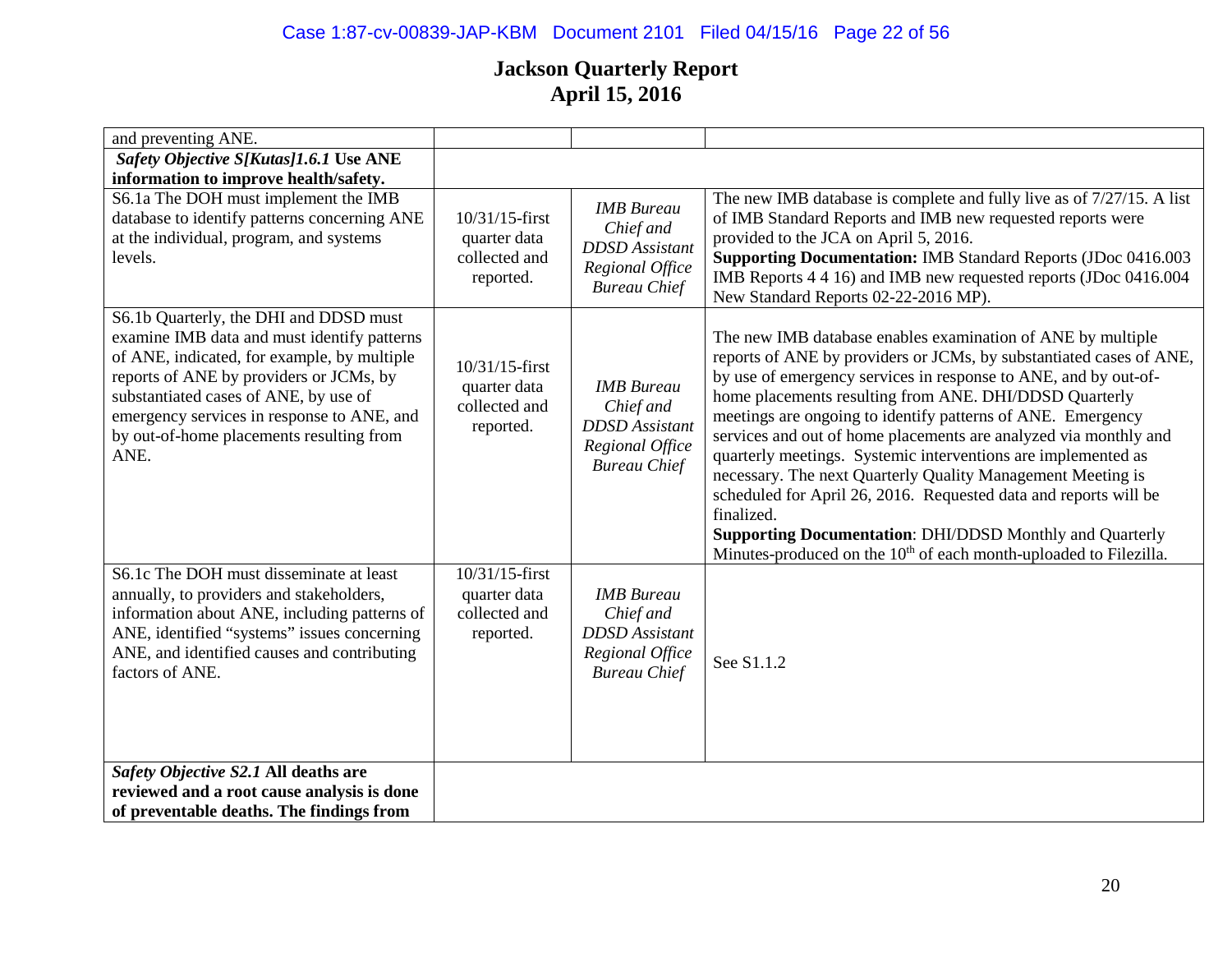| the root cause analysis will be used to                                                                                                                                                                                                                                                     |                                                              |                                        |                                                                                                                                                                                                                                                                                                                                                                                                                                                                                      |
|---------------------------------------------------------------------------------------------------------------------------------------------------------------------------------------------------------------------------------------------------------------------------------------------|--------------------------------------------------------------|----------------------------------------|--------------------------------------------------------------------------------------------------------------------------------------------------------------------------------------------------------------------------------------------------------------------------------------------------------------------------------------------------------------------------------------------------------------------------------------------------------------------------------------|
| strategically reduce the likelihood of                                                                                                                                                                                                                                                      |                                                              |                                        |                                                                                                                                                                                                                                                                                                                                                                                                                                                                                      |
| preventable deaths.                                                                                                                                                                                                                                                                         |                                                              |                                        |                                                                                                                                                                                                                                                                                                                                                                                                                                                                                      |
| S2.1a Qualified independent healthcare<br>professionals must timely review and report<br>to the Mortality Review Committee (MRC)<br>on all JCM deaths. Relevant administrative<br>personnel must timely report to the MRC and<br>review all JCM deaths.                                     | 12/31/15-first<br>quarter data<br>collected and<br>reported. | <b>DDSD</b> Medical<br><b>Director</b> | These procedures are in place. Revised Policies and Procedures are in<br>the development process and will further strengthen the systematic<br>assessment of mortality review. Quality of independent reviews has<br>improved. The MRC will continue to use both internal and<br>independent reviews for mortality review.                                                                                                                                                           |
| S2.1b The DOH must provide autopsy<br>reports and independent healthcare<br>professionals' reports of JCMs' deaths to the<br>Mortality Review Committee (MRC),<br>promptly after their receipt that then reviews<br>and analyzes all JCM deaths, and makes<br>findings and recommendations. | 12/31/15-first<br>quarter data<br>collected and<br>reported. | <b>DDSD</b> Medical<br>Director        | These procedures are in place. Revised Policies and Procedures are in<br>the development process and will further strengthen the systematic<br>assessment of mortality review. DDSD is receiving autopsy and other<br>reports. DDSD request for obtaining cause of death information from<br>the Bureau of Vital Records and Health Statistics was approved.<br>Requires confidentiality agreement form all MRC members which is<br>currently in process.                            |
| S2.1c The DOH must identify and take<br>appropriate actions in response to the MRC's<br>findings and recommendations.                                                                                                                                                                       | 12/31/15-first<br>quarter data<br>collected and<br>reported. | <b>DDSD</b> Medical<br>Director        | A mechanism for tracking DOH actions in response to MRC<br>recommendations has been established. Developed internal<br>communication processes for communication to appropriate entities<br>for action and for tracking actions. Identified DDSD Medical<br>Director and senior management as core response entity. Discussion<br>and planning has taken place in regards to utilizing MRC data,<br>revamping DDSQI membership and actions.                                          |
| S2.1d The DOH mortality review process<br>must be consistent with the components in<br>the General Accounting Office Mortality<br>Review Report, GAO-08-529, as tailored for<br>New Mexico's population and demographics.                                                                   | Report issued by<br>1/31/16                                  | <b>DDSD</b> Medical<br><b>Director</b> | Procedures are in place that are consistent with the GAO Mortality<br>Review Report.                                                                                                                                                                                                                                                                                                                                                                                                 |
| S2.1e In response to analysis of JCMs'<br>deaths and the mortality review process, in<br>the case of preventable deaths the DOH must<br>identify root causes of the JCM deaths and<br>must remediate identified deficiencies so as<br>to reduce the likelihood of preventable<br>deaths.    | 12/31/15-first<br>quarter data<br>collected and<br>reported. | <b>DDSD</b> Medical<br><b>Director</b> | The DDSD Medical Director/Mortality Review Committee (MRC)<br>Chair has implemented a two-stage process for determining the root<br>cause of an individual's death. The first level is for use by the MRC<br>and utilizes the Blum Problem Analysis model for identifying<br>underlying causes and to propose interventions. It began being used<br>by the MRC in October 2015. The second level is based on the<br>Staugaitis model developed for CMS and will be utilized when the |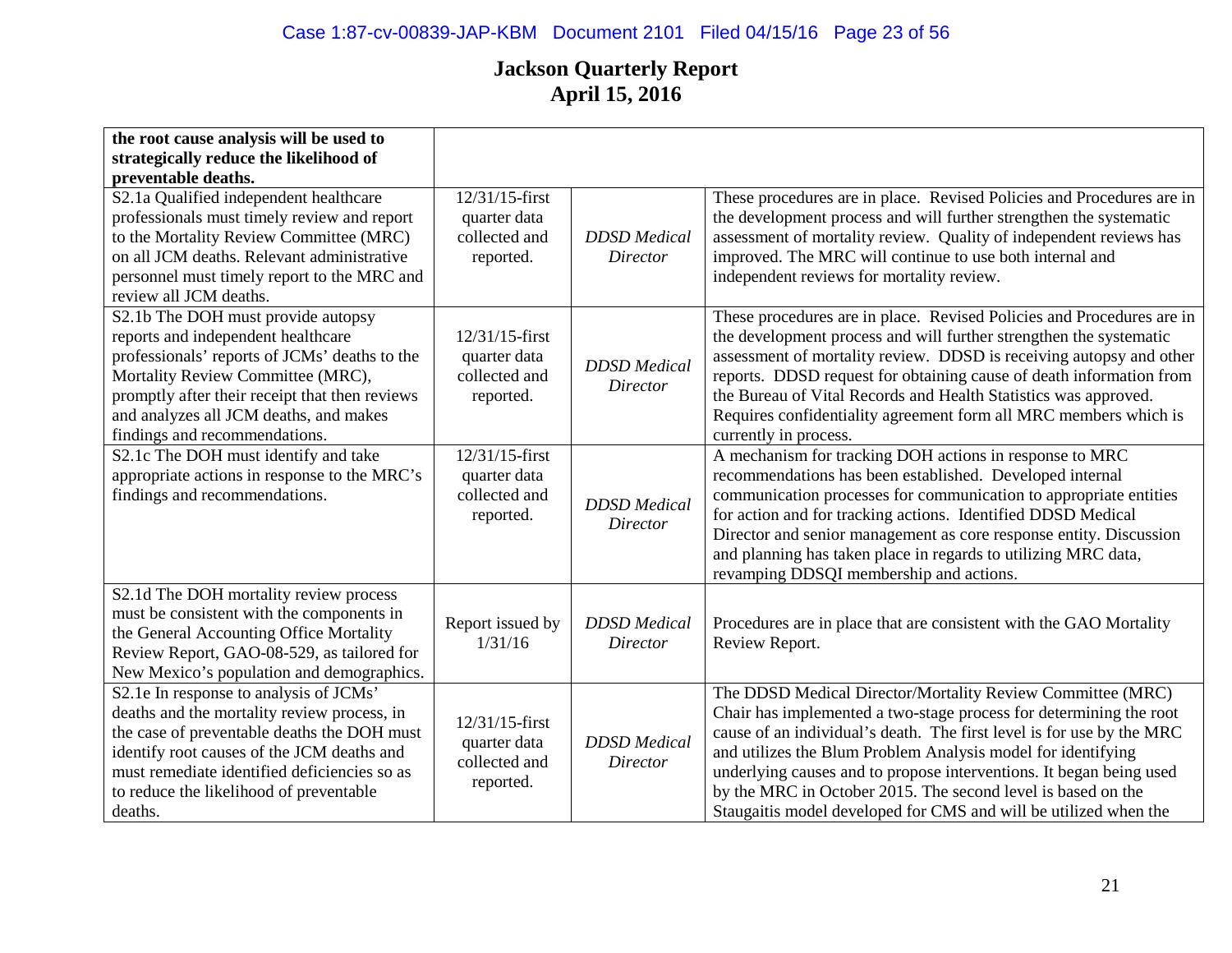|                                                                                                                                                                                                                                 |                                                                |                                                                         | situation requires a multidisciplinary team that includes persons<br>outside the MRC (such as agency, health care providers, etc.) to<br>conduct a structured process to elucidate the cause of death and<br>develop recommendations for the MRC. The chosen Root Cause<br>Analysis methodology has been useful.                                                                                                                                                                                                                                                                                                                                                                                                                                                                                                                                                                                                                                                                    |
|---------------------------------------------------------------------------------------------------------------------------------------------------------------------------------------------------------------------------------|----------------------------------------------------------------|-------------------------------------------------------------------------|-------------------------------------------------------------------------------------------------------------------------------------------------------------------------------------------------------------------------------------------------------------------------------------------------------------------------------------------------------------------------------------------------------------------------------------------------------------------------------------------------------------------------------------------------------------------------------------------------------------------------------------------------------------------------------------------------------------------------------------------------------------------------------------------------------------------------------------------------------------------------------------------------------------------------------------------------------------------------------------|
| Safety Objective S3.1 Establish and use<br>indicators to measure quality of DD<br>[Developmentally Disabled] Services in<br><b>New Mexico.</b>                                                                                  |                                                                |                                                                         |                                                                                                                                                                                                                                                                                                                                                                                                                                                                                                                                                                                                                                                                                                                                                                                                                                                                                                                                                                                     |
| S3.1a The DOH must establish "DD key<br>indicators" at the individual, program, and<br>systems levels that guide programs and<br>services for JCMs.                                                                             | 11/30/15                                                       | <b>BSI</b> Bureau<br>Chief and<br><b>DDSD</b> Deputy<br><b>Director</b> | DDSD will be utilizing the eight existing key indicators found in the<br>standards (see S5.1). The 8 Key Indicators have been established and<br>are monitored at the provider level via the QMB Survey process. BSI<br>Bureau Chief, DHI Deputy Director, QMB Bureau Chief and JCO<br>have held several meetings to identify data sets which may be useful<br>in analyzing and measuring key performance indicators. This<br>information is in the process of being organized in an actionable<br>reporting format which will be submitted to DDSQI for monitoring<br>program and system performance<br>One of the key performance indicators deals with training compliance<br>therefore a meeting has been scheduled with the CDD to generate<br>necessary training compliance reports from the database in order to<br>have more robust and accurate information to report in regards to the<br>training compliance indicator. This meeting is scheduled for April<br>13, 2016. |
| S3.1b The DOH must ensure that the DD key<br>indicators are present in the DDW provider<br>agreements, DDW (Developmentally<br>Disabled Waiver) standards, and the QMB<br>(Quality Management Bureau) review tool.              | 12/31/15                                                       | <b>BSI</b> Bureau<br>Chief and<br><b>DDSD</b> Deputy<br><b>Director</b> | The eight identified key indicators currently exist in DDW provider<br>agreements, DDW standards and the QMB tool.<br>No change from previous quarter.                                                                                                                                                                                                                                                                                                                                                                                                                                                                                                                                                                                                                                                                                                                                                                                                                              |
| S3.1c Through the use of the CPR, QMB and<br>other JCM data, the DOH will identify and<br>document whether the JCM's preferences<br>and needs, with respect to gaining skills,<br>increasing independence, and participating in | $3/31/16$ -first<br>quarter data<br>collected and<br>reported. | <b>BSI</b> Bureau<br>Chief and<br><b>DDSD</b> Deputy<br><b>Director</b> | DDSD Managers have had three meetings to discuss the data that will<br>be extracted from various reviews conducted by DOH in order to<br>inform this evaluative component. QMB CM tool, QMB Community<br>Living Tool, CPR Protocol Questions, and DDSD ISP QA Tool were<br>reviewed for data related to preferences, needs with respect to gaining                                                                                                                                                                                                                                                                                                                                                                                                                                                                                                                                                                                                                                  |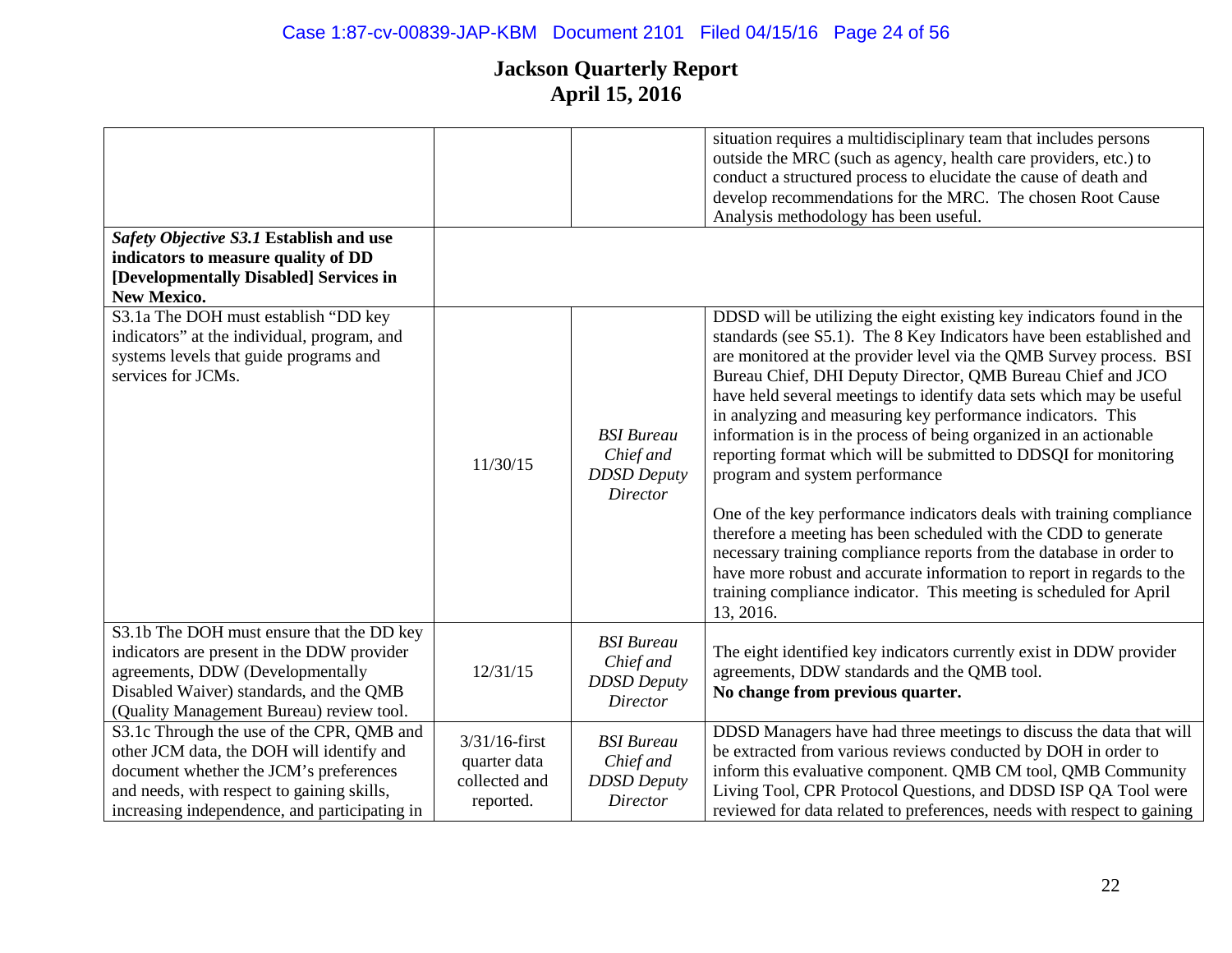| integrated community activities are met.                                                                                                                                                              |                                                                           |                                                                         | skills, increasing independence and participating in integrated<br>community activities. The latest meeting was held on April 8, 2016<br>and final questions from each tool were decided upon. A sample of<br>class member data will now be pulled together to identify whether<br>class members' needs, with respect to gaining skills, increasing<br>independence and participating in integrated community activities are<br>met. DDSD will be enlisting the assistance of the Community<br>Monitor for her input in regards to the CPR data utilized. |
|-------------------------------------------------------------------------------------------------------------------------------------------------------------------------------------------------------|---------------------------------------------------------------------------|-------------------------------------------------------------------------|-----------------------------------------------------------------------------------------------------------------------------------------------------------------------------------------------------------------------------------------------------------------------------------------------------------------------------------------------------------------------------------------------------------------------------------------------------------------------------------------------------------------------------------------------------------|
| S3.1d The DOH and providers must respect a<br>JCM's informed choices for program<br>development and services to meet the JCM's<br>preferences and needs.                                              | $\overline{3}/31/16$ -first<br>quarter data<br>collected and<br>reported. | <b>BSI</b> Bureau<br>Chief and<br><b>DDSD</b> Deputy<br>Director        | See S3.1c above for current status of this effort.                                                                                                                                                                                                                                                                                                                                                                                                                                                                                                        |
| S3.1e Providers must use information from<br>the DD key indicators, the CPR, and the JCM<br>to promptly correct deficiencies in programs<br>and services and to improve practice.                     | $3/31/16$ -first<br>quarter data<br>collected and<br>reported.            | <b>BSI</b> Bureau<br>Chief and<br><b>DDSD</b> Deputy<br><b>Director</b> | Key Indicators are integrated into the QMB Survey process.<br>Providers are responsible for correcting their deficiencies identified<br>through the QMB process. CPR-Providers engage in 30-60-90 day<br>follow up in regards to CPR findings and recommendations. Also<br>refer to activities in S3.4 which involves providers utilizing CPR<br>information in their QA/QI processes.<br>No change from previous quarter.                                                                                                                                |
| <b>Safety Objective S3.2 Community Practice</b><br>Reviews are provided by competent<br>personnel as evidenced by reviewers who<br>have passed competency based training.                             |                                                                           |                                                                         |                                                                                                                                                                                                                                                                                                                                                                                                                                                                                                                                                           |
| S3.2a Community Practice Reviewers must<br>satisfactorily complete mandatory<br>competency-based training as identified by<br>the Community Monitor before<br>independently participating in the CPR. | Completed as per<br>Community<br>Monitor                                  | Community<br>Monitor and<br>JCO                                         |                                                                                                                                                                                                                                                                                                                                                                                                                                                                                                                                                           |
| S3.2b The Community Monitor must<br>approve Community Practice Reviewers and<br>Case Judges.                                                                                                          | Completed as per<br>Community<br>Monitor                                  | Community<br>Monitor and<br>JCO                                         |                                                                                                                                                                                                                                                                                                                                                                                                                                                                                                                                                           |
| S3.2c The Community Monitor must<br>determine the CPR sampling methodology,<br>protocol instrument, reviewers' guidelines,<br>scoring, and evidence used to assess                                    | Completed as per<br>Community<br>Monitor                                  | Community<br>Monitor and<br>JCO                                         |                                                                                                                                                                                                                                                                                                                                                                                                                                                                                                                                                           |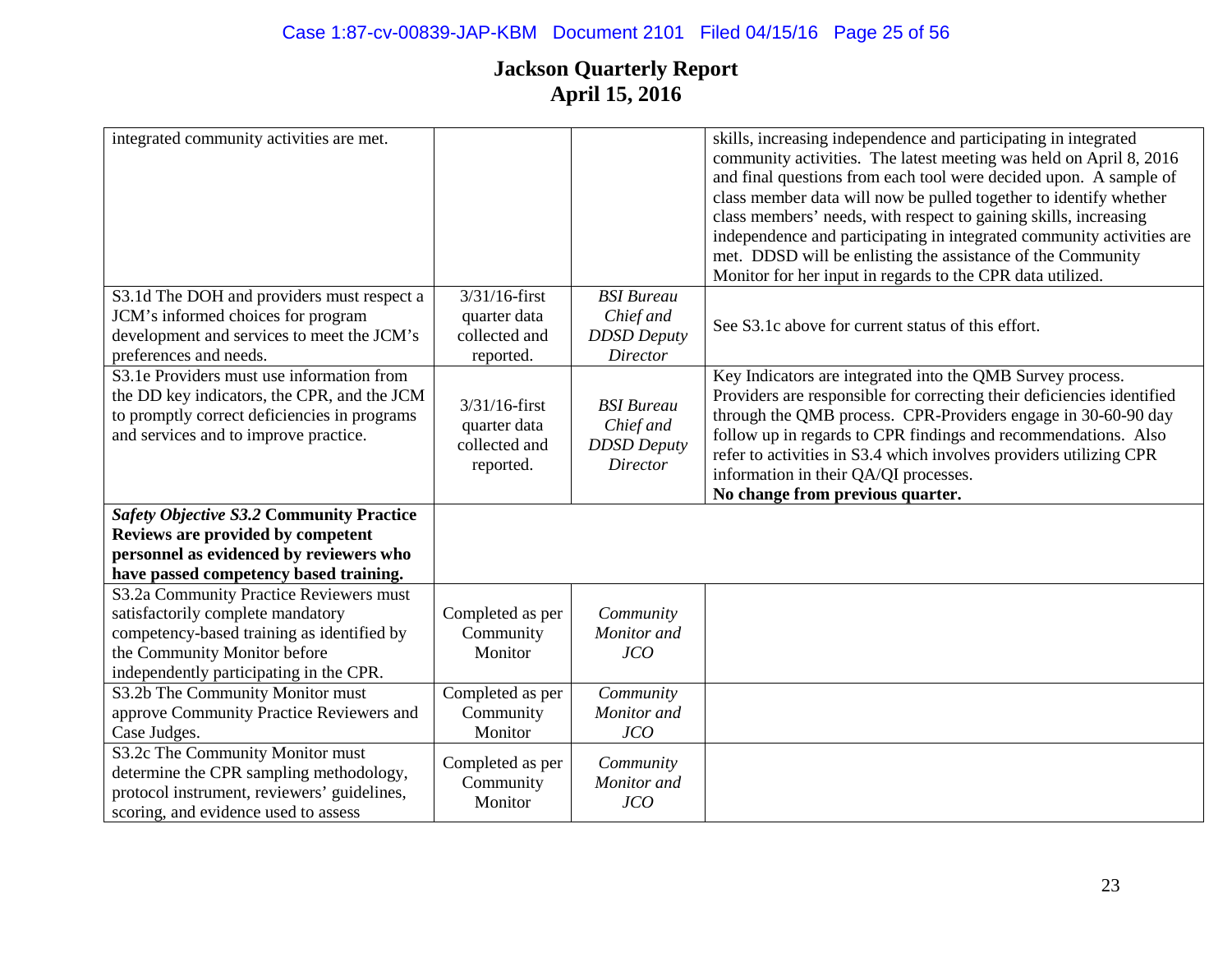| compliance with the elements of the CPR,    |                  |                     |                                                                        |
|---------------------------------------------|------------------|---------------------|------------------------------------------------------------------------|
| consistent with related requirements in the |                  |                     |                                                                        |
| JSD (Joint Stipulation on Disengagement)    |                  |                     |                                                                        |
| Safety Objective S3.3 Implement the CPR.    |                  |                     |                                                                        |
|                                             |                  |                     |                                                                        |
| S3.3a The DOH must annually conduct the     |                  |                     |                                                                        |
| CPR consistent with the Community           | Complete and     |                     |                                                                        |
| Monitor's existing sampling methodology,    | contract will be | <b>DDSD CPR</b>     | Reviewer Training was held $1/19/16 - 1/21/16$                         |
| protocol instrument, reviewers' guidelines, | established for  | Lead and JCO        | Metro I CPR took place in March 2016 and SW CPR is occurring.          |
| scoring, and evidence.                      | FY16.            |                     |                                                                        |
| S3.3b The Community Monitor must issue      | Complete and     |                     |                                                                        |
| individual, regional, and statewide reports | contract will be | <b>DDSD CPR</b>     | Metro I $1st$ , $2nd$ and Final reports were issued by the Community   |
|                                             |                  |                     | Monitor. SW 1 <sup>st</sup> draft reports were issued by the Community |
| that contain the Community Monitor's        | established for  | Lead and JCO        | Monitor.                                                               |
| findings and recommendations.               | FY16.            |                     |                                                                        |
| S3.3c The DOH must continue to provide      | Complete and     |                     |                                                                        |
| adequate resources to support the           | contract will be | <b>DDSD CPR</b>     | FY16 Budget is in place.                                               |
| implementation of the CPR for purposes of   | established for  | Lead and JCO        |                                                                        |
| demonstrating sustainability.               | FY16.            |                     |                                                                        |
| Safety Objective S3.4 Use the findings from |                  |                     |                                                                        |
| the CPR to improve services for class       |                  |                     |                                                                        |
| members and to improve the system of        |                  |                     |                                                                        |
| services for Jackson class members.         |                  |                     |                                                                        |
| S3.4a DDSD must work with service           |                  |                     | DDSD continues to engage in 30-60-90 day follow up with providers      |
| providers and case management agencies that |                  |                     | related to all findings and recommendations including repeat findings. |
| have "repeat findings" of deficiencies or   |                  |                     | The Regional Office Follow up on CPR Findings Policy and               |
| problems to improve and sustain             |                  |                     | Procedure was updated in July 2015 and effective August 1, 2015.       |
|                                             |                  |                     |                                                                        |
| improvement with respect to the identified  | 10/31/15-first   |                     | The DDSD Statewide CPR Lead has played a more active role in           |
| deficiencies or problems.                   | quarter data     | JCO and             | reviewing follow up for findings and recommendations in order to       |
|                                             | collected and    | Regional Office     | address repeat deficiencies. The updated policy and procedure          |
|                                             | reported.        | <b>Bureau Chief</b> | requires all repeat findings and recommendations to be reviewed and    |
|                                             |                  |                     | closed by the JCO and Regional Office Bureau Chief to ensure           |
|                                             |                  |                     | systemic issues are identified and remedied through actions taken in   |
|                                             |                  |                     | S3.4b, S3.4c and S3.4d.                                                |
|                                             |                  |                     | No change in previous quarter.                                         |
|                                             |                  |                     | <b>Supporting documentation</b> 30 -60-90 day reports submitted to the |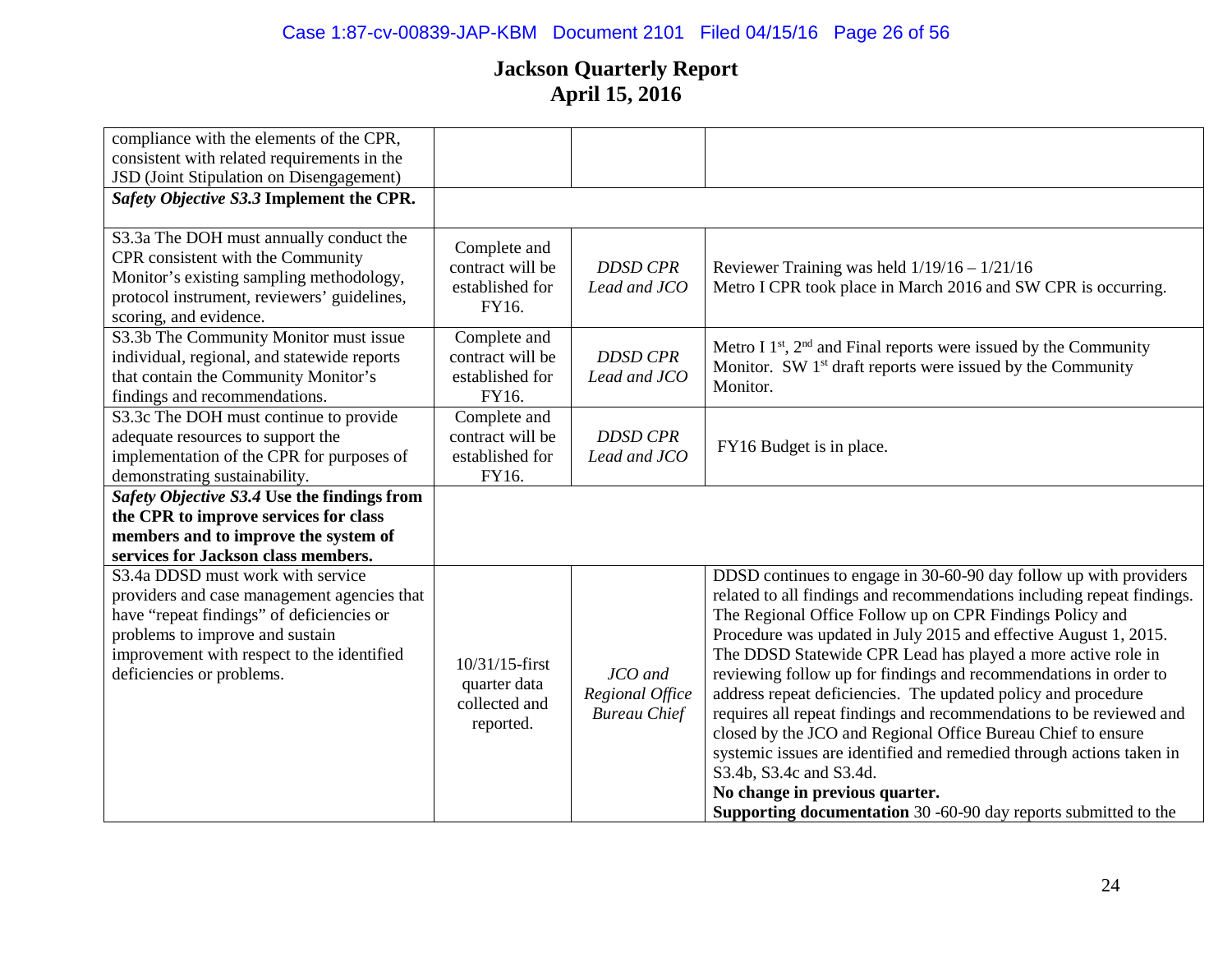# Case 1:87-cv-00839-JAP-KBM Document 2101 Filed 04/15/16 Page 27 of 56

|                                                                                                                                                                                                                                |                                                                 |                                                   | Community Monitor on the 5 <sup>th</sup> of every month.                                                                                                                                                                                                                                                                                                                                                                                                                                                                                                                                                                                                                                                                                                                                                                                                                                                                                                                                                                                                                                                                                                                                                                                                        |
|--------------------------------------------------------------------------------------------------------------------------------------------------------------------------------------------------------------------------------|-----------------------------------------------------------------|---------------------------------------------------|-----------------------------------------------------------------------------------------------------------------------------------------------------------------------------------------------------------------------------------------------------------------------------------------------------------------------------------------------------------------------------------------------------------------------------------------------------------------------------------------------------------------------------------------------------------------------------------------------------------------------------------------------------------------------------------------------------------------------------------------------------------------------------------------------------------------------------------------------------------------------------------------------------------------------------------------------------------------------------------------------------------------------------------------------------------------------------------------------------------------------------------------------------------------------------------------------------------------------------------------------------------------|
| S3.4b The DDSD and providers must use the<br>2013-2015 CPR findings and<br>recommendations.                                                                                                                                    | $10/31/15$ -first<br>quarter data<br>collected and<br>reported. | JCO and<br>Regional Office<br><b>Bureau Chief</b> | Regional Offices met with Providers and deadlines have been<br>negotiated with each Provider to submit their revised QA /QI plan to<br>the Bureau of Systems Improvement and respective Regional Office<br>for review or any other plan for intervention related to the identified<br>CPR findings related to health and ISP issues as well as any other<br>issues identified for remediation by the Regional Office. Many<br>interventions have included provider submission of QA/QI plans as a<br>means to show the provider plans to address the CPR identified issues<br>in their quality improvement efforts. BSI has reviewed and provided<br>feedback on 3 QA/QI plans submitted by providers after being<br>presented with CPR identified issues. BSI has created a template to<br>respond to QA/QI plans and provides information back to the<br>Regional Office Directors who then contact the providers if any<br>clarification and/or further revisions are needed to meet the intent of<br>the exercise. The JCO and Regional Office Bureau Chief are in the<br>process of creating an extensive report which outlines all activities<br>that have taken place to date in regards to this initiative and will issue<br>this report once complete. |
| S3.4c DDSD must meet with providers that<br>have high health risk-related findings and<br>providers that have the highest number or<br>2013-2015 CPR findings of deficiencies to<br>improve those providers' services to JCMs. | 10/31/15-first<br>quarter data<br>collected and<br>reported.    | JCO and<br>Regional Office<br><b>Bureau Chief</b> | The Regional Offices met with the following Providers with the<br>highest health risk-related findings and Providers that have the<br>highest number of 2013-2014 CPR findings of deficiencies. The<br>Regions have not yet met with Providers for the 2015 CPR because<br>the 2015 Statewide CPR Report is in draft form at this time.<br><b>NWRO</b> : Tungland (10/21/15), Presbyterian Medical Services<br>$(10/21/15)$ , and Dungarvin $(10/21/15)$ .<br><b>NERO:</b> AW Holdings of NM (10/20/15) and Citizens for the<br>Developmentally Disabled (10/22/15).<br><b>SWRO</b> : Tresco (10/28/15) and PRS (10/29/15).<br><b>SERO</b> : Leaders (10/28/15), High Desert Family Living Services<br>$(10/29/15)$ and Tobosa $(10/30/15)$ .<br>Metro: ARCA (10/19/15), Los Lunas Community Programs<br>$(10/22/15)$ , and The New Beginnings $(10/27/15)$ .<br>See S3.4b for status update.                                                                                                                                                                                                                                                                                                                                                                   |
| S3.4d Defendants must identify actions taken                                                                                                                                                                                   | 12/31/15-first                                                  | JCO and                                           | Defendants continue to engage in the 30-60-90 day follow up and                                                                                                                                                                                                                                                                                                                                                                                                                                                                                                                                                                                                                                                                                                                                                                                                                                                                                                                                                                                                                                                                                                                                                                                                 |
| in response to the 2013–2015 CPR findings                                                                                                                                                                                      | quarter data                                                    | Regional Office                                   | provide monthly reports to the Community Monitor which identify                                                                                                                                                                                                                                                                                                                                                                                                                                                                                                                                                                                                                                                                                                                                                                                                                                                                                                                                                                                                                                                                                                                                                                                                 |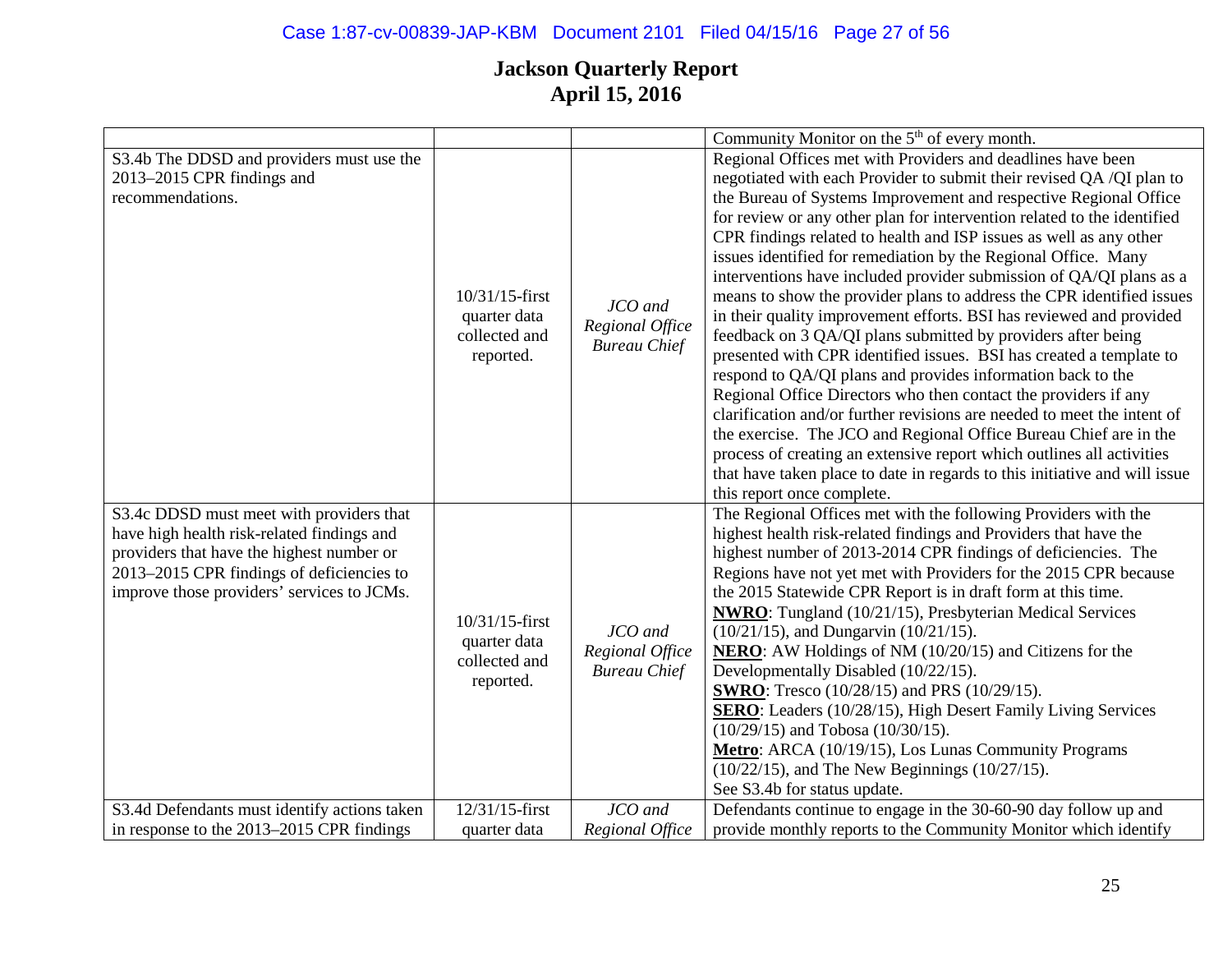| and ensure that deficiencies are remedied.                                                                                                                                                               | collected and<br>reported.                 | <b>Bureau Chief</b>                         | actions taken in response to the 2013-2015 findings and<br>recommendations. Defendants are also working with the Community<br>Monitor to develop targeted intervention in regards to the 2014 ISP<br>recommendations. Next meeting with the Community Monitor<br>regarding ISP Strategic planning is scheduled for April 26, 2016.<br>S3.4b also outlines interventions at the provider and regional levels.<br><b>Supporting documentation</b> 30 -60-90 day reports submitted to the<br>Community Monitor on the 5 <sup>th</sup> of every month. |
|----------------------------------------------------------------------------------------------------------------------------------------------------------------------------------------------------------|--------------------------------------------|---------------------------------------------|----------------------------------------------------------------------------------------------------------------------------------------------------------------------------------------------------------------------------------------------------------------------------------------------------------------------------------------------------------------------------------------------------------------------------------------------------------------------------------------------------------------------------------------------------|
| Safety Objective S3.5 Competency based                                                                                                                                                                   |                                            |                                             |                                                                                                                                                                                                                                                                                                                                                                                                                                                                                                                                                    |
| training is provided based in part on                                                                                                                                                                    |                                            |                                             |                                                                                                                                                                                                                                                                                                                                                                                                                                                                                                                                                    |
| analysis of identified deficiencies from the                                                                                                                                                             |                                            |                                             |                                                                                                                                                                                                                                                                                                                                                                                                                                                                                                                                                    |
| <b>CPR</b> through the DDSD required                                                                                                                                                                     |                                            |                                             |                                                                                                                                                                                                                                                                                                                                                                                                                                                                                                                                                    |
| trainings and to specific entities as                                                                                                                                                                    |                                            |                                             |                                                                                                                                                                                                                                                                                                                                                                                                                                                                                                                                                    |
| appropriate.                                                                                                                                                                                             |                                            |                                             |                                                                                                                                                                                                                                                                                                                                                                                                                                                                                                                                                    |
| S3.5a DDSD must evaluate CPR findings to<br>identify deficiencies in its required                                                                                                                        | Completed<br>3/27/15                       | <b>DDSD</b> Training<br><b>Unit Manager</b> | See S3.5b status.                                                                                                                                                                                                                                                                                                                                                                                                                                                                                                                                  |
| competency-based training.                                                                                                                                                                               |                                            |                                             |                                                                                                                                                                                                                                                                                                                                                                                                                                                                                                                                                    |
| S3.5b Using its evaluation of CPR findings,<br>the DDSD must modify existing<br>competency-based training or must provide<br>additional competency-based training to<br>address identified deficiencies. | Completed<br>4/29/15                       | <b>DDSD</b> Training<br><b>Unit Manager</b> | The original 3/27/15 was the date the DDSD Statewide Training<br>Team held a unit retreat to review the 2014 CPR Statewide Report to<br>identify whether findings identified deficiencies in competency based<br>training. This was an initial review and Defendants are in the process<br>of working with the JCA and Community Monitor on an ISP Strategic<br>Plan based partly on CPR findings. Through this work, Defendants<br>may identify training initiatives/changes needed.                                                              |
| S3.5c When training is needed to address                                                                                                                                                                 | 12/31/15-first                             |                                             |                                                                                                                                                                                                                                                                                                                                                                                                                                                                                                                                                    |
| identified deficiencies, competency based<br>training must be provided to address<br>deficiencies.                                                                                                       | quarter data<br>collected and<br>reported. | <b>DDSD</b> Training<br><b>Unit Manager</b> | See S3.5b status above.                                                                                                                                                                                                                                                                                                                                                                                                                                                                                                                            |
| Safety Objective S3.6 Use information from                                                                                                                                                               |                                            |                                             |                                                                                                                                                                                                                                                                                                                                                                                                                                                                                                                                                    |
| the CPR in an integrated manner to                                                                                                                                                                       |                                            |                                             |                                                                                                                                                                                                                                                                                                                                                                                                                                                                                                                                                    |
| inform program development and                                                                                                                                                                           |                                            |                                             |                                                                                                                                                                                                                                                                                                                                                                                                                                                                                                                                                    |
| management for class members.                                                                                                                                                                            |                                            |                                             |                                                                                                                                                                                                                                                                                                                                                                                                                                                                                                                                                    |
| S3.6a DOH must develop, modify, and                                                                                                                                                                      | Issue first report                         |                                             | Defendants met with the JCA for a check in/consultation meeting on                                                                                                                                                                                                                                                                                                                                                                                                                                                                                 |
| manage the service system for JCMs based                                                                                                                                                                 | by $1/31/16$                               | JCO                                         | March 8, 2016 and gave a brief overview of the report format                                                                                                                                                                                                                                                                                                                                                                                                                                                                                       |
| on identified correlations in the CPR                                                                                                                                                                    |                                            |                                             | identified to illustrate how DDSD uses CPR information. The draft                                                                                                                                                                                                                                                                                                                                                                                                                                                                                  |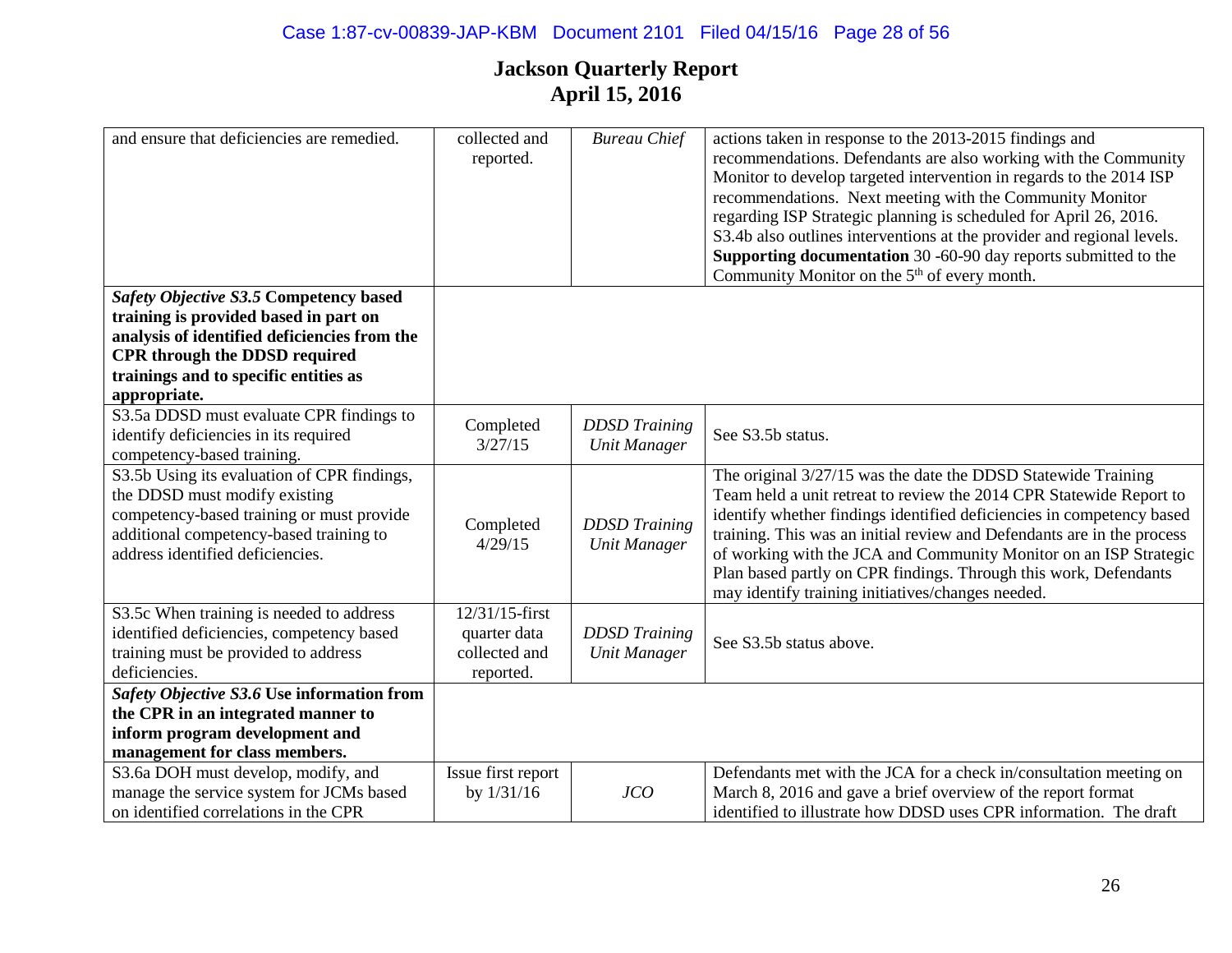| information and other JCM data.                                                                                                                                                                                                                  |                                    |                            | report has been completed and was provided to DDSQI for<br>consideration during their April 7, 2016 meeting. The report will be<br>revised based on feedback and provided once in final draft.                                                                                                                                                                                                                                                                                                                                                                                                                                                                                                               |
|--------------------------------------------------------------------------------------------------------------------------------------------------------------------------------------------------------------------------------------------------|------------------------------------|----------------------------|--------------------------------------------------------------------------------------------------------------------------------------------------------------------------------------------------------------------------------------------------------------------------------------------------------------------------------------------------------------------------------------------------------------------------------------------------------------------------------------------------------------------------------------------------------------------------------------------------------------------------------------------------------------------------------------------------------------|
| S3.6b DDSD must file semi-annual reports<br>identifying program development and<br>implementation.                                                                                                                                               | Issue first report<br>by $1/31/16$ | JCO                        | See above                                                                                                                                                                                                                                                                                                                                                                                                                                                                                                                                                                                                                                                                                                    |
| Safety Objective S3.7 Regulatory program<br>reviews are completed by staff who have<br>received and passed competency based<br>training specific to their QMB roles and<br>responsibilities.                                                     |                                    |                            |                                                                                                                                                                                                                                                                                                                                                                                                                                                                                                                                                                                                                                                                                                              |
| S3.7a DHI/QMB staff must receive<br>competency-based training for evaluating<br>programs that serve JCMs.                                                                                                                                        | 7/1/15                             | <b>QMB</b> Bureau<br>Chief | Training curriculum initially developed is being revised based on<br>feedback from surveyors. QMB also plans to implement a mentor<br>program for new employees and a mentor's guide is in the<br>development stages.                                                                                                                                                                                                                                                                                                                                                                                                                                                                                        |
| S3.7b DHI/QMB staff must satisfactorily<br>complete competency-based training before<br>evaluating programs and providers that serve<br>JCMs.                                                                                                    | 7/1/15                             | <b>OMB</b> Bureau<br>Chief | Three new QMB staff are in the training stages. One new hire to<br>begin on April 11, 2016 will start the training process. One position<br>waiting approval from HR. Upon hire, the individual will begin the<br>training process.                                                                                                                                                                                                                                                                                                                                                                                                                                                                          |
| Safety Objective S3.8 Regulatory review of<br>CM [case management] agencies by the<br>QMB, will include a review of essential<br>services as determined by professional<br>assessments and IDT decisions of<br>individual needs and preferences. |                                    |                            |                                                                                                                                                                                                                                                                                                                                                                                                                                                                                                                                                                                                                                                                                                              |
| S3.8a QMB must identify and must review<br>the essential services that should be provided<br>to JCMs, consistent with IDT decisions and<br>determinations by medical professionals,<br>therapists, and nutritional experts.                      | 11/30/15                           | <b>OMB</b> Bureau<br>Chief | QMB continues to work on modifying the Community Living and<br>Inclusion survey field tools to incorporate Annual Health Screening<br>Recommendations as well as clearly defining the quality indicators<br>within the tools to better track and trend this information. On January<br>20, 2016 QMB Bureau Chief met with the DDSD Case Management<br>unit. At that time we discussed the revised QMB tool and how it was<br>working. We went line item by item and determined changes were<br>needed to be reflective of the most current draft of the DDSD case<br>management ISP review tool and site visit forms. In review of the<br>two tools it was found that there was slightly difference language |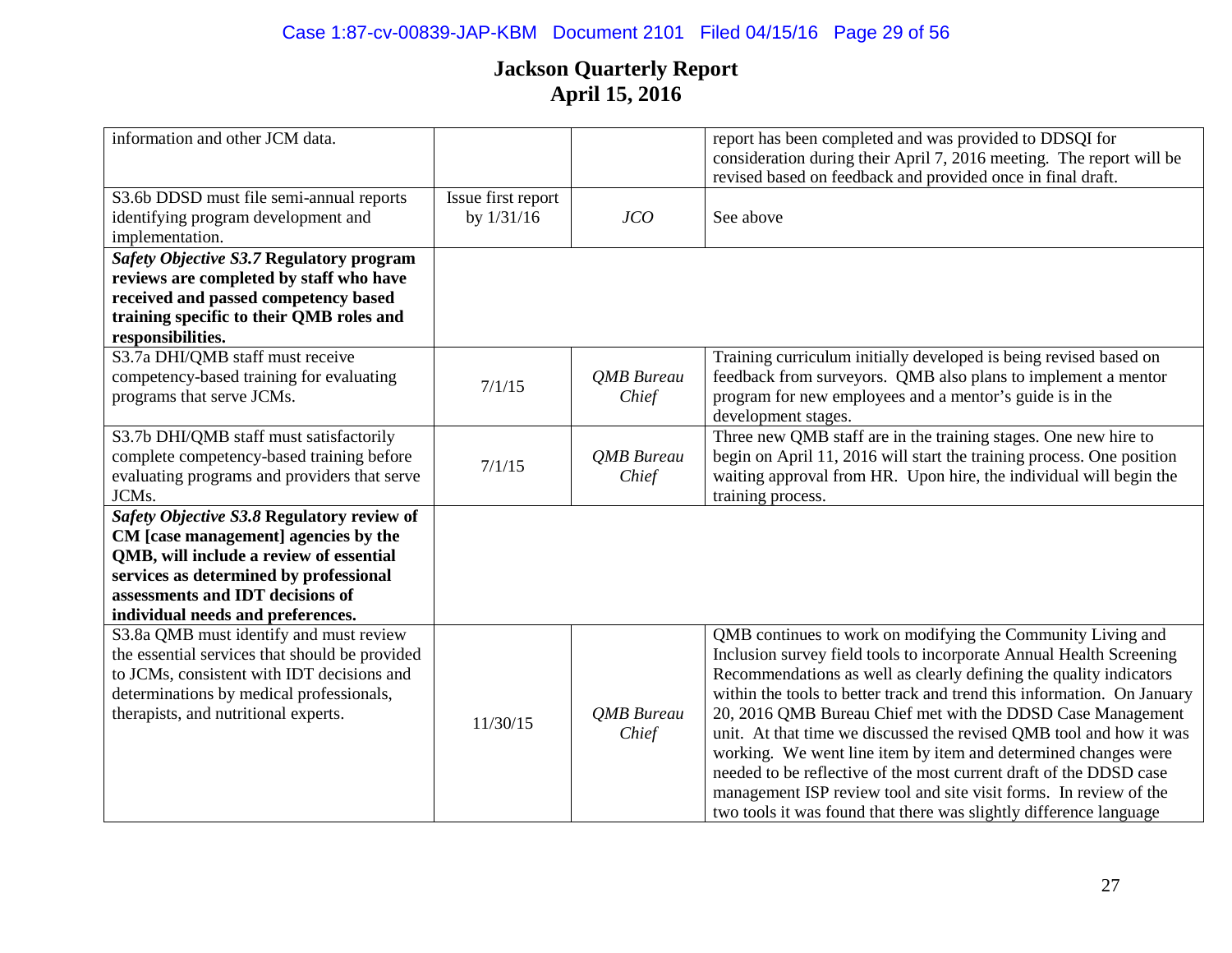# Case 1:87-cv-00839-JAP-KBM Document 2101 Filed 04/15/16 Page 30 of 56

|                                                                                                                                                                                                                                                        |          |                            | being used by QMB and DDSD and the tool was modified in order to<br>maintain consistent language.                                                                                                                                                                                                                                                                                                                                                                                                                                                                                                                                                                                                                                                                                                                                                                                                                                                                                                                                                                                                                                                                                                                                                                                                                                                                                                                                                           |
|--------------------------------------------------------------------------------------------------------------------------------------------------------------------------------------------------------------------------------------------------------|----------|----------------------------|-------------------------------------------------------------------------------------------------------------------------------------------------------------------------------------------------------------------------------------------------------------------------------------------------------------------------------------------------------------------------------------------------------------------------------------------------------------------------------------------------------------------------------------------------------------------------------------------------------------------------------------------------------------------------------------------------------------------------------------------------------------------------------------------------------------------------------------------------------------------------------------------------------------------------------------------------------------------------------------------------------------------------------------------------------------------------------------------------------------------------------------------------------------------------------------------------------------------------------------------------------------------------------------------------------------------------------------------------------------------------------------------------------------------------------------------------------------|
| S3.8b QMB must modify its CM data to<br>reflect the identified essential services for<br>JCMs.                                                                                                                                                         | 4/15/16  | <b>OMB</b> Bureau<br>Chief | FY 16 3rd Quarter data tracking and analysis has begun however 2<br>reports have not been distributed as of yet.                                                                                                                                                                                                                                                                                                                                                                                                                                                                                                                                                                                                                                                                                                                                                                                                                                                                                                                                                                                                                                                                                                                                                                                                                                                                                                                                            |
| S3.8c QMB must review CM agencies on an<br>annual basis, using quality indicators<br>consistent with the DDSD 2006 Case<br>Management Manual Resource Guide and<br>DDSD Service Standards, to ensure essential<br>services are being provided to JCMs. | 11/30/15 | <b>OMB</b> Bureau<br>Chief | Since July 1, 2015 14 Case Management surveys have been<br>completed. Three are duplicated as agencies are in multiple regions.<br>12 of 14 reports distributed have been in Compliance with Conditions<br>of Participation. The agencies are as follows:<br>> Unidas Case Management - SW - July 2015<br>$\triangleright$ Unidas Case Management – METRO & NE – July 2015<br>>A Step Above Case Management - METRO - July 2015<br>> Unique Opportunity Case Management - METRO - July<br>2015<br>>Advocates of New Mexico Case Management - METRO -<br>Sept 2015<br>> Sun Country Case Management - SW - Sept 2015<br>J&J Homecare - SE - October<br>New Mexico Behavioral Health Institute – NE – Oct 2015<br>Excel Case Management - SE - Nov 2015<br>$\triangleright$ Excel Case Management – NW – Nov 2015<br>$\triangleright$ New Mexico Quality Case Management – METRO – Jan<br>2016<br>> Rio Puerco Case Management - NW - Feb 2016<br>>Peak Case Management - SW & SE - Feb 2016<br>$\blacktriangleright$ Peak Case Management – METRO & NW – Mar 2016<br>Will complete the remainder of Case Management Surveys. Which<br>are as follows:<br>$\triangleright$ Visions Case Management – NE<br>$\triangleright$ A New Vision Case Management – METRO<br>$\triangleright$ Carino Case Management – METRO<br>$\triangleright$ Amigo Case Management – METRO<br>By June 30, 2016 100% of Case Management agencies will have been<br>surveyed by QMB. |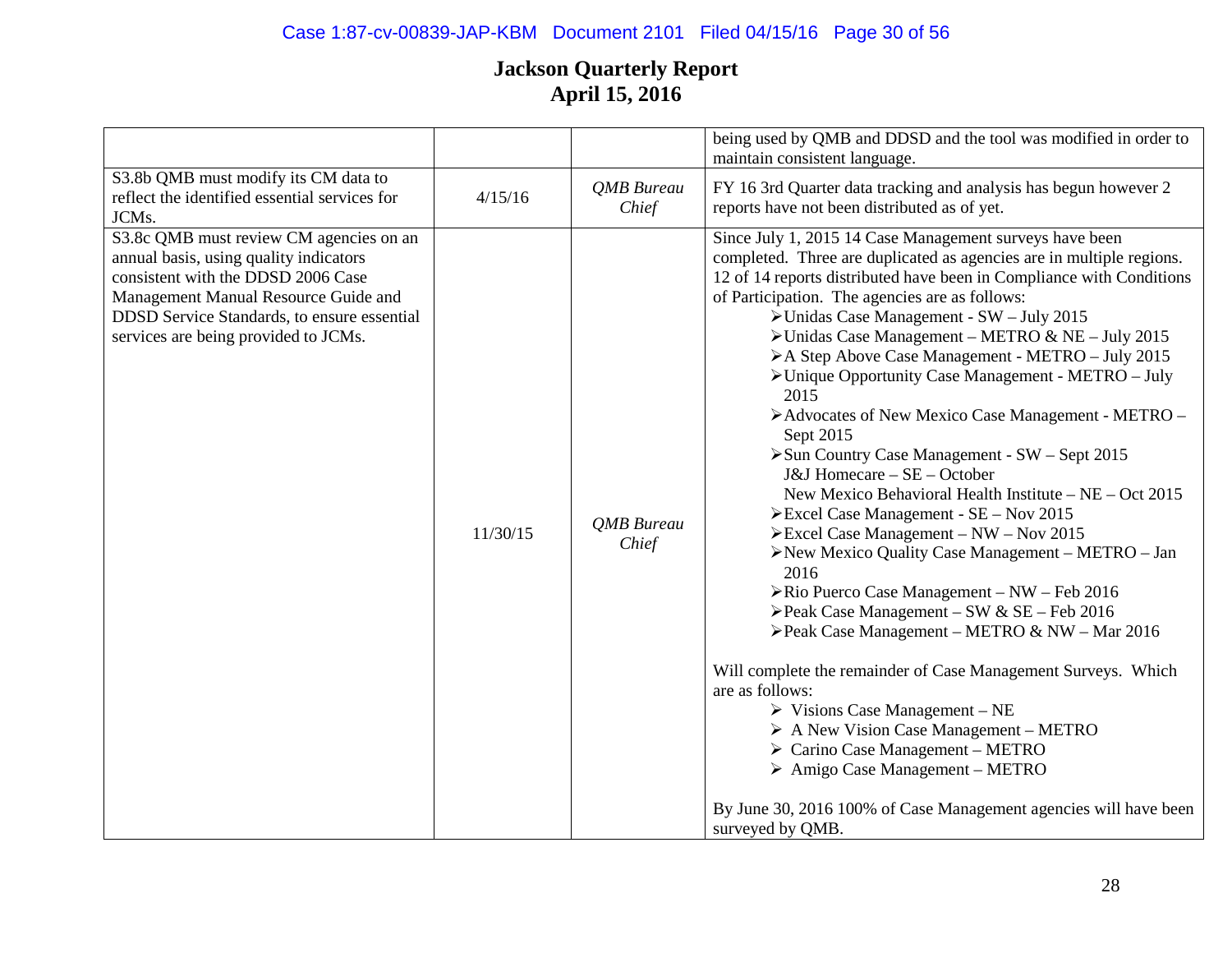| <b>Safety Objective S4.1 Examine current</b><br><b>Quality Assurance and Quality</b><br><b>Improvement processes and activities</b><br>intended to safeguard Jackson Class<br>Members and to improve the quality of<br>provider performance in relation to<br><b>Jackson Class Members. Take steps to</b><br>increase transparency, accountability, and<br>effective remediation. Establish<br>measurable indicators that are consistent<br>with the pertinent standards that address<br>the quality of provider performance. |                             |                            |                                                                                                                                                                                                                                                                                                                                                                                                                                                                                                                                                                            |
|-------------------------------------------------------------------------------------------------------------------------------------------------------------------------------------------------------------------------------------------------------------------------------------------------------------------------------------------------------------------------------------------------------------------------------------------------------------------------------------------------------------------------------|-----------------------------|----------------------------|----------------------------------------------------------------------------------------------------------------------------------------------------------------------------------------------------------------------------------------------------------------------------------------------------------------------------------------------------------------------------------------------------------------------------------------------------------------------------------------------------------------------------------------------------------------------------|
| S4.1a Using stakeholder input, DDSD will<br>analyze its quality assurance and quality<br>improvement systems and will modify these<br>systems accordingly to improve the quality<br>of services and of provider performance for<br>JCMs.                                                                                                                                                                                                                                                                                      | Report issued by<br>1/31/16 | <b>BSI</b> Bureau<br>Chief | Through the use of the ACQ and ADDCP, stakeholder input has been<br>used on various projects. Over the past year the ACQ has<br>reestablished the Policy and Quality subcommittee and have been<br>involved in the development of the DDW Scorecard, the DDSD<br>Annual Report, Quality Summit, Staff Retention Survey and the<br>Provider Selection Guide. The ADDCP has also been consulted on<br>the Provider Score Card and the Selection Guide. The next draft of<br>DDW scorecard will be reviewed by the ACQ Policy and Quality<br>Sub-committee on April 12, 2016. |
| S4.1b The DOH must annually evaluate the<br>quality of providers' services and must<br>promptly issue "provider report cards" that<br>use measurable indicators to identify<br>strengths, deficiencies, and remediation plans<br>of the providers.                                                                                                                                                                                                                                                                            | Report issued by<br>1/31/16 | <b>BSI</b> Bureau<br>Chief | The most recent draft of the Provider Score Card was presented to the<br>Director and Deputy Director on March 22, 2016. Final revisions will<br>be made based on senior management review and the revised Provider<br>Score Card will be presented to the ACQ on April 12, 2016                                                                                                                                                                                                                                                                                           |
| S4.1c The DOH must allow public access to<br>the provider report cards                                                                                                                                                                                                                                                                                                                                                                                                                                                        | 1/31/16                     | <b>BSI</b> Bureau<br>Chief | DDSD has met and coordinated with IT to identify the appropriate<br>forum and IT needs in order to provide public access to the Provider<br>Score Card. The Provider Score Card will be housed on the ACT NM<br>website. DDSD will continue to meet with IT as the Provider Score<br>Card is finalized and ready to be uploaded to the ACT NM Website.                                                                                                                                                                                                                     |
| S4.1d Clear, current and specific information<br>about available provider services will be<br>available to the public as part of the Provider                                                                                                                                                                                                                                                                                                                                                                                 | 11/30/15                    | <b>BSI</b> Bureau<br>Chief | The Provider Selection Guide (PSG) is complete and can be accessed<br>at the link provided below.<br>http://actnewmexico.org/provider-selection-guide.html                                                                                                                                                                                                                                                                                                                                                                                                                 |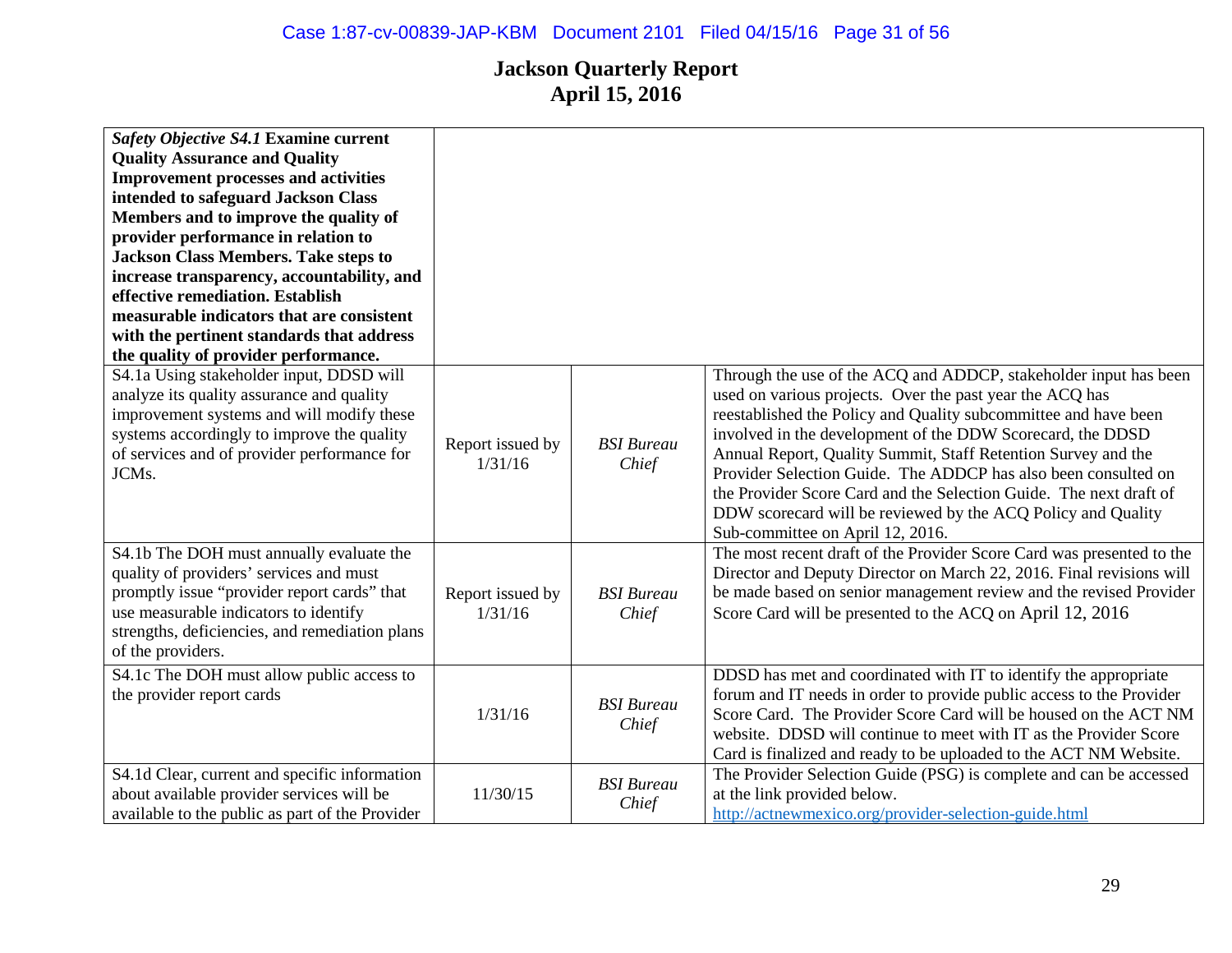| Selection Guide.                                                                           |                            |                   | On-going monitoring of Provider Selection Guide for revisions will        |
|--------------------------------------------------------------------------------------------|----------------------------|-------------------|---------------------------------------------------------------------------|
|                                                                                            |                            |                   | take place.                                                               |
| S4.1e The DOH must review a provider more                                                  |                            |                   | QMB currently has a process in place if there are systemic triggers       |
| frequently in cases where there is evidence                                                |                            |                   | that are identified, QMB will work with the DDSD Regional Office          |
| that the provider has an increased number of                                               | Complete and<br>sustained. | <b>BSI</b> Bureau | and/or the IRC to conduct a focused survey.                               |
| deficiencies or increasingly serious                                                       |                            | Chief             | <b>Supporting Documentation: QMB Operations Manual-provided in</b>        |
| deficiencies.                                                                              |                            |                   | previous quarterly report documentation production.                       |
| Safety Objective S4.2 DOH response is                                                      |                            |                   |                                                                           |
| proportionate to the seriousness of the                                                    |                            |                   |                                                                           |
| contractor's alleged substandard                                                           |                            |                   |                                                                           |
| performance when corrective action is not                                                  |                            |                   |                                                                           |
| effectively implemented.                                                                   |                            |                   |                                                                           |
| S4.2a Defendants must identify a provider's                                                |                            |                   | Development of process for bi-annual case review used in March (last      |
| deficiencies in cases where the contractor                                                 |                            |                   | 20 cases, regardless of status or fiscal year). Conducted first bi-annual |
| failed to effectively implement corrective                                                 |                            |                   | case review (this review covered calendar yr. from 10/2013 to             |
| action.                                                                                    | 7/31/15                    | <b>IRC</b> Chair  | 3/2016). Will finalize process/guide for case review.                     |
|                                                                                            |                            |                   | <b>Supporting Documentation: IRC Bi-annual Case Review Process</b>        |
|                                                                                            |                            |                   | (Bates No. JQR Q2 2016 0005), IRC Bi-annual Case Review                   |
|                                                                                            |                            |                   | Worksheet (Bates No. JQR Q2 2016 0006).                                   |
| S4.2b Defendants must take remedial action                                                 |                            |                   |                                                                           |
| proportional to the seriousness of the                                                     | Report issued by           | <b>IRC</b> Chair  |                                                                           |
| substandard performance by a provider that<br>fails to effectively implement an identified | 1/31/16                    |                   | See S4.2a status update.                                                  |
| corrective action.                                                                         |                            |                   |                                                                           |
| Safety Objective S5.1 Providers will use the                                               |                            |                   |                                                                           |
| identified performance indicators as part                                                  |                            |                   |                                                                           |
| of their agency quality assurance system to                                                |                            |                   |                                                                           |
| improve quality.                                                                           |                            |                   |                                                                           |
| S5.1a The DOH must establish measurable                                                    |                            |                   | QMB continues to complete surveys of Case Management,                     |
| quality indicators, including (1)                                                          |                            |                   | Community Living and Inclusion surveys. DHI Drafted a Memo                |
| implementation of a QA/QI (Quality                                                         |                            |                   | dated March 22, 2016 explaining the Jackson Remedial Plan and             |
| Assurance/Quality Improvement) Plan, (2)                                                   | 11/30/15                   | <b>OMB</b> Bureau | Implications for Providers and DOH Staff related to this particular       |
| implementation of ISPs, (3) analysis of                                                    |                            | Chief             | Objective. This memo was distributed to providers on April 4, 2016.       |
| General Events Reports data, (4) compliance                                                |                            |                   | QMB collecting data on the indicators for FY 16 Quarters $1 - 3$ .        |
| with Caregivers Criminal History Screening                                                 |                            |                   | <b>Supporting Documentation:</b> Safety Memo (Bates No. JQR Q2 2016)      |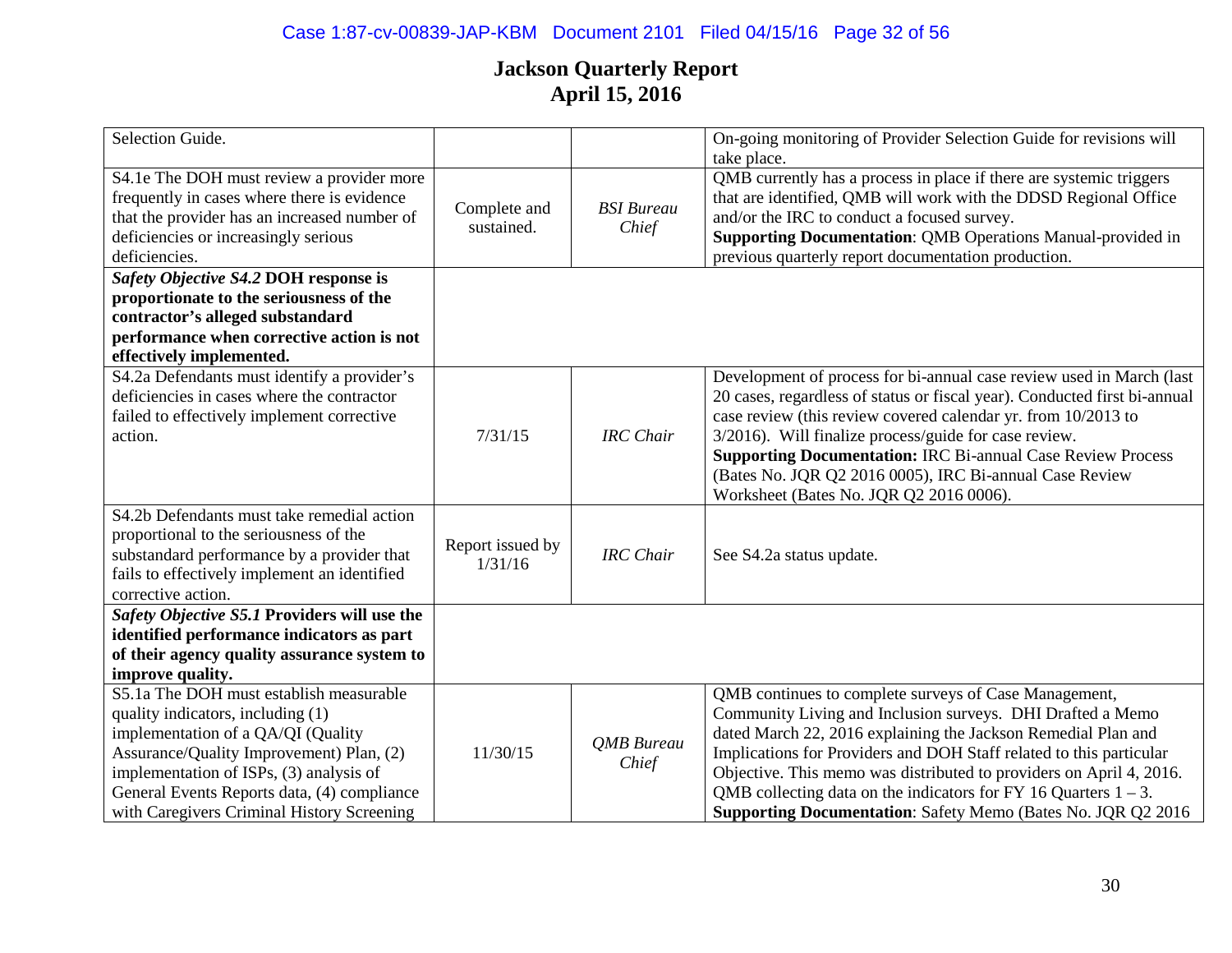| requirements, (5) compliance with Employee<br>Abuse Registry requirements, (6) compliance<br>with DDSD training requirements, (7)<br>patterns of reporting incidents, and (8) results<br>of improvement actions taken in previous<br>quarters, at the individual, program, and<br>systems levels. |                                                     |                            | $0014 - 0016$                                                                                                                                                                                                                                                                                                                                                                                                                                                                                                                                                                                                                                                                                                                                             |
|---------------------------------------------------------------------------------------------------------------------------------------------------------------------------------------------------------------------------------------------------------------------------------------------------|-----------------------------------------------------|----------------------------|-----------------------------------------------------------------------------------------------------------------------------------------------------------------------------------------------------------------------------------------------------------------------------------------------------------------------------------------------------------------------------------------------------------------------------------------------------------------------------------------------------------------------------------------------------------------------------------------------------------------------------------------------------------------------------------------------------------------------------------------------------------|
| S5.1b The DOH must communicate these<br>required measurable quality indicators to<br>providers.                                                                                                                                                                                                   | 12/31/15                                            | <b>OMB</b> Bureau<br>Chief | During QMB surveys survey process training and the initial survey<br>entrance meeting, expectations are explained to providers.<br>Established Indicators are also found in DDW Standards and Provider<br>Agreements. Also see status above regarding the reminder memo sent<br>to providers about indicators.                                                                                                                                                                                                                                                                                                                                                                                                                                            |
| S5.1c Providers must use the required<br>measurable quality indicators to improve the<br>quality of their services to JCMs.                                                                                                                                                                       | 1/31/16                                             | QMB Bureau<br>Chief        | All agencies receiving a survey must complete a Plan of Correction<br>process in order to improve their process on an individual level, as<br>well as on as agency systemic level.<br>Since $7/1/2015 - QMB$ has surveyed 57 Community Living/Inclusion<br>Providers; 14 Case Management Providers. 8 Community<br>Living/Inclusion and 2 Case Mgt reports are in the writing process<br>and data to be analyzed. QMB to continue and complete FY 16<br>survey schedule and analyze data related to indicators.                                                                                                                                                                                                                                           |
| S5.1d The DOH must determine providers'<br>compliance in using the measurable quality<br>indicators through the use of QMB surveys.                                                                                                                                                               | $4/30/16$ -first data<br>collected and<br>reported. | QMB Bureau<br>Chief        | Since $7/1/2015 - QMB$ has surveyed 57 Community Living/Inclusion<br>Providers; 14 Case Management Providers. 8 Community<br>Living/Inclusion and 2 Case Management reports are in the writing<br>process and data to be analyzed. Please see below information in<br>regards to compliance data with the 8 indicators:<br>(1) implementation of a QA/QI (Quality Assurance/Quality<br>Improvement) Plan: 15 of 46 providers had deficiencies for<br>67.4 % compliance ( $I^{st}$ and $2^{nd}$ Q numbers $3^{rd}$ Q numbers<br>incomplete at this time)<br>(2) implementation of ISPs: 174 of 445 Individuals had<br>issues with ISP Implementation for 60.9% compliance $(I^{st})$<br>and $2^{nd}$ Q numbers $3^{rd}$ Q numbers incomplete at this time) |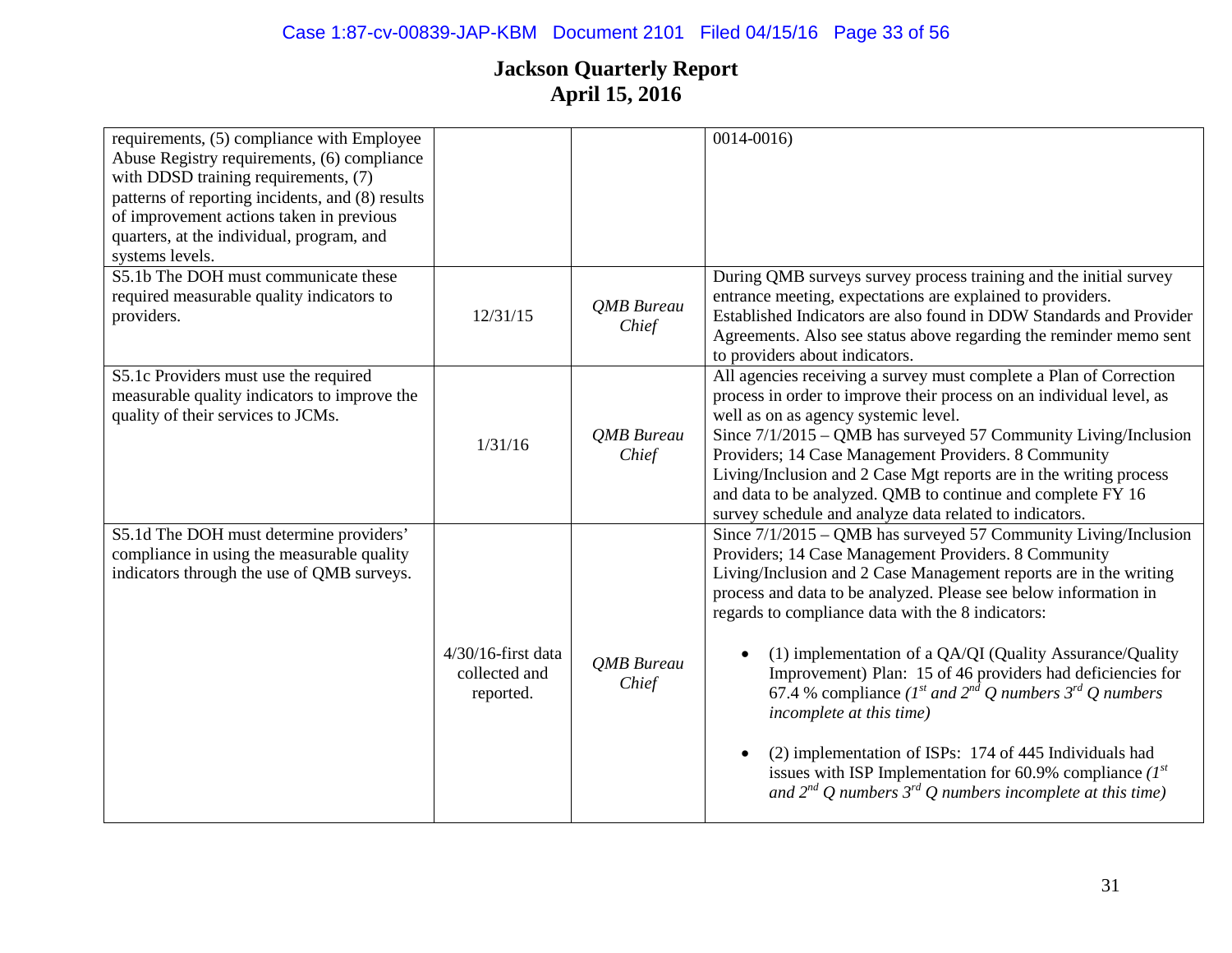|                                              | (3) analysis of General Events Reports data: Data collected<br>$\bullet$<br>by BSI                                                                                                                                                                                                                                                                                                                                                                                 |
|----------------------------------------------|--------------------------------------------------------------------------------------------------------------------------------------------------------------------------------------------------------------------------------------------------------------------------------------------------------------------------------------------------------------------------------------------------------------------------------------------------------------------|
|                                              | (4) compliance with Caregivers Criminal History Screening<br>$\bullet$<br>requirements: 31 of 2751 (DSP / managers, Service<br>Coordinators, Case Managers, Sub Care / Respite) had<br>deficiencies for 98.8% compliance ( $I^{st}$ and $2^{nd}$ Q numbers $3^{rd}$<br>Q numbers incomplete at this time)                                                                                                                                                          |
|                                              | (5) compliance with Employee Abuse Registry requirements:<br>59 of 2751 (DSP / managers, Service Coordinators, Case<br>Managers, Sub Care / Respite) had deficiencies for 97.8%<br>compliance (1 <sup>st</sup> and 2 <sup>nd</sup> Q numbers 3 <sup>rd</sup> Q numbers incomplete<br>at this time)                                                                                                                                                                 |
|                                              | (6) compliance with DDSD training requirements: Data<br>collected by DDSD Training Unit                                                                                                                                                                                                                                                                                                                                                                            |
|                                              | (7) patterns of reporting incidents: Data collected by IMB<br>$\bullet$                                                                                                                                                                                                                                                                                                                                                                                            |
|                                              | (8) results of improvement actions taken in previous quarters,<br>$\bullet$<br>at the individual, program, and systems levels: 100% of<br>QMB surveys result in a plan of correction. Since July 1,<br>2016 61 surveys have been distributed. Of those 32 have<br>been closed, 7 are pending verification surveys; 17 are open<br>and 4 are at IRC. Other information regarding system level<br>improvements will be reported by Bureau of Systems<br>Improvement. |
| Safety Objective S5.2 Use significant events |                                                                                                                                                                                                                                                                                                                                                                                                                                                                    |
| reported through GER (General Events         |                                                                                                                                                                                                                                                                                                                                                                                                                                                                    |
| Reporting)-- including use of emergency      |                                                                                                                                                                                                                                                                                                                                                                                                                                                                    |
| services, falls, medication errors, and law  |                                                                                                                                                                                                                                                                                                                                                                                                                                                                    |
| enforcement incidents -- to support DD       |                                                                                                                                                                                                                                                                                                                                                                                                                                                                    |
| system management, that includes             |                                                                                                                                                                                                                                                                                                                                                                                                                                                                    |
| responses to significant events.             |                                                                                                                                                                                                                                                                                                                                                                                                                                                                    |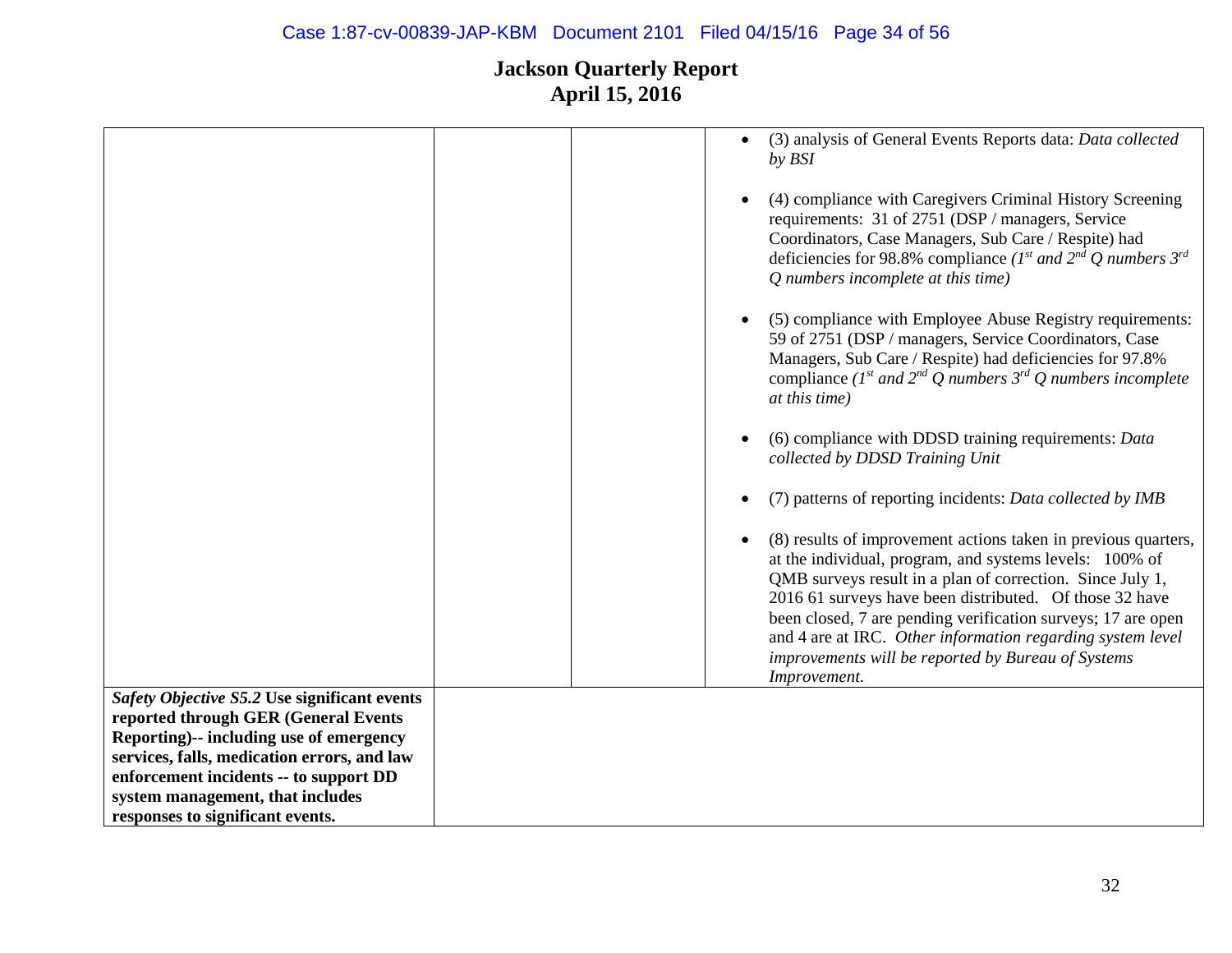| S5.2a Defendants must use the GER<br>information to identify the JCMs most at<br>risk, to inform providers and regional staff of<br>JCMs most at risk, and to request the<br>development and implementation of<br>prevention plans specific to a JCM's<br>identified risks. | 12/31/15                                            | <b>DDSD</b> Deputy<br><b>Director</b>                 | Significant Events Committee met January 26, 2015. JCA provided<br>defendants with her list of JCM's at risk. This list will be discussed at<br>the next meeting on April 20, 2016.                                                                                                                                                                                                                                                                                                                                                                                                                                                                                                                                      |
|-----------------------------------------------------------------------------------------------------------------------------------------------------------------------------------------------------------------------------------------------------------------------------|-----------------------------------------------------|-------------------------------------------------------|--------------------------------------------------------------------------------------------------------------------------------------------------------------------------------------------------------------------------------------------------------------------------------------------------------------------------------------------------------------------------------------------------------------------------------------------------------------------------------------------------------------------------------------------------------------------------------------------------------------------------------------------------------------------------------------------------------------------------|
| S5.2b Defendants must provide DDSQI with<br>significant event information found in<br>electronic reporting through Therap GER for<br>use by members of the joint DDSD and DHI<br>Significant Events Committee in program<br>development and improvement.                    | 10/31/15-first<br>data collected<br>and reported.   | <b>DDSD</b> Deputy<br><b>Director</b>                 | Therap data will continue to be analyzed through Significant Events<br>committee and presented to DDSQI to inform program development.                                                                                                                                                                                                                                                                                                                                                                                                                                                                                                                                                                                   |
| S5.2c The DOH must (1) analyze significant<br>event information, (2) identify trends in<br>provider performance, (3) intervene, and<br>evaluate the effectiveness of the intervention.                                                                                      | $4/30/16$ -first data<br>collected and<br>reported. | <b>DDSD</b> Deputy<br><b>Director</b>                 | See above                                                                                                                                                                                                                                                                                                                                                                                                                                                                                                                                                                                                                                                                                                                |
| Safety Objective S5.3 Implement a<br>responsive and effective case management<br>system as evidenced by the provision of<br>needed supports and services.                                                                                                                   |                                                     |                                                       |                                                                                                                                                                                                                                                                                                                                                                                                                                                                                                                                                                                                                                                                                                                          |
| S5.3a Case managers must demonstrate that<br>they know the current strengths, needs,<br>preferences, and medical conditions of each<br>JCM they serve and the JCM's ISP must<br>address these factors.                                                                      | $1/31/16$ -first data<br>collected and<br>reported. | <b>QMB</b> Bureau<br>Chief and<br><b>DDSD CM Lead</b> | Since July 1, 2016 - 96 Case Managers have received record reviews<br>of trainings and 93 had interviews related to the knowledge of the<br>individual they serve on QMB survey sample. No Case Manager<br>were found deficient in the area of competency as they were able to<br>demonstrate knowledge of the individual they served and their needs.<br>Since July 1, 2016 - 96 Case Managers have received record reviews<br>of trainings of those 7 case managers were found deficient with<br>regards to DDSD Core trainings and 2 were deficient in Incident<br>Management training.<br>Of 283 Individuals seen in case management services 2 Individuals<br>had ISPs which were either not current or incomplete. |
| S5.3b Case Managers must ensure that each<br>JCM's ISP is properly implemented.                                                                                                                                                                                             | $1/31/16$ -first data<br>collected and<br>reported. | <b>OMB</b> Bureau<br>Chief and<br><b>DDSD</b> CM Lead | The ISP QA Tool has been revised and instructions drafted. Due to<br>the current vacancy in the DDSD Statewide Case Management<br>Coordinator role, the work in this area has been delayed. The case                                                                                                                                                                                                                                                                                                                                                                                                                                                                                                                     |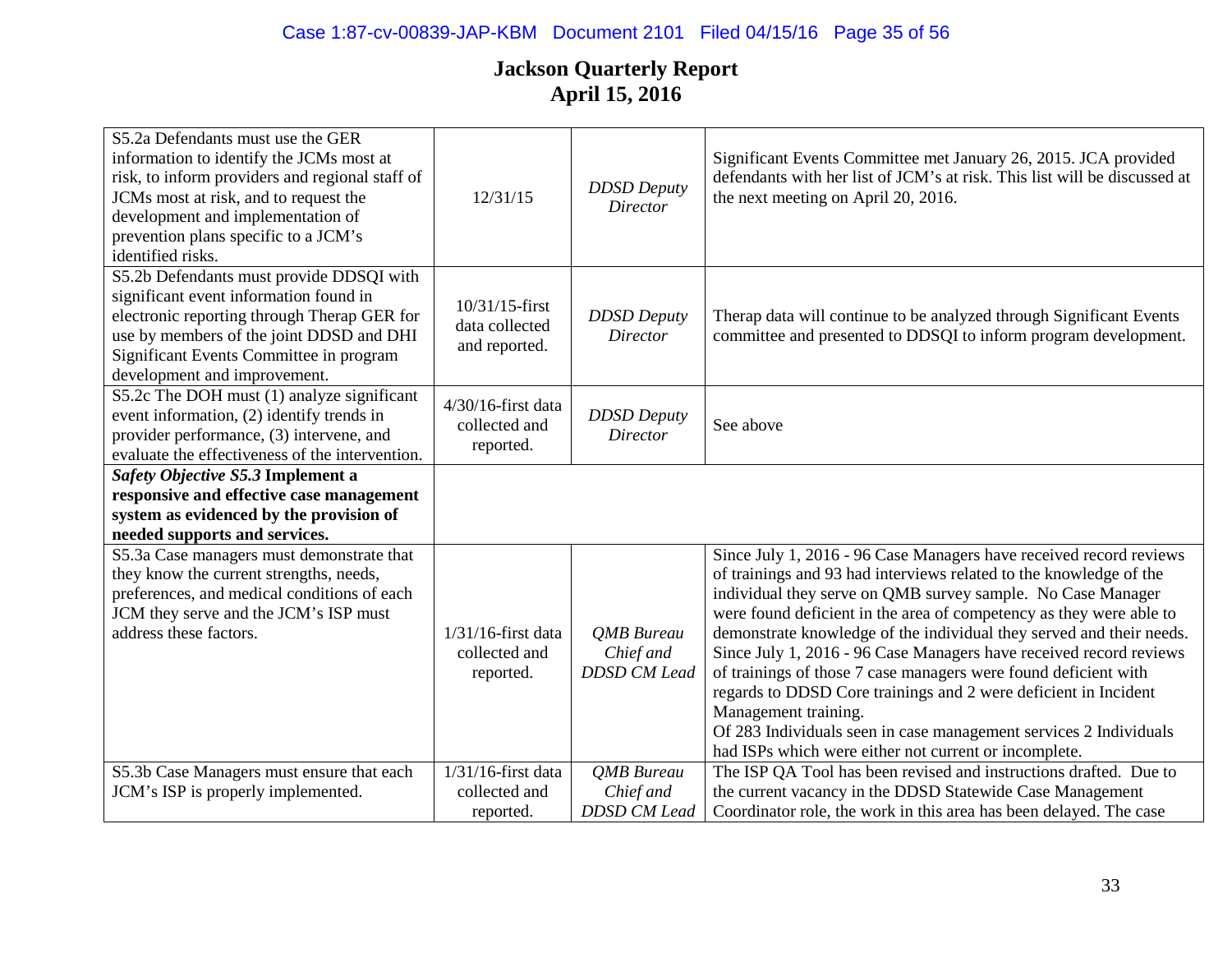|                                                                                                                                                                                                                                                                                                      |                                                     |                                                       | management unit, now led by the Community Programs Bureau Chief<br>until a new person is hired, will meet in April to resume work on the<br>QA Tool instructions and develop a plan for inter-rater reliability.<br>The case management unit may desire to revise the tool again before<br>distribution to include elements of the new CMS HCBS settings Final<br>Rule.                                                                                                                                                                                                                                                                                                                                                                                                                                                                                                                                                                                                                                                                                                              |
|------------------------------------------------------------------------------------------------------------------------------------------------------------------------------------------------------------------------------------------------------------------------------------------------------|-----------------------------------------------------|-------------------------------------------------------|--------------------------------------------------------------------------------------------------------------------------------------------------------------------------------------------------------------------------------------------------------------------------------------------------------------------------------------------------------------------------------------------------------------------------------------------------------------------------------------------------------------------------------------------------------------------------------------------------------------------------------------------------------------------------------------------------------------------------------------------------------------------------------------------------------------------------------------------------------------------------------------------------------------------------------------------------------------------------------------------------------------------------------------------------------------------------------------|
| S5.3c Case Managers must identify<br>significant risks, needed supports, and unmet<br>needs for each JCM; must convene the IDT<br>promptly whenever a JCM is at risk or a<br>JCM's needs are not being fully addressed;<br>must ensure DOH if the IDT is unable to<br>adequately meet a JCM's needs. | $1/31/16$ -first data<br>collected and<br>reported. | <b>OMB</b> Bureau<br>Chief and<br><b>DDSD CM Lead</b> | Since July 1, 2015 14 Case Management surveys have been<br>completed. Three are duplicated as agencies are in multiple regions.<br>12 of 14 reports distributed<br>Since July 1, 2015 QMB has reviewed records of 283 Individuals<br>receiving Case Management services. Of those 11 Individuals were<br>found to have services which indicated low or no usage during the<br>term of their ISP budget and no evidence indicating why the usage<br>was low and/or no usage.<br>Agencies are required to complete a Plan of Correction to address this                                                                                                                                                                                                                                                                                                                                                                                                                                                                                                                                |
| S5.3d The DOH must monitor and evaluate<br>the performance of each case management<br>agency on an annual basis and must use its<br>evaluation to determine whether the case<br>management agency should be enrolled as a<br>DD Waiver provider.                                                     | Report issued by<br>1/31/16                         | <b>QMB</b> Bureau<br>Chief and<br><b>DDSD CM Lead</b> | Since July 1, 2015 14 Case Management surveys have been<br>completed. Three are duplicated as agencies are in multiple regions.<br>12 of 14 reports distributed have been in Compliance with Conditions<br>of Participation. The agencies are as follows:<br>> Unidas Case Management - SW - July 2015<br>$\triangleright$ Unidas Case Management – METRO & NE – July 2015<br>>A Step Above Case Management - METRO - July 2015<br>> Unique Opportunity Case Management - METRO - July<br>2015<br>>Advocates of New Mexico Case Management - METRO -<br>Sept 2015<br>> Sun Country Case Management - SW - Sept 2015<br>J&J Homecare - SE - October<br>New Mexico Behavioral Health Institute $-$ NE $-$ Oct 2015<br>$\triangleright$ Excel Case Management - SE – Nov 2015<br>$\triangleright$ Excel Case Management – NW – Nov 2015<br>>New Mexico Quality Case Management - METRO - Jan<br>2016<br>$\triangleright$ Rio Puerco Case Management – NW – Feb 2016<br>$\blacktriangleright$ Peak Case Management – SW & SE – Feb 2016<br>≻Peak Case Management – METRO & NW – Mar 2016 |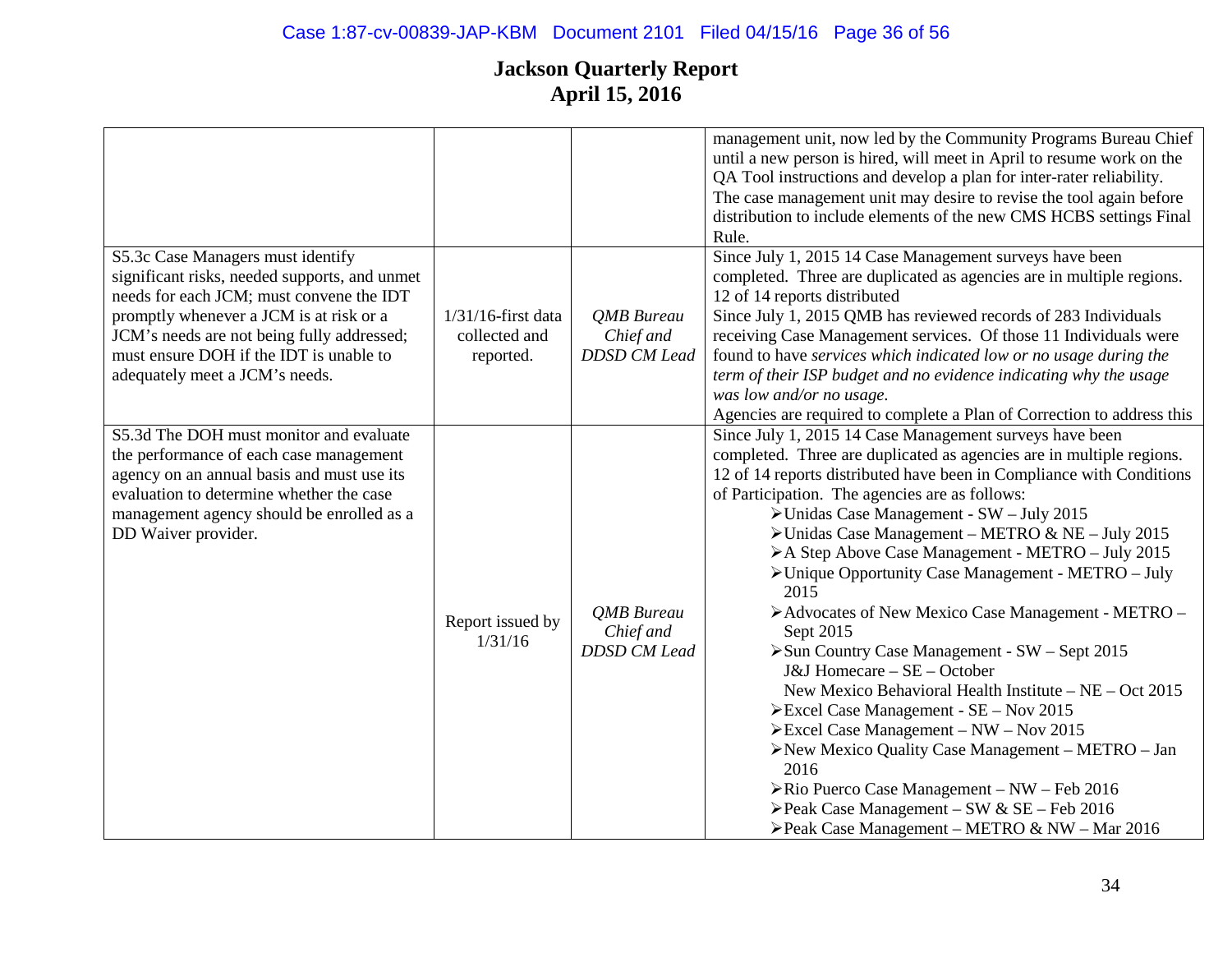|                                                                                                                                                                                                           |                             |                            | Will complete remainder of Case Management Surveys. Which are<br>as follows:<br>$\triangleright$ Visions Case Management – NE<br>$\triangleright$ A New Vision Case Management – METRO<br>$\triangleright$ Carino Case Management – METRO<br>$\triangleright$ Amigo Case Management – METRO<br>By June 30, 2016 100% of Case Management agencies will have been<br>surveyed by QMB.                                                                                                                                                                                                                                                                                                                                                                                                                                                                                 |
|-----------------------------------------------------------------------------------------------------------------------------------------------------------------------------------------------------------|-----------------------------|----------------------------|---------------------------------------------------------------------------------------------------------------------------------------------------------------------------------------------------------------------------------------------------------------------------------------------------------------------------------------------------------------------------------------------------------------------------------------------------------------------------------------------------------------------------------------------------------------------------------------------------------------------------------------------------------------------------------------------------------------------------------------------------------------------------------------------------------------------------------------------------------------------|
| Safety Objective S5.4 Develop and<br>implement an effective, integrated DD<br><b>Strategic Information Management</b><br>System.                                                                          |                             |                            |                                                                                                                                                                                                                                                                                                                                                                                                                                                                                                                                                                                                                                                                                                                                                                                                                                                                     |
| S5.4a The DOH must evaluate its<br>information management system's ability to<br>use information related to JCMs in an<br>integrated manner.                                                              | 11/30/15                    | <b>BSI</b> Bureau<br>Chief | The data hub drive has been established and all pertinent DDSD<br>Bureaus have been given access. The data hub drive houses all DDSD<br>data collected by the various units and Bureaus. Jackson specific data<br>is also stored on the drive and available for use by committee<br>members. The data hub shared drive provides a centralized location<br>for various program areas to access and utilize various data sets in<br>their work. The Data Hub has also established criteria for data<br>submission and review. At the most recent meeting on March 16,<br>2016 of all data/reports was completed by the committee. Discussed<br>the usefulness of reports across the Division and the need for any<br>additional reports.<br><b>Supporting Documentation:</b> Data Hub Meeting Sign in Sheets for<br>March 16, 2016 (Bates No. JQR Q2 2016 0017-0018). |
| S5.4b The DOH must ensure that the "ad-hoc<br>reports pulled from HSD's MMIS" are<br>available from DDSD.                                                                                                 | 12/31/15                    | <b>BSI</b> Bureau<br>Chief | DDSD has taken over all HSD ad-hoc reporting. BSI continues to<br>work with ITSD to further refine database and report development.                                                                                                                                                                                                                                                                                                                                                                                                                                                                                                                                                                                                                                                                                                                                 |
| S5.4c Defendants must evaluate the<br>usefulness and gaps in the above described<br>data collection system and must modify or<br>update the system where practicable.<br><b>SUPPORTED EMPLOYMENT PLAN</b> | Report issued by<br>4/30/16 | <b>BSI</b> Bureau<br>Chief | The evaluation of usefulness of data and identification of any gaps is<br>addressed through the Data Hub Committee meetings via the full<br>review of data housed on the drive. Next meeting is scheduled for<br>April 27, 2016.                                                                                                                                                                                                                                                                                                                                                                                                                                                                                                                                                                                                                                    |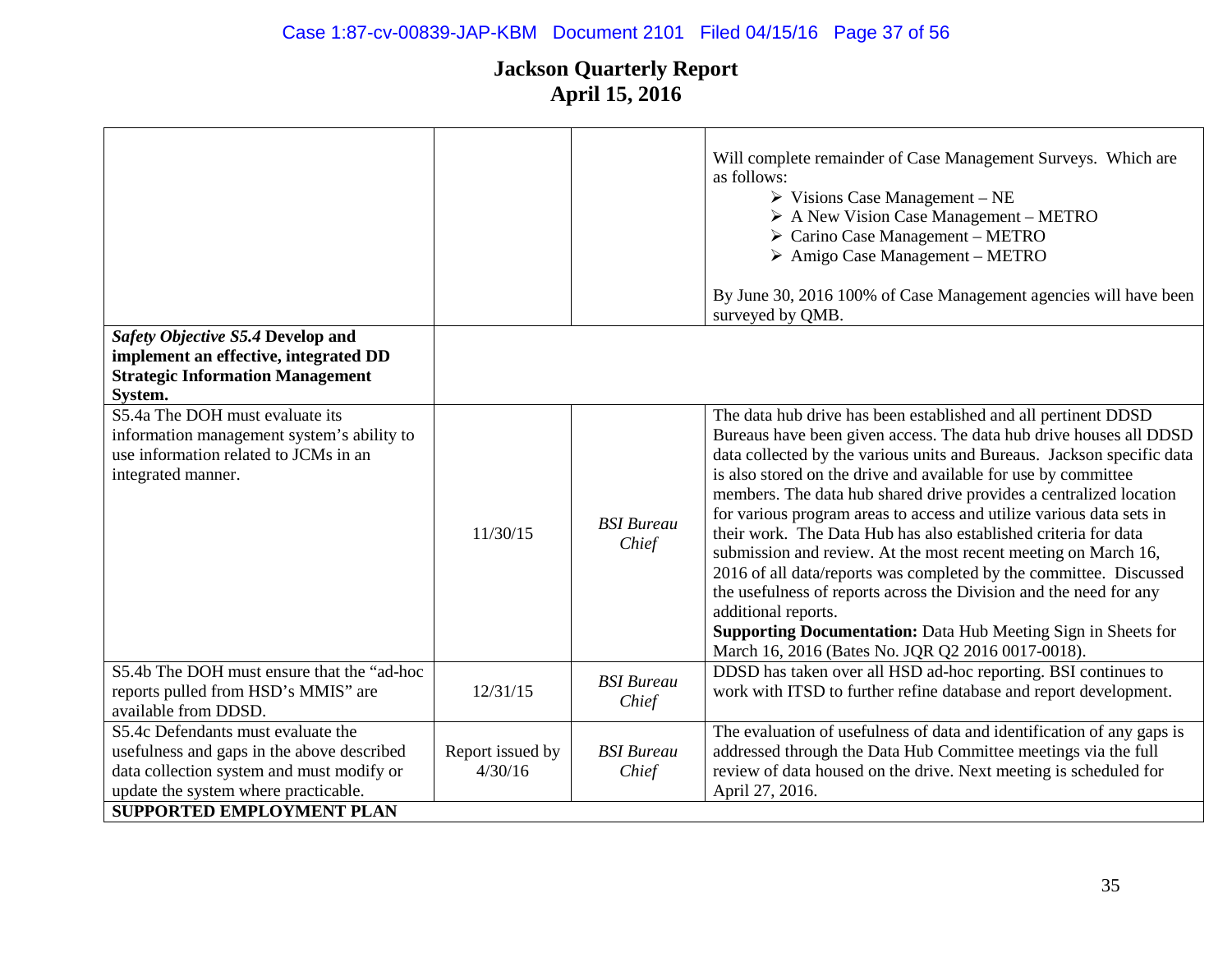| <b>Supported Employment Objective SE 1.1</b><br>Achieve an annual increase of Jackson<br>Class Members working "at criteria," in<br>accordance with information gathered<br>regarding the Jackson Class Members'<br>abilities and desires to be employed, and<br>the guardians' positions on employment of<br>the Jackson Class Members. Defendants<br>must provide technical, supported<br>employment assistance to the Jackson<br><b>Class Members and support for teams to</b><br>assist all qualified and willing Jackson<br>Class Members to obtain "at criteria"<br>employment. |                                                      |                                                |                                                                                                                                                                                                                                                                                                                                                                                                                                                                                                                                                                                                               |
|---------------------------------------------------------------------------------------------------------------------------------------------------------------------------------------------------------------------------------------------------------------------------------------------------------------------------------------------------------------------------------------------------------------------------------------------------------------------------------------------------------------------------------------------------------------------------------------|------------------------------------------------------|------------------------------------------------|---------------------------------------------------------------------------------------------------------------------------------------------------------------------------------------------------------------------------------------------------------------------------------------------------------------------------------------------------------------------------------------------------------------------------------------------------------------------------------------------------------------------------------------------------------------------------------------------------------------|
| SE1.1a Defendants must obtain current<br>statistics on JCMs who are not working at<br>criteria, but who wish to work and are<br>capable of working at criteria, provided the<br>JCMs' guardians support working at criteria.                                                                                                                                                                                                                                                                                                                                                          | $10/31/15$ -first<br>data collected<br>and reported. | <b>DDSD</b><br>Supported<br>Employment<br>Lead | SELN FY16 Q3 information back from providers will be audited and<br>compiled. A report entitled, "Jackson Class Members who have a<br>Desire to Work and Are Not Working" for FY16 Q3 will be<br>developed.                                                                                                                                                                                                                                                                                                                                                                                                   |
| SE1.1b Defendants must provide technical<br>vocational assistance and support through job<br>developers and job coaches for all JCMs<br>identified in SE1.1a.                                                                                                                                                                                                                                                                                                                                                                                                                         | $10/31/15$ -first<br>data collected<br>and reported. | <b>DDSD</b><br>Supported<br>Employment<br>Lead | The DDSD Training Unit provided a training entitled, "How to<br>Provide TA" to the Regional Community Inclusion Coordinators on<br>March 16, 2015. It was a two-hour face-to-face training. Technical<br>assistance documentation was collected from the Community<br>Inclusion Coordinators and DDSD Supported Employment Lead has<br>been working to update the Supported Employment database to<br>streamline data reports, specifically the technical assistance report.<br><b>Supporting Documentation: Technical Assistance for Jackson Class</b><br>Members FY16 Q2 (Bates No. JQR Q2 2016 0032-0035). |
| SE1.1c Defendants must achieve an annual<br>increase in the number of JCMs working at<br>criteria, consistent with SE1.1a.                                                                                                                                                                                                                                                                                                                                                                                                                                                            | $1/31/16$ -first data<br>collected and<br>reported.  | <b>DDSD</b><br>Supported<br>Employment<br>Lead | The "Informed Choice" project has been initiated. The first phase of<br>the "Narrow the Group" audit has been completed. All JCMs have<br>been classified as Working, Retired, Retired - Does Not Meet<br>Criteria, Medical Concerns, Mi Via/Private Pay or Target for Follow<br>Up. The "Narrow the Group List" dated March 9, 2016 was compiled<br>and the draft "Informed Choice Review Form" was also compiled.<br><b>Supporting Documentation:</b> Narrow the Group List (Bates No. JQR<br>Q2 2016 0022-0031), Draft Informed Choice Review Form (Bates                                                  |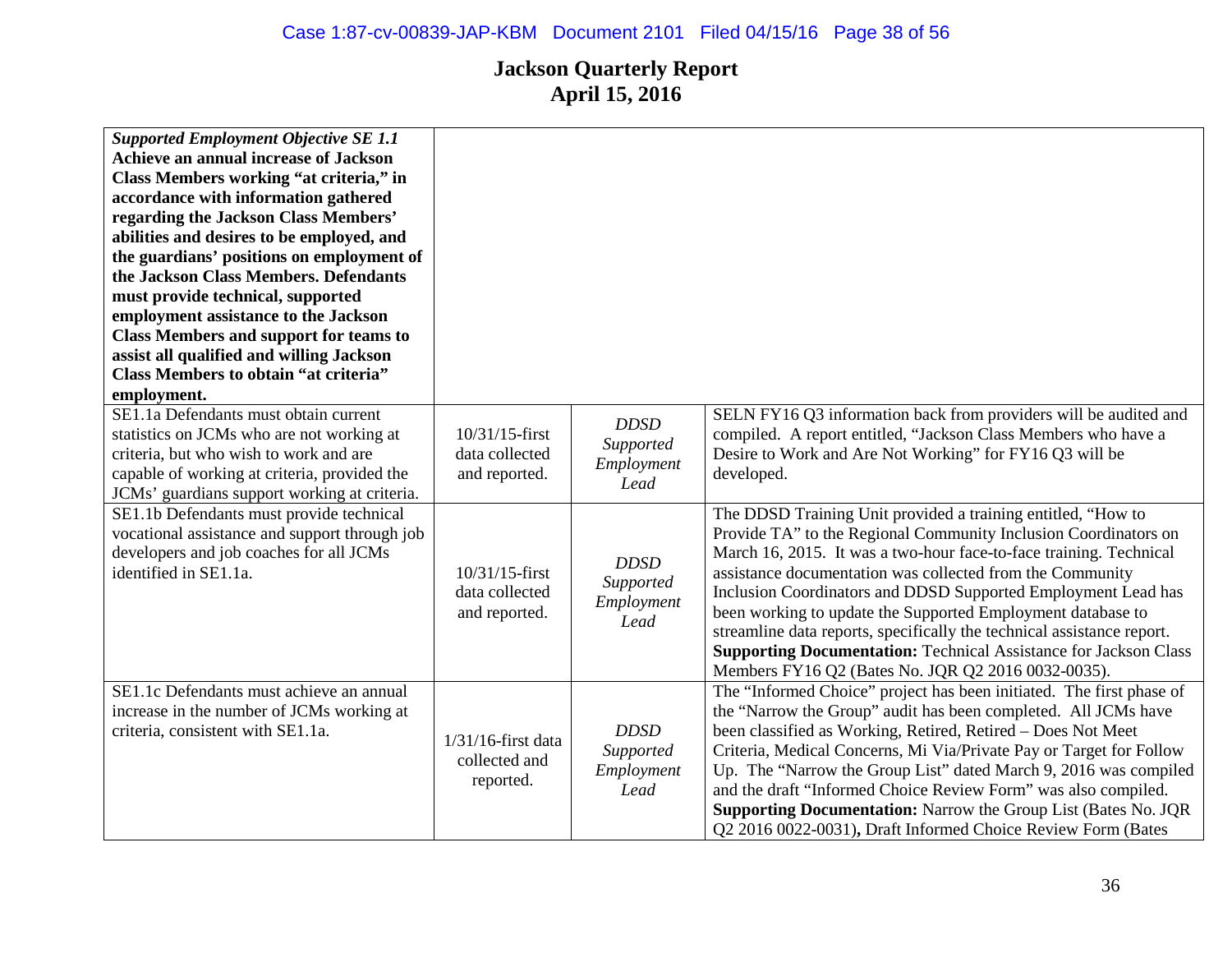|                                                                                                                                                                                                                                                                                                                                                                                                                                                                                                                   |                                                     |                                                | No. JQR Q2 2016 0019-0021)                                                                                                                                                                                                                                                                                                                                                                                                                                                                                                                                                                                                    |
|-------------------------------------------------------------------------------------------------------------------------------------------------------------------------------------------------------------------------------------------------------------------------------------------------------------------------------------------------------------------------------------------------------------------------------------------------------------------------------------------------------------------|-----------------------------------------------------|------------------------------------------------|-------------------------------------------------------------------------------------------------------------------------------------------------------------------------------------------------------------------------------------------------------------------------------------------------------------------------------------------------------------------------------------------------------------------------------------------------------------------------------------------------------------------------------------------------------------------------------------------------------------------------------|
| SE1.1d Defendants must provide technical<br>assistance to JCMs and their teams to obtain<br>jobs for JCMs consistent with the federal<br>definition of Supported Employment.                                                                                                                                                                                                                                                                                                                                      | $1/31/16$ -first data<br>collected and<br>reported. | <b>DDSD</b><br>Supported<br>Employment<br>Lead | See SE1.1b status update.                                                                                                                                                                                                                                                                                                                                                                                                                                                                                                                                                                                                     |
| <b>Supported Employment Objective SE 1.2</b><br>Defendants will increase the number of<br>qualified providers statewide in order to<br>increase the number of Jackson Class<br>Members earning minimum wage or<br>better, and to increase the average number<br>of hours per week worked by Jackson<br>Class Members. Defendants will develop a<br>plan with time lines to provide quality<br>supported employment at criteria to all<br>priority class members who are<br>determined to be appropriate for work. |                                                     |                                                |                                                                                                                                                                                                                                                                                                                                                                                                                                                                                                                                                                                                                               |
| SE1.2a Defendants must develop a written<br>strategy and process to recruit and retain<br>qualified employment providers for all JCMs<br>who wish to and are able to work at criteria,<br>with their guardians' consent.                                                                                                                                                                                                                                                                                          | 9/30/15                                             | <b>DDSD</b> Deputy<br><b>Director</b>          | Data has been collected for 3 quarters. 222 JCM identified in 2015 as<br>not wanting to work. JCA requiring Informed Choice project to<br>determine if guardians understood employment options. Statewide<br>employment lead reviewed all 222- narrowed group to 126. Presented<br>narrow the Group data to JCA and Plaintiffs. Approached Partners<br>for Employment (PFE) to assist in Informed Choice project<br>Developed review form to apply to 126 individuals to identify<br>possible gaps in informed choice. Once "qualified Providers" are<br>identified from SELN data, present draft data to JCA and plaintiffs. |
| SE1.2b Defendants must provide a current<br>written list of qualified employment<br>providers to JCMs and their guardians.                                                                                                                                                                                                                                                                                                                                                                                        | 9/30/15                                             | <b>DDSD</b> Deputy<br>Director                 | Completed the new provider reporting form (SELN data spreadsheet<br>provided in previous Jackson Quarterly Report). Met with IT to<br>improve Supported Employment database to electronically upload<br>data to determine who is considered to be a qualified provider as<br>defined in SE2.6 is. Will analyze 3 quarters of data to determine who<br>is qualified under SE2.6.                                                                                                                                                                                                                                               |
| SE1.2c Defendants must use the list of<br>qualified employment providers to increase<br>the number of JCMs earning minimum wage                                                                                                                                                                                                                                                                                                                                                                                   | 9/30/15                                             | <b>DDSD</b> Deputy<br><b>Director</b>          | See SE1.2b. In the process of determining list of qualified providers.                                                                                                                                                                                                                                                                                                                                                                                                                                                                                                                                                        |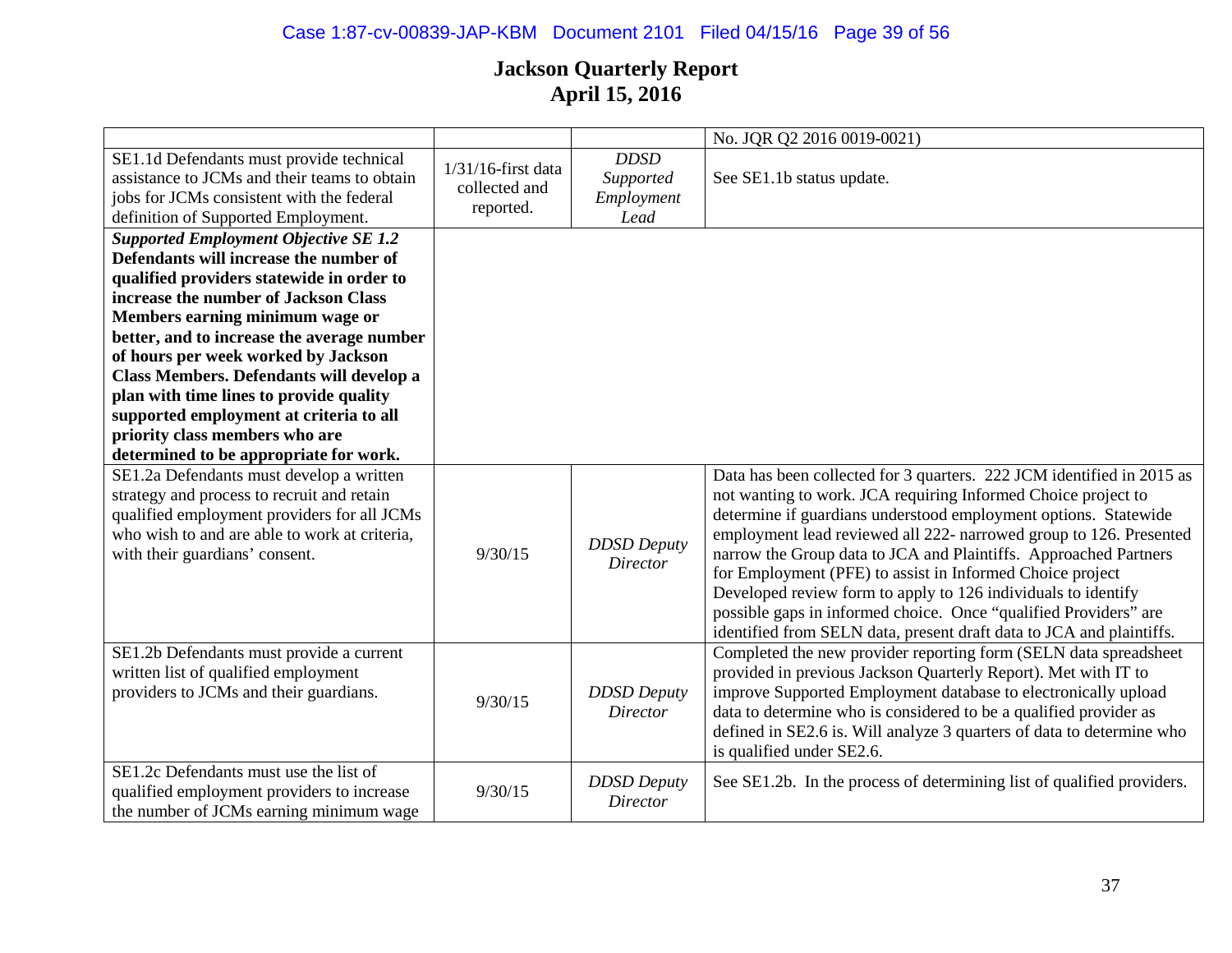# Case 1:87-cv-00839-JAP-KBM Document 2101 Filed 04/15/16 Page 40 of 56

| or better and to increase the number of hours                                                                                                                                                                                                                                                                                                        |                                                  |                                       |                                                                                                                                                                                                                                                                                                                                                                                                                                                                                                                                                                                                                                |
|------------------------------------------------------------------------------------------------------------------------------------------------------------------------------------------------------------------------------------------------------------------------------------------------------------------------------------------------------|--------------------------------------------------|---------------------------------------|--------------------------------------------------------------------------------------------------------------------------------------------------------------------------------------------------------------------------------------------------------------------------------------------------------------------------------------------------------------------------------------------------------------------------------------------------------------------------------------------------------------------------------------------------------------------------------------------------------------------------------|
| per week worked by JCMs.                                                                                                                                                                                                                                                                                                                             |                                                  |                                       |                                                                                                                                                                                                                                                                                                                                                                                                                                                                                                                                                                                                                                |
| SE1.2d Defendants must create and must<br>disseminate a timeline with target dates for<br>the employment at criteria of all JCMs who<br>wish to work, who can work, and who have<br>the consent of the guardians to work at<br>criteria.                                                                                                             | 10/31/15                                         | <b>DDSD</b> Deputy<br>Director        | This EC is delayed due to the JCA's requirement that defendants<br>perform an Informed Choice project to determine if guardians were<br>fully informed when they declined employment. Need a formal<br>extension. To be discussed at the April 25 Employment meeting.                                                                                                                                                                                                                                                                                                                                                          |
| SE1.2e Defendants must maintain and must<br>report annual statistics on the number of $(1)$<br>JCMs who wish to work at criteria, (2) JCMs<br>who can work at criteria with their guardians'<br>consent, and (3) JCMs who are working at<br>criteria. Defendants must correlate these<br>annual statistics with the target dates in the<br>timeline. | 12/31/15                                         | <b>DDSD</b> Deputy<br><b>Director</b> | JCA has required a 100% review of informed choice as to class<br>members whose guardians declined employment. DDSD has<br>designed a Narrow the Group project to meet this new requirement.<br>We are waiting for feedback from the JCA and Plaintiffs as to the<br>process. This will delay disengagement.                                                                                                                                                                                                                                                                                                                    |
| <b>Supported Employment Objective SE 1.3</b>                                                                                                                                                                                                                                                                                                         |                                                  |                                       |                                                                                                                                                                                                                                                                                                                                                                                                                                                                                                                                                                                                                                |
| Personnel who develop or implement                                                                                                                                                                                                                                                                                                                   |                                                  |                                       |                                                                                                                                                                                                                                                                                                                                                                                                                                                                                                                                                                                                                                |
| career development plans will receive and                                                                                                                                                                                                                                                                                                            |                                                  |                                       |                                                                                                                                                                                                                                                                                                                                                                                                                                                                                                                                                                                                                                |
| pass competency based training based on                                                                                                                                                                                                                                                                                                              |                                                  |                                       |                                                                                                                                                                                                                                                                                                                                                                                                                                                                                                                                                                                                                                |
| <b>DDW</b> standards on career development                                                                                                                                                                                                                                                                                                           |                                                  |                                       |                                                                                                                                                                                                                                                                                                                                                                                                                                                                                                                                                                                                                                |
| planning.                                                                                                                                                                                                                                                                                                                                            |                                                  |                                       |                                                                                                                                                                                                                                                                                                                                                                                                                                                                                                                                                                                                                                |
| SE1.3a Defendants must develop<br>competency based training on DDW<br>standards for career development planning.                                                                                                                                                                                                                                     | 12/31/15                                         | <b>DDSD</b> Deputy<br><b>Director</b> | DDSD Supported Employment Lead and PFE have developed a<br>career development training which will be piloted starting January<br>2016. Competency based portion of this training is still in<br>development and will be refined via the pilot process. This training is<br>titled Person Centered Assessment, and includes a requirement that<br>the provider complete a career development plan for any individual<br>that seeks employment. See memo of January 15 2016 issued by State<br>wide Employment Lead, produced as part of the last Jackson<br>Quarterly report. To date, trainings have been conducted statewide. |
| SE1.3b Personnel must have satisfactorily<br>passed competency based training on DDW<br>standards for career development planning<br>before providing career development                                                                                                                                                                             | 4/30/16-first data<br>collected and<br>reported. | <b>DDSD</b> Deputy<br><b>Director</b> | No data to report at this time.                                                                                                                                                                                                                                                                                                                                                                                                                                                                                                                                                                                                |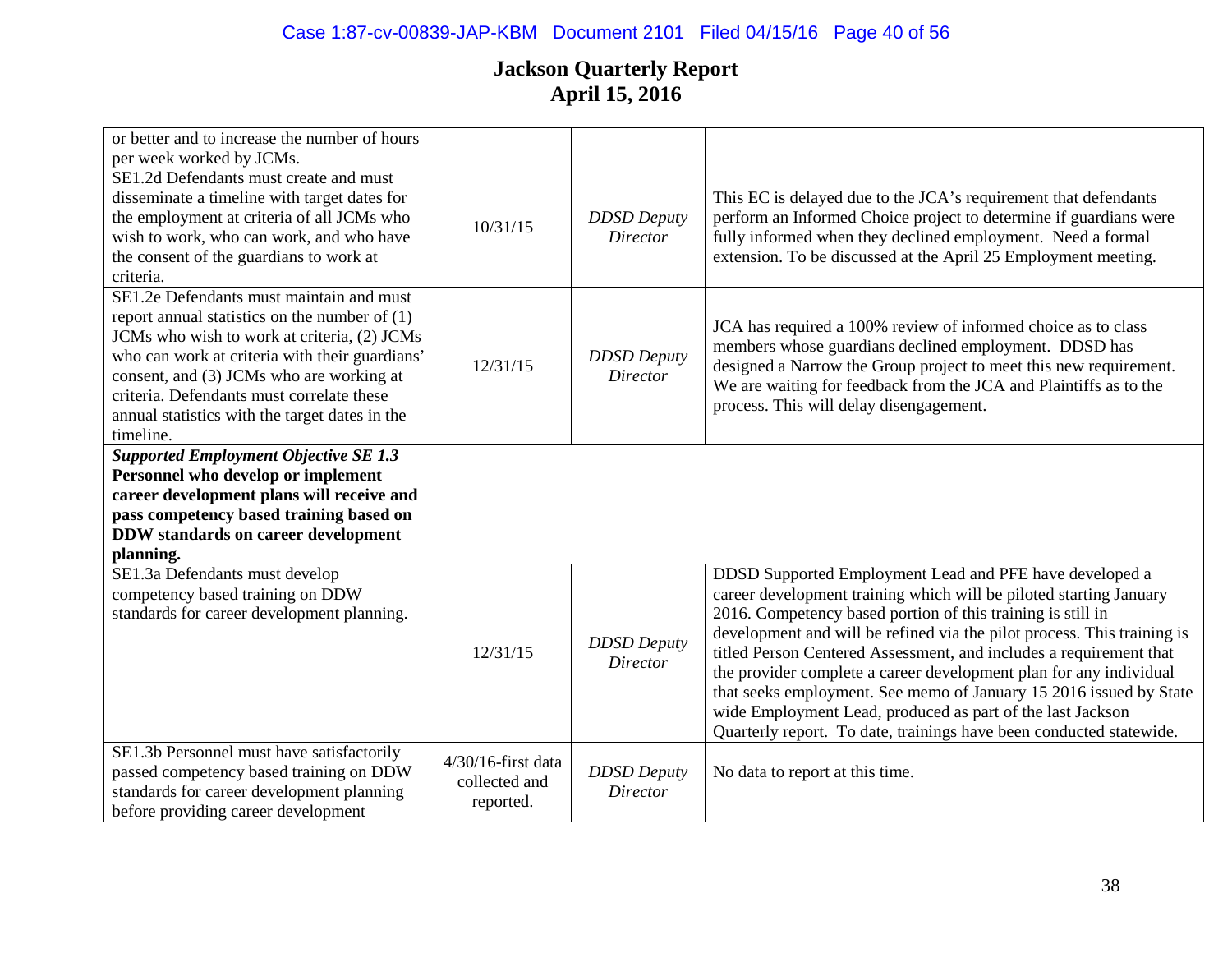# Case 1:87-cv-00839-JAP-KBM Document 2101 Filed 04/15/16 Page 41 of 56

| planning to JCMs and their guardians.                                                                                                                                                                                                                                                 |                                                               |                                       |                                                                                                                                                                                                                                                                                                                                                                                                                                                                                              |
|---------------------------------------------------------------------------------------------------------------------------------------------------------------------------------------------------------------------------------------------------------------------------------------|---------------------------------------------------------------|---------------------------------------|----------------------------------------------------------------------------------------------------------------------------------------------------------------------------------------------------------------------------------------------------------------------------------------------------------------------------------------------------------------------------------------------------------------------------------------------------------------------------------------------|
| <b>Supported Employment Objective SE 1.4</b>                                                                                                                                                                                                                                          |                                                               |                                       |                                                                                                                                                                                                                                                                                                                                                                                                                                                                                              |
| Increase capacity to create traditional and                                                                                                                                                                                                                                           |                                                               |                                       |                                                                                                                                                                                                                                                                                                                                                                                                                                                                                              |
| non-traditional paths to employment.                                                                                                                                                                                                                                                  |                                                               |                                       |                                                                                                                                                                                                                                                                                                                                                                                                                                                                                              |
| SE1.4a The DDSD Deputy Director must<br>develop an approved action plan to deploy an<br>SE expert or experts to work with qualified<br>employment providers to increase the<br>number of traditional and non-traditional<br>employment opportunities for JCMs to work<br>at criteria. | 7/31/15                                                       | <b>DDSD</b> Deputy<br><b>Director</b> | Three quarters of data collected to analyze who is considered a<br>quality provider, per SE2.6. Will use data to identify the qualified<br>providers, develop a plan to submit to JCA.                                                                                                                                                                                                                                                                                                       |
| SE1.4b Defendants, through Partners for<br>Employment, must deliver customized<br>employment training to qualified<br>employment providers in reference to<br>employment of JCMs at criteria.                                                                                         | 10/31/15                                                      | <b>DDSD</b> Deputy<br><b>Director</b> | See SE1.4a status update.                                                                                                                                                                                                                                                                                                                                                                                                                                                                    |
| SE1.4c Defendants must use funding<br>available through the IGA for the<br>development of JCMs' vocational assessment<br>profiles (VAPs).                                                                                                                                             | Complete in<br>FY15.<br>Negotiation<br>underway for FY<br>16. | <b>DDSD</b> Deputy<br><b>Director</b> | VAP policy revoked and new policy is in place (Provided last Jackson<br>Quarterly Report). 222 of 289 JCMs document that they do not want<br>to work. JCA requiring an Informed Choice project to determine if<br>guardians understood employment choices when they declined<br>employment for the JCM. This will delay progress on this evaluative<br>component. Historically, DDSD did use funds from IGA to develop<br>VAPS. This is no longer the practice. Must be reconciled with JCA. |
| SE1.4d Defendants must demonstrate<br>through annual statistics that they have<br>increased the capacity to provide traditional<br>and non-traditional paths for employment of<br>JCMs at criteria.                                                                                   | $1/31/16$ -first data<br>collected and<br>reported.           | <b>DDSD</b> Deputy<br><b>Director</b> | See SE1.4a status update.                                                                                                                                                                                                                                                                                                                                                                                                                                                                    |
| <b>Supported Employment Objective SE 1.5</b>                                                                                                                                                                                                                                          |                                                               |                                       |                                                                                                                                                                                                                                                                                                                                                                                                                                                                                              |
| Individual records (including ISPs) of                                                                                                                                                                                                                                                |                                                               |                                       |                                                                                                                                                                                                                                                                                                                                                                                                                                                                                              |
| <b>Jackson Class Members will contain</b>                                                                                                                                                                                                                                             |                                                               |                                       |                                                                                                                                                                                                                                                                                                                                                                                                                                                                                              |
| accurate employment plans that include                                                                                                                                                                                                                                                |                                                               |                                       |                                                                                                                                                                                                                                                                                                                                                                                                                                                                                              |
| information about the Jackson Class                                                                                                                                                                                                                                                   |                                                               |                                       |                                                                                                                                                                                                                                                                                                                                                                                                                                                                                              |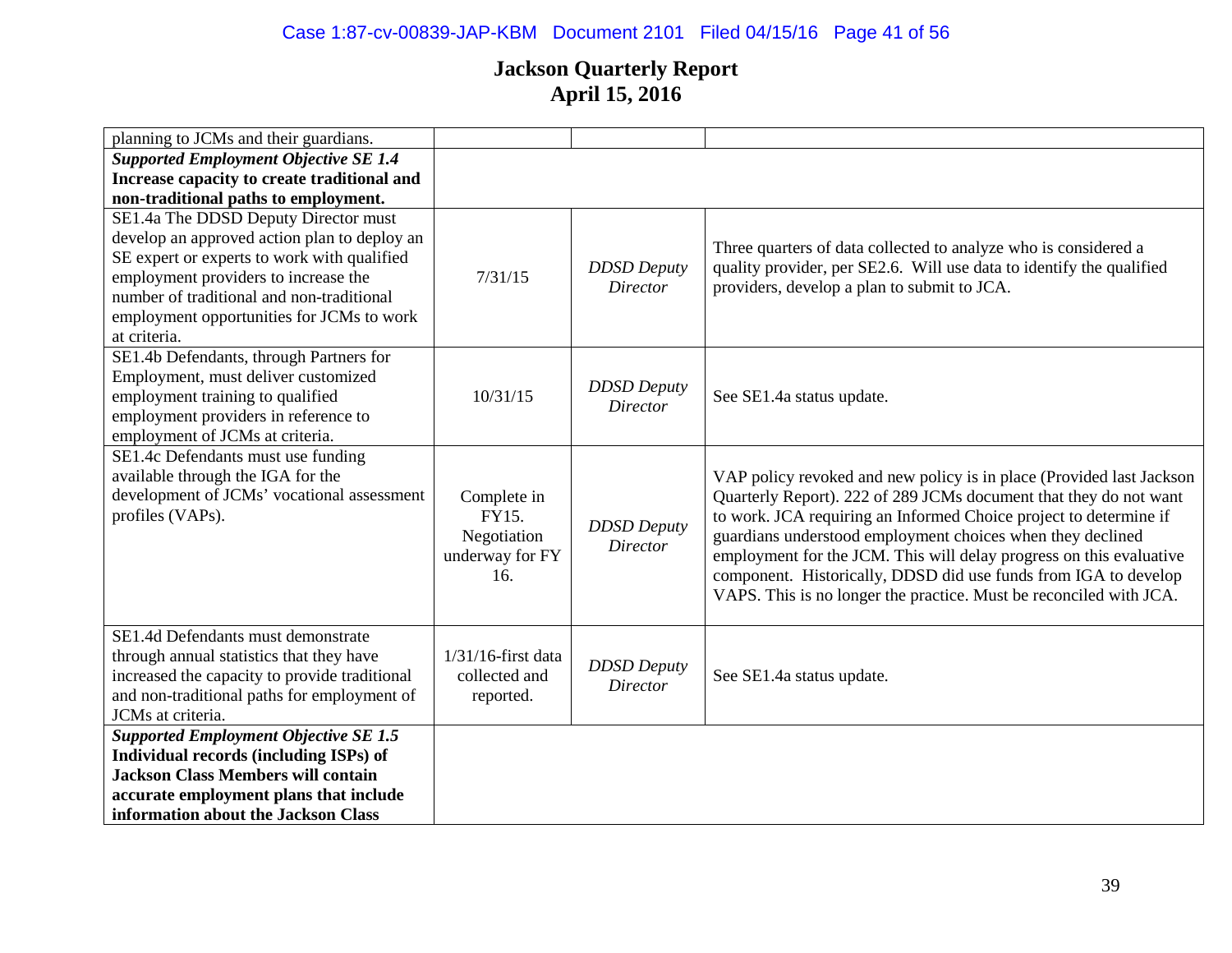| Members' desires to work, the Jackson           |                       |             |                                                                       |
|-------------------------------------------------|-----------------------|-------------|-----------------------------------------------------------------------|
| Class Members' skills for existing jobs,        |                       |             |                                                                       |
| and whether the guardians want the              |                       |             |                                                                       |
| <b>Jackson Class Members to work.</b>           |                       |             |                                                                       |
| SE1.5a Defendants, through appropriately        |                       |             |                                                                       |
| trained personnel, must update each JCM's       |                       |             | Met with JCA and Plaintiffs on Informed Choice plan. Entered into     |
| ISP with a current and accurate employment      | $4/30/16$ -first data | <b>DDSD</b> | contract with PFE to assist. Will review 126 JCM (identified through  |
| plan, including information about the JCM's     | collected and         | Supported   | the Narrow the Group process) who declined work using tool            |
| employment goals and whether the JCM            | reported.             | Employment  | developed by Statewide Employment Lead and will obtain feedback       |
| wishes to work, has skills for existing work,   |                       | Lead        | from Plaintiffs as to proposed process for discussing informed choice |
| seeks traditional or nontraditional work, and   |                       |             | with JCM and guardians.                                               |
| has the guardian's consent to work.             |                       |             |                                                                       |
| <b>Supported Employment Objective SE 1.6</b>    |                       |             |                                                                       |
| When there is a change in an individual's       |                       |             |                                                                       |
| life that impacts their employment status,      |                       |             |                                                                       |
| the team will meet within 10 days and take      |                       |             |                                                                       |
| action to minimize the disruption to the        |                       |             |                                                                       |
| class member's employment.                      |                       |             |                                                                       |
| SE1.6a Defendants must have a system in         |                       |             | A Director's Release was distributed to providers on April 4, 2016 in |
| place to minimize the disruption to a JCM's     |                       | <b>DDSD</b> | regards to this specific requirement for teams to meet within 10 days |
| employment when a JCM suffers a "life           | 9/30/15               | Supported   | in order to avoid a disruption to a JCM's employment.                 |
| change" (hospitalization, significant health    |                       | Employment  | <b>Supporting Documentation:</b> Supported Employment Director's      |
| status change, relocation to another city, loss |                       | Lead        | Release (Bates No. JQR Q2 2016 0036-0038).                            |
| of employment).                                 |                       |             |                                                                       |
| SE1.6b Defendants must promptly document        |                       | <b>DDSD</b> | The guidelines to track whether meetings have occurred within the     |
| any life change for a JCM in appropriate        | 9/30/15               | Supported   | required timeframe per the Director's Release will be reviewed again  |
| forms, including Case Management Site Visit     |                       | Employment  | with the CI Coordinators. The tracking of compliance per the new      |
| Forms and IDT Meeting minutes.                  |                       | Lead        | requirement will begin.                                               |
| SE1.6c The JCM's team must meet within          |                       | <b>DDSD</b> |                                                                       |
| ten (10) days of a JCM's life change to take    | 10/31/15              | Supported   | See SE1.6a status above.                                              |
| appropriate actions to minimize a disruption    |                       | Employment  |                                                                       |
| in the JCM's employment.                        |                       | Lead        |                                                                       |
| <b>Supported Employment Objective SE2.1</b>     |                       |             |                                                                       |
| Qualified regional providers will be            |                       |             |                                                                       |
| available in each region for each               |                       |             |                                                                       |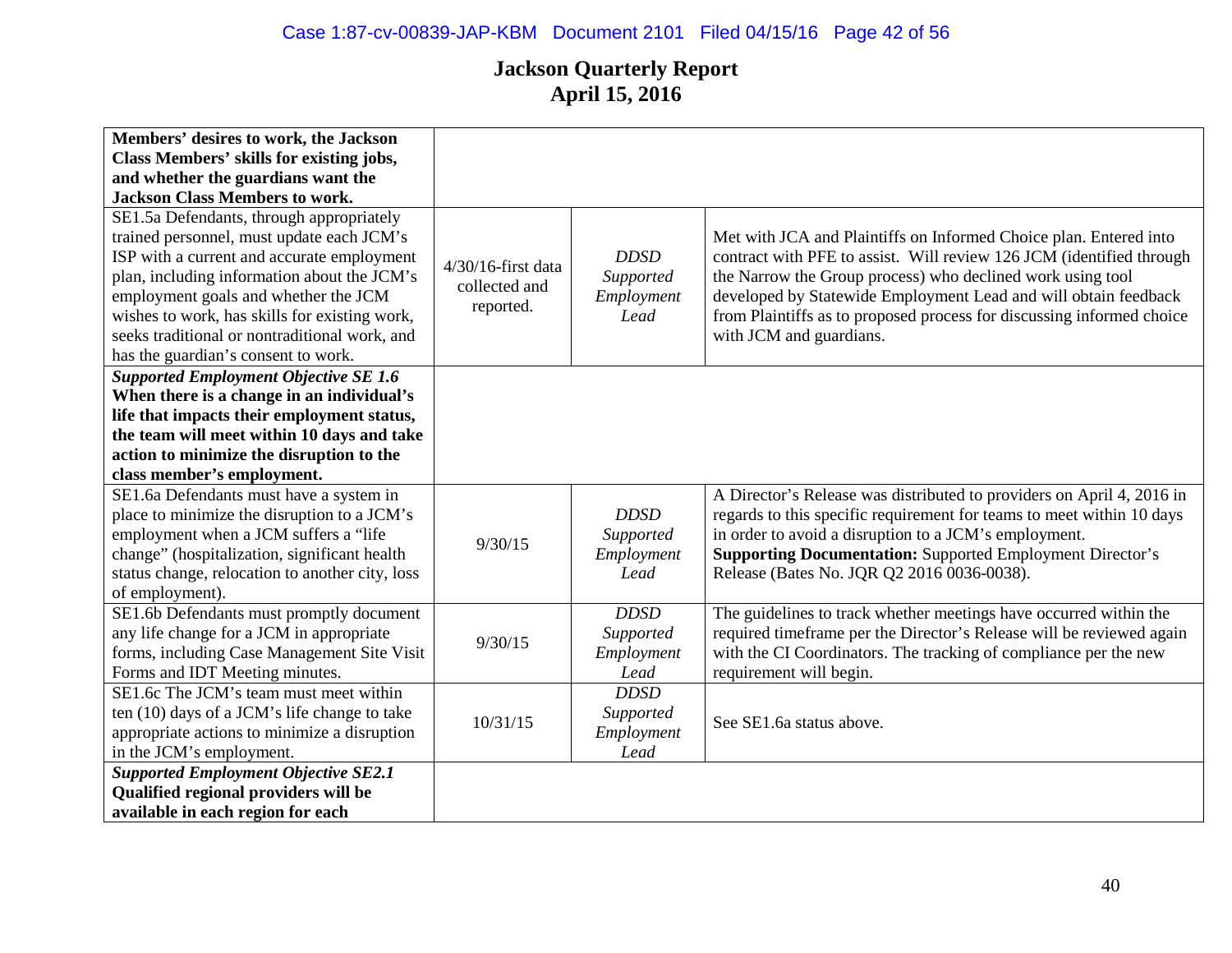# Case 1:87-cv-00839-JAP-KBM Document 2101 Filed 04/15/16 Page 43 of 56

| individual seeking employment.                 |          |                    |                                                                     |
|------------------------------------------------|----------|--------------------|---------------------------------------------------------------------|
| SE2.1a Defendants must develop a process to    |          |                    | Completed the new provider reporting form (SELN data spreadsheet    |
| produce a list of qualified employment         | 9/30/15  | <b>DDSD</b> Deputy | provided in previous Jackson Quarterly Report). Will analyze data   |
| providers in all regions of the State for JCMs |          | <b>Director</b>    | and create first draft of list of qualified providers.              |
| who seek employment.                           |          |                    |                                                                     |
| SE2.1b Defendants must create written          |          |                    | Chapter 5 Community Inclusion Service Standards exist. Determine    |
| standards that qualified employment            | 9/30/15  | <b>DDSD</b> Deputy | if current standards are sufficient to meet definition of qualified |
| providers must meet, including standards       |          | Director           | provider in SE2.6.                                                  |
| addressing employment goals for JCMs.          |          |                    |                                                                     |
| SE2.1c Qualified employment providers that     |          |                    |                                                                     |
| do not meet Defendants' standards must be      |          |                    |                                                                     |
| placed on probation for a period not to        |          |                    |                                                                     |
| exceed six (6) months. If a qualified          |          | <b>DDSD</b> Deputy |                                                                     |
| employment provider does not meet              | 12/31/15 | Director           | See SE1.4a status update.                                           |
| Defendants' standards by the end of the        |          |                    |                                                                     |
| probationary period, Defendants must           |          |                    |                                                                     |
| eliminate that employment provider from the    |          |                    |                                                                     |
| list.                                          |          |                    |                                                                     |
| SE2.1d Defendants must ensure that JCMs in     |          |                    |                                                                     |
| every region of the State have some choice of  |          |                    |                                                                     |
| qualified employment providers. Defendants     | 12/31/15 | <b>DDSD</b> Deputy | See SE1.4a status update.                                           |
| need not provide qualified employment          |          | Director           |                                                                     |
| providers in regions of the State where there  |          |                    |                                                                     |
| are no JCMs who seek employment.               |          |                    |                                                                     |
| <b>Supported Employment Objective SE2.2</b>    |          |                    |                                                                     |
| Defendants will implement the                  |          |                    |                                                                     |
| <b>Employment First Policy that explicitly</b> |          |                    |                                                                     |
| sets forth the role and importance of          |          |                    |                                                                     |
| employment, as well as expectations for        |          |                    |                                                                     |
| employment, in a Jackson Class Member's        |          |                    |                                                                     |
| life.                                          |          |                    |                                                                     |
| SE2.2a The DOH must develop and must           |          | <b>DDSD</b>        | Defendants have informally consulted with the JCA regarding the     |
| implement an Employment First Policy           | 9/30/15  | Supported          | need for an internal policy regarding Employment First due to this  |
| consistent with professionally accepted        |          | Employment         | information currently existing in the DDW Standards. Defendants     |
| standards of practice that apply to a JCM.     |          | Lead               | plan to seek further clarification from the JCA regarding the       |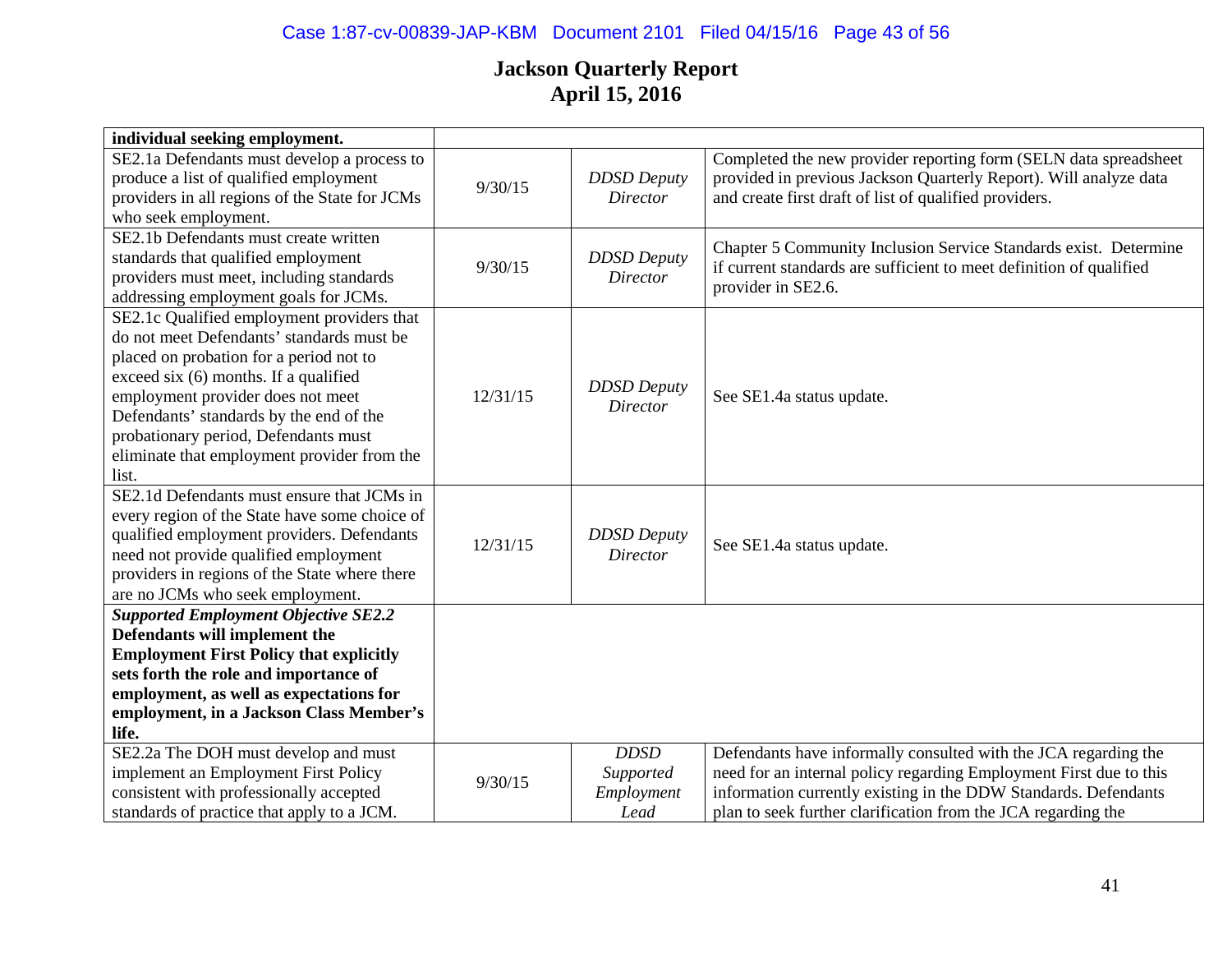|                                                                                                                                                                                                                                                                                                      |          |                                                | evaluative components related to Employment First. Defendants plan<br>to seek further clarification from the JCA regarding these evaluative<br>components.                                                                                                                                                                                                            |
|------------------------------------------------------------------------------------------------------------------------------------------------------------------------------------------------------------------------------------------------------------------------------------------------------|----------|------------------------------------------------|-----------------------------------------------------------------------------------------------------------------------------------------------------------------------------------------------------------------------------------------------------------------------------------------------------------------------------------------------------------------------|
| SE2.2b The Employment First Policy must<br>set forth in writing the role and importance of<br>employment for a JCM and a JCM's<br>expectation of employment.                                                                                                                                         | 9/30/15  | <b>DDSD</b><br>Supported<br>Employment<br>Lead | See SE2.2a status update.                                                                                                                                                                                                                                                                                                                                             |
| SE2.2c The DOH must make available to a<br>JCM and the JCM's family and guardian<br>information on how to obtain vocational<br>assistance, vocational assessment, assistance<br>for non-traditional employment, and DVR<br>services.                                                                 | 12/31/15 | <b>DDSD</b><br>Supported<br>Employment<br>Lead | See SE2.2a status update                                                                                                                                                                                                                                                                                                                                              |
| <b>Supported Employment Objective SE2.3</b><br>Clarify what the employment first<br>principle means in terms of day-to-day<br>practice for all stakeholders (people with<br>disabilities, family members, providers,<br>guardians, advocates, case managers,<br>DDSD, DVR, Partners for Employment). |          |                                                |                                                                                                                                                                                                                                                                                                                                                                       |
| SE2.3a Defendants must communicate to<br>stakeholders, including pertinent agency<br>personnel, the meaning of New Mexico's<br>Employment First Policy as it relates to day-<br>to-day practice and assistance to JCMs and<br>their guardians.                                                       | 9/30/15  | <b>DDSD</b><br>Supported<br>Employment<br>Lead | Information about the DDW Employment First principle statement<br>was included in a competency-based training on:<br>January 22 and 29, 2016 – SW Region<br>February 16 and 17, $2016 - NE$ Region<br>$\bullet$<br>March 4 and 11, 2016 - NW Region<br>$\bullet$<br>March 29 and 30, 2016 – Metro Region<br>Next steps will be contingent on the decision from SE2.2. |
| SE2.3b Defendants must communicate<br>information about New Mexico's<br>Employment First Policy through formal<br>training sessions, delivery of written<br>materials, or other outreach efforts.                                                                                                    | 12/31/15 | <b>DDSD</b><br>Supported<br>Employment<br>Lead | See SE2.3a status update.                                                                                                                                                                                                                                                                                                                                             |
| SE2.3c Defendants must use the proposed<br><b>Communication Matrix-which contains</b><br>columns indicating audience size, frequency                                                                                                                                                                 | 12/31/15 | <b>DDSD</b><br>Supported<br>Employment         | See SE2.3a status update.                                                                                                                                                                                                                                                                                                                                             |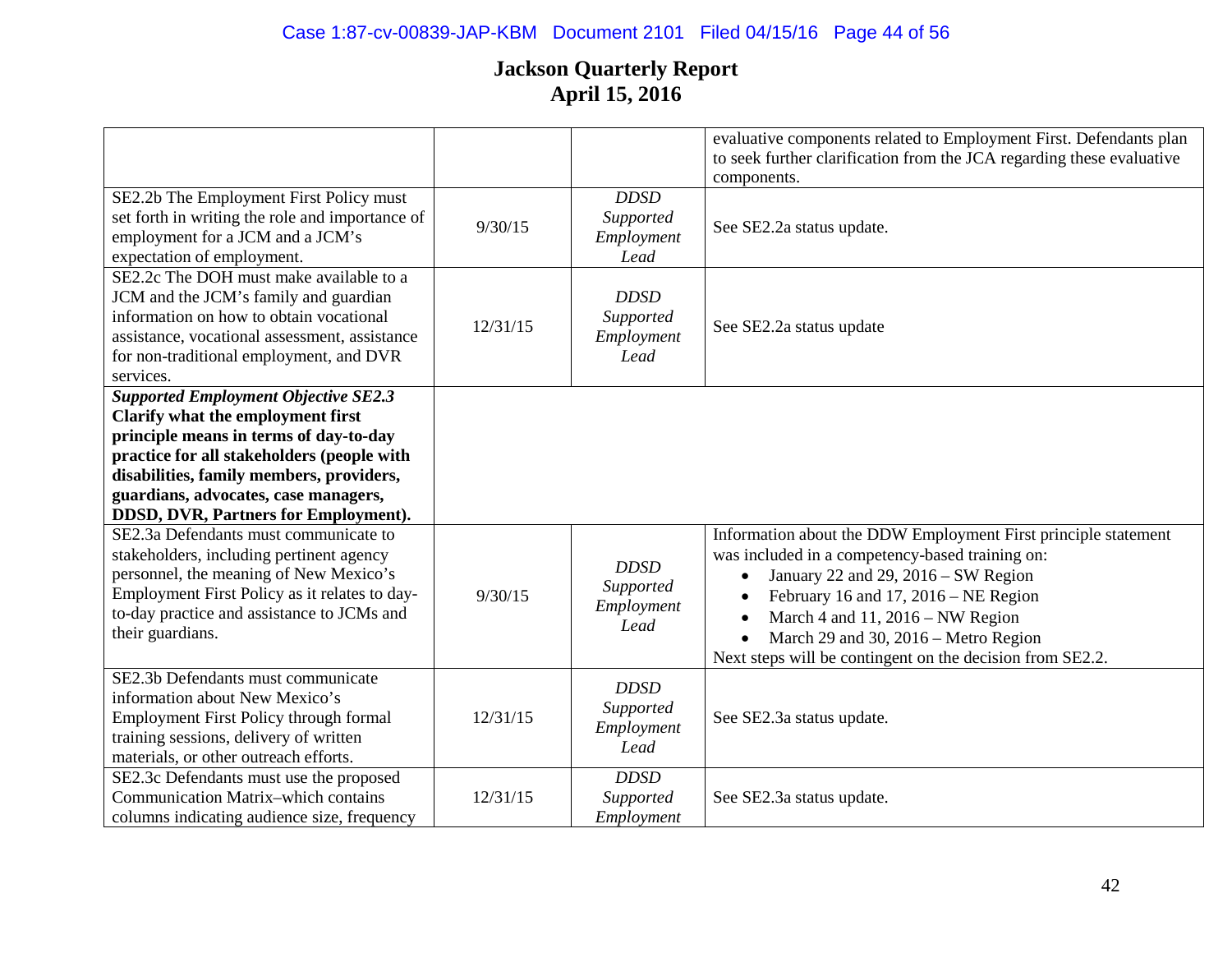| of event, method of communication, key       |            | Lead                                  |                                                                                              |
|----------------------------------------------|------------|---------------------------------------|----------------------------------------------------------------------------------------------|
| message delivered, and date of               |            |                                       |                                                                                              |
| communication-to identify communications     |            |                                       |                                                                                              |
| about New Mexico's Employment First          |            |                                       |                                                                                              |
| Policy.                                      |            |                                       |                                                                                              |
| <b>Supported Employment Objective SE2.4</b>  |            |                                       |                                                                                              |
| <b>Identify quality employment providers</b> |            |                                       |                                                                                              |
| based on employment outcome data.            |            |                                       |                                                                                              |
| SE2.4a Defendants must measure qualified     |            |                                       |                                                                                              |
| employment providers through employment      |            |                                       |                                                                                              |
| outcome data that includes each JCM's        |            |                                       |                                                                                              |
| name, start and end date of each job,        | 9/30/15    | <b>DDSD</b> Deputy<br><b>Director</b> | See SE1.2a                                                                                   |
| employer of record, wages earned, hours      |            |                                       |                                                                                              |
| worked, and summary of qualified             |            |                                       |                                                                                              |
| employment providers' assistance.            |            |                                       |                                                                                              |
| <b>Supported Employment Objective SE2.5</b>  |            |                                       |                                                                                              |
| Review CPR and other employment data.        |            |                                       |                                                                                              |
| Analyze data and use the resulting           |            |                                       |                                                                                              |
| information annually to help make            |            |                                       |                                                                                              |
| improvements to the employment system        |            |                                       |                                                                                              |
| and improve provider performance.            |            |                                       |                                                                                              |
| SE2.5a Defendants, in consultation with the  |            |                                       | 2015 CPR Statewide Annual Report has been produced by the                                    |
| Jackson Employment Expert, must maintain     |            |                                       | Community Monitor and presented to DDSD on December 28, 2015.                                |
| and must analyze current employment data     | 12/31/15   | <b>DDSD</b> Deputy<br><i>Director</i> | Recommendations related to employment were utilized in the Narrow                            |
| and the CPR.                                 |            |                                       | the Group process. Will clarify with the JCA in regards to what is                           |
|                                              |            |                                       | meant by "analyze current employment data and the CPR."                                      |
| SE2.5b Defendants, through the Statewide     |            |                                       |                                                                                              |
| Supported Employment Lead will use the       |            |                                       |                                                                                              |
| resulting information to enhance employment  | 12/31/15   | <b>DDSD</b> Deputy<br><b>Director</b> | See SE2.5a status update.                                                                    |
| outcomes for individual JCMs and the         |            |                                       |                                                                                              |
| employment system.                           |            |                                       |                                                                                              |
| <b>Supported Employment Objective SE2.6</b>  |            |                                       |                                                                                              |
| Increase the number of qualified providers   |            |                                       | No need for evaluative component per court order. Component Manager is DDSD Deputy Director. |
| statewide. Qualified providers are defined   | See SE1.4a |                                       |                                                                                              |
| as those that get people jobs in the         |            |                                       |                                                                                              |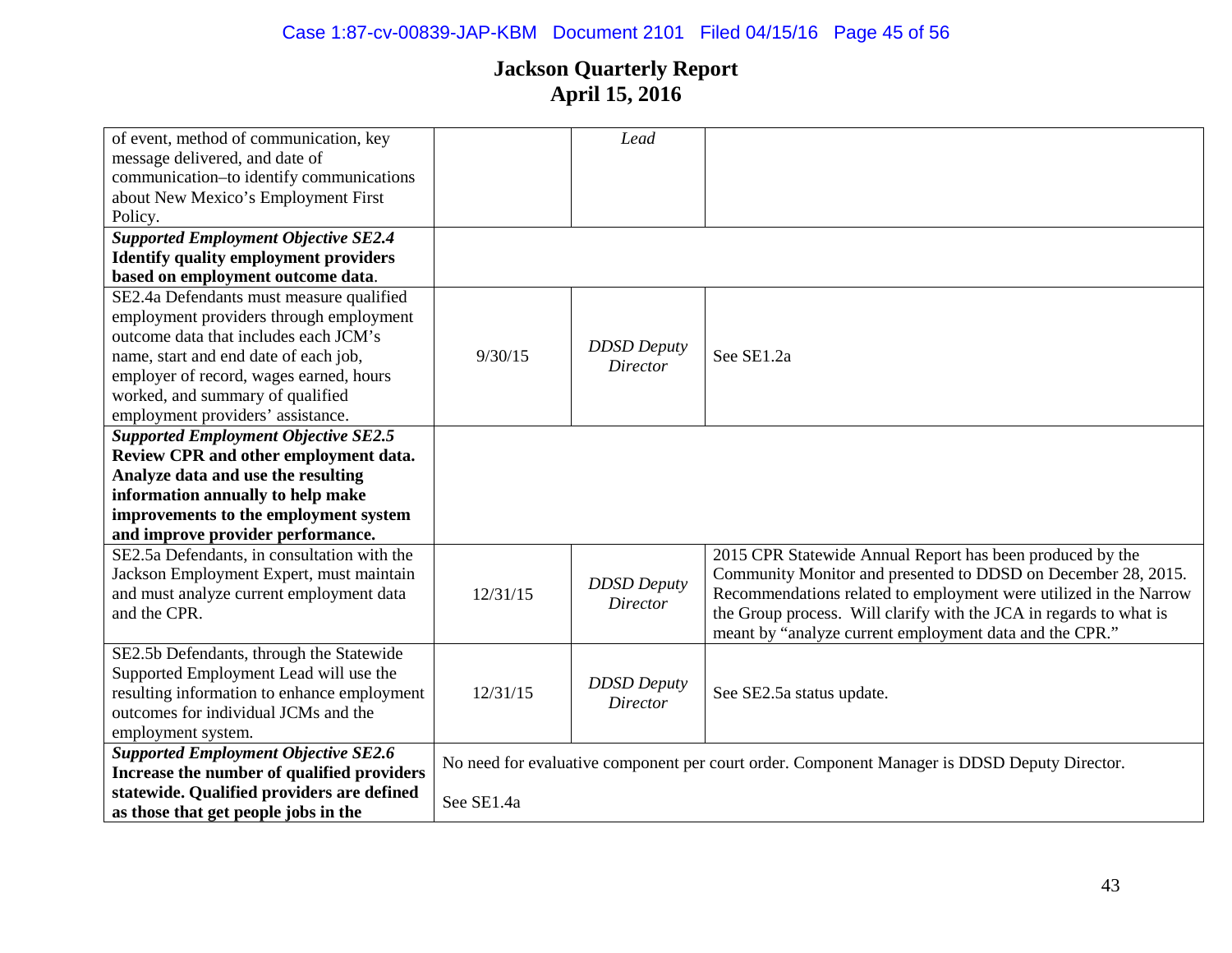| community, maintain jobs and help              |                       |                    |                                                                     |
|------------------------------------------------|-----------------------|--------------------|---------------------------------------------------------------------|
| individuals with career advancement.           |                       |                    |                                                                     |
| <b>Supported Employment Objective SE2.7</b>    |                       |                    |                                                                     |
| CMs will demonstrate competence in             |                       |                    |                                                                     |
| facilitating IDTs regarding employment         |                       |                    |                                                                     |
| outcomes for class members. Competence         |                       |                    |                                                                     |
| will be demonstrated by passing                |                       |                    |                                                                     |
| competency based training regarding            |                       |                    |                                                                     |
| DOH employment policies.                       |                       |                    |                                                                     |
| SE2.7a DOH, in consultation with the           | $4/30/16$ -first data |                    |                                                                     |
| Jackson Employment Expert, must provide        | collected and         | <b>DDSD</b> Deputy | No data at this time.                                               |
| competency-based training for all JCM case     |                       | Director           |                                                                     |
| managers.                                      | reported.             |                    |                                                                     |
| SE2.7b DOH must identify JCM case              |                       |                    |                                                                     |
| managers who have not passed the               | $4/30/16$ -first data |                    |                                                                     |
| competency-based training and must take        | collected and         | <b>DDSD</b> Deputy | No data at this time.                                               |
| appropriate actions until the case managers    | reported.             | Director           |                                                                     |
| are successful.                                |                       |                    |                                                                     |
| <b>Supported Employment Objective SE2.8</b>    |                       |                    |                                                                     |
| <b>DOH</b> will disseminate information to     |                       |                    |                                                                     |
| CM[s], Providers and IDTs regarding            |                       |                    |                                                                     |
| strategies for overcoming identified           |                       |                    |                                                                     |
| barriers to employment and will promote        |                       |                    |                                                                     |
| use of the RORI system by CMs, providers       |                       |                    |                                                                     |
| and IDTs to seek assistance from DOH           |                       |                    |                                                                     |
| when they encounter obstacles related to       |                       |                    |                                                                     |
| employment. DOH will review and use the        |                       |                    |                                                                     |
| information from the RORIs at least            |                       |                    |                                                                     |
| annually.                                      |                       |                    |                                                                     |
| SE2.8a The DOH must collect annual data        |                       |                    | SE Lead to work with PFE to create a scope of work for a contract   |
| and information useful in identifying barriers |                       | <b>DDSD</b>        | amendment in order to perform the Informed Choice project. SE Lead  |
| to employment and in developing strategies     |                       | Supported          | to work with PFE to create a draft process for next steps to Narrow |
| for overcoming barriers to employment for      | 12/31/15              | Employment         | the Group and begin to implement the Narrow the Group project.      |
| JCMs. The data and information may include     |                       | Lead               | Follow up meeting on April 25, 2016 with the Parties to review      |
| CPRs, RORIs, and input from JCMs, JCMs'        |                       |                    | progress and next steps.                                            |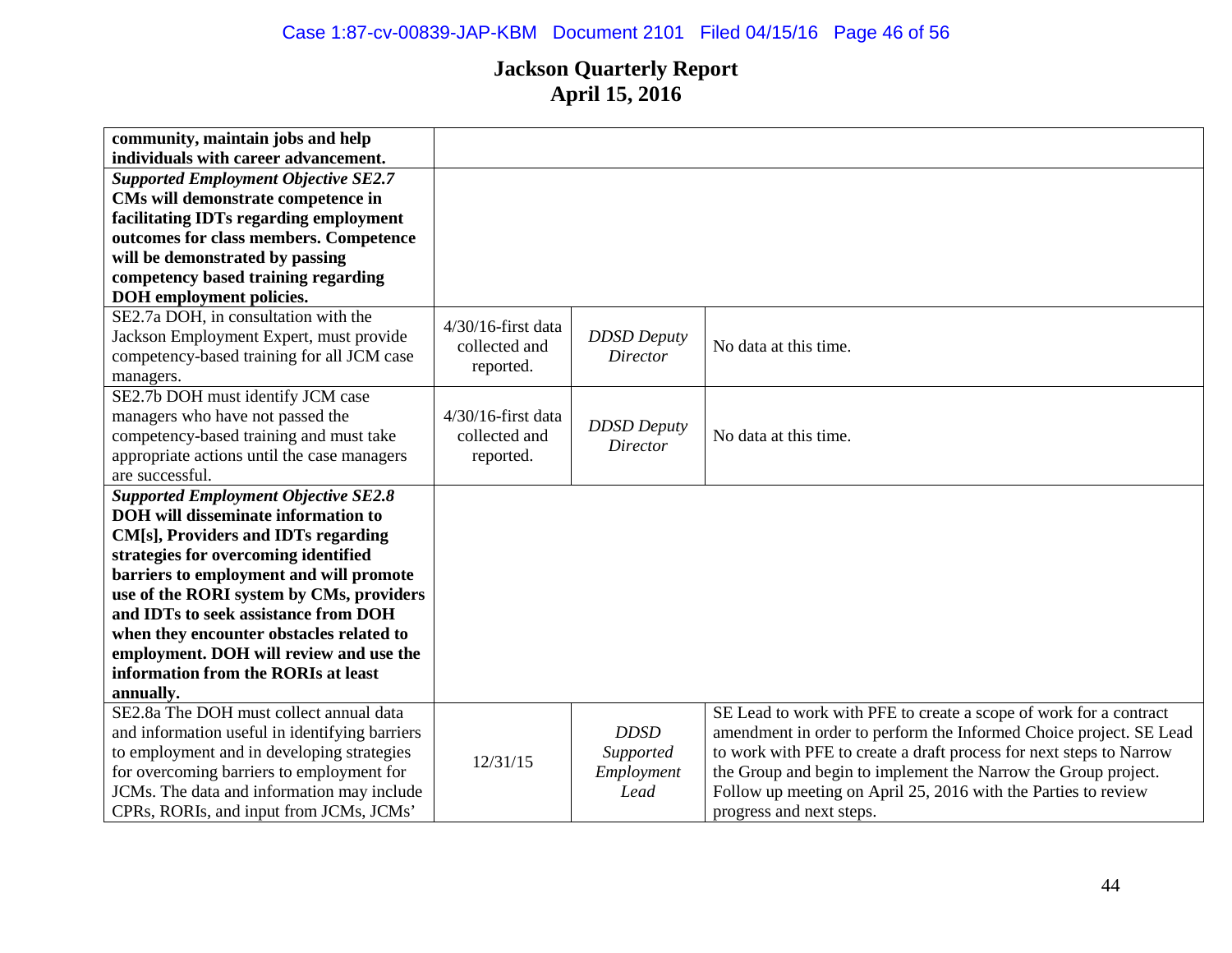| families and guardians, case managers,       |                       |                    |                                                                      |
|----------------------------------------------|-----------------------|--------------------|----------------------------------------------------------------------|
| providers, DDSD personnel, DVR personnel,    |                       |                    |                                                                      |
| and advocates.                               |                       |                    |                                                                      |
| SE2.8b The DOH must disseminate the          |                       |                    | Jackson Strike Force data reveals no RORI's filed during the last    |
| information addressed in SE2.8a to case      |                       | <b>DDSD</b>        | Quarter related to barriers for employment. Provider Enrollment Unit |
| managers, providers, JCMs, guardians, and    | 12/31/15              | Supported          | distributed information via email on 1.15.16 regarding promoting the |
| IDTs.                                        |                       | Employment         | use of RORI's and how to overcome barriers to employment. Letter     |
|                                              |                       | Lead               | uploaded to www.ACTNewMexico.org on 1.25.16. (Letter was             |
|                                              |                       |                    | provided in last Jackson Quarterly Report submission).               |
| SE2.8c The DOH must collect RORI             |                       | <b>DDSD</b>        |                                                                      |
| information on an annual basis and must      | 10/31/15              | Supported          | See status updates above                                             |
| promote RORI use to identify barriers that   |                       | Employment         |                                                                      |
| JCMs encounter in obtaining employment.      |                       | Lead               |                                                                      |
| <b>Supported Employment Objective SE2.9</b>  |                       |                    |                                                                      |
| <b>Qualified employment providers have</b>   |                       |                    |                                                                      |
| capacity to do individualized job            |                       |                    |                                                                      |
| development.                                 |                       |                    |                                                                      |
| SE2.9a Defendants must provide adequate      |                       | <b>DDSD</b> Deputy |                                                                      |
| training for providers that are unable to    | 4/30/16               | Director           | See SE1.4 status update.                                             |
| perform the individualized job development.  |                       |                    |                                                                      |
| <b>Supported Employment Objective SE2.10</b> |                       |                    |                                                                      |
| Qualified employment providers have the      |                       |                    |                                                                      |
| capacity to provide individualized job       |                       |                    |                                                                      |
| supports to JCMs.                            |                       |                    |                                                                      |
| SE2.10a For JCM's who need job supports,     | $9/30/15$ -first data |                    |                                                                      |
| Defendants will ensure qualified supported   | collected and         | <b>DDSD</b> Deputy | See SE1.4a status update.                                            |
| employment providers can supply the          | reported.             | <b>Director</b>    |                                                                      |
| required job supports.                       |                       |                    |                                                                      |
| <b>Supported Employment Objective SE2.11</b> |                       |                    |                                                                      |
| Provider agencies use outcome data to        |                       |                    |                                                                      |
| improve practice.                            |                       |                    |                                                                      |
| SE2.11a Defendants must identify outcome     | $1/31/16$ -first data | <b>DDSD</b>        | Defendants are currently collecting this data from providers via the |
| data related to employment of JCMs that will | collected and         | Supported          | SELN spreadsheet as well as conducting on-site visits. An annual     |
| assist provider agencies to improve their    | reported.             | Employment         | summary will be produced after Defendants collect a year's worth of  |
| services to JCMs. That data may include      |                       | Lead               | this data.                                                           |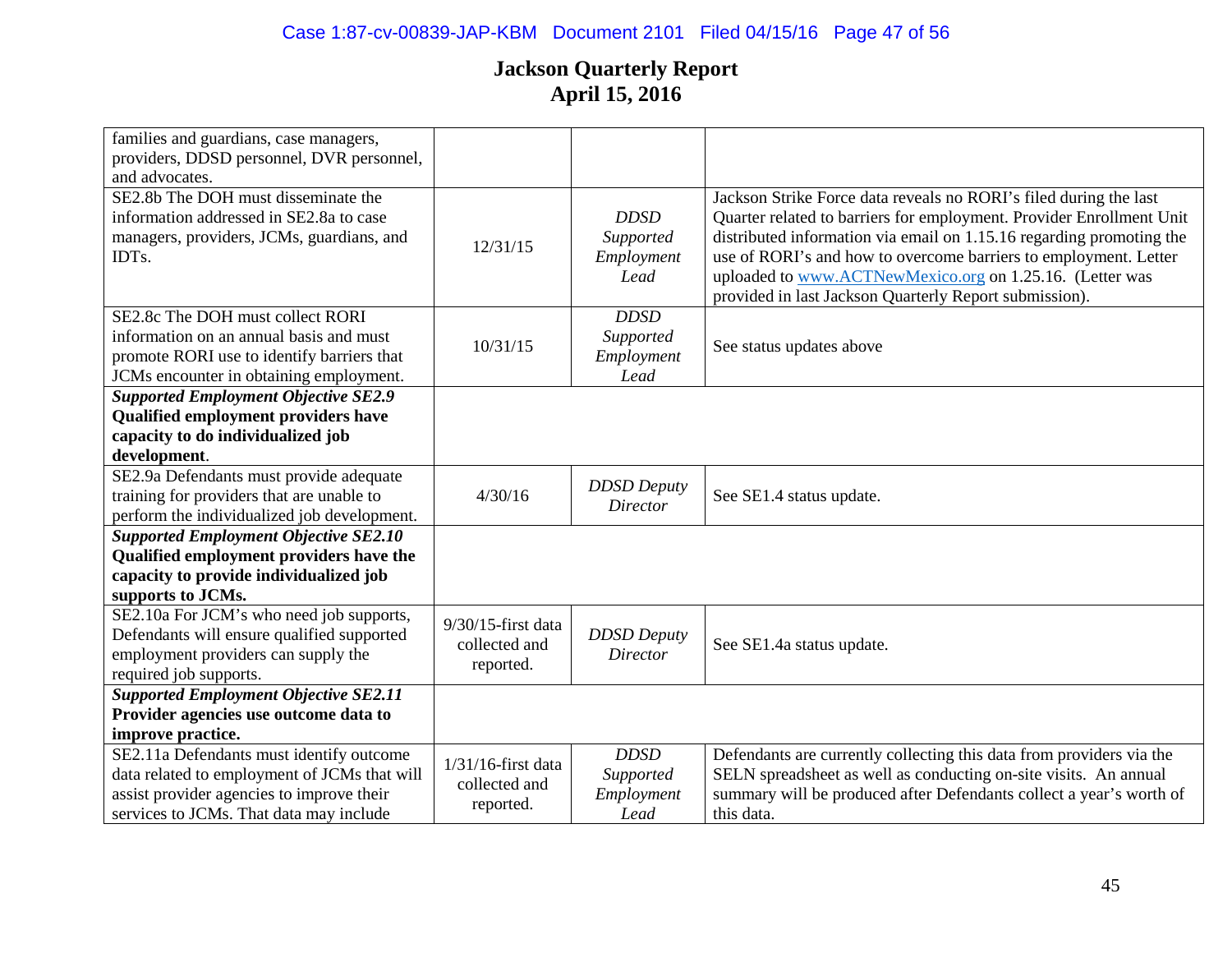| information concerning provider agencies<br>that are successfully developing jobs for<br>JCMs at criteria or above criteria, provider<br>agencies that are successfully supporting<br>JCMs in maintaining community based jobs<br>at criteria or above criteria, and provider<br>agencies that are enabling JCMs to work<br>more hours, receive higher wages, and obtain<br>greater levels of social integration. |                                                     |                                                |                                                                                                                                                                                                                                                                                                                                                                                                |
|-------------------------------------------------------------------------------------------------------------------------------------------------------------------------------------------------------------------------------------------------------------------------------------------------------------------------------------------------------------------------------------------------------------------|-----------------------------------------------------|------------------------------------------------|------------------------------------------------------------------------------------------------------------------------------------------------------------------------------------------------------------------------------------------------------------------------------------------------------------------------------------------------------------------------------------------------|
| SE2.11b Defendants must disseminate to<br>provider agencies annual outcome data that<br>Defendants deem helpful for use by provider<br>agencies to improve services to JCMs.                                                                                                                                                                                                                                      | $1/31/16$ -first data<br>collected and<br>reported. | <b>DDSD</b><br>Supported<br>Employment<br>Lead | The SELN Spreadsheet for FY16 Q3 provides summaries at the<br>bottom of the report so that providers receive information about their<br>averages immediately.<br>Defendants will continue to collect this data from providers via the<br>SELN spreadsheet as well as conducting on-site visits. An annual<br>summary will be produced after Defendants collect a year's worth of<br>this data. |
| SE2.11c Provider agencies must use "the<br>required QA/QI agency plan in regards to<br>ISP implementation specific to Supported<br>Employment."                                                                                                                                                                                                                                                                   | 4/30/16                                             | <b>DDSD</b><br>Supported<br>Employment<br>Lead | SE2.11a and b need to be completed in order for agencies to receive<br>feedback about their services in order to update their QA/QI plans.<br>See status updates above.                                                                                                                                                                                                                        |
| <b>Supported Employment Objective SE3.1</b><br>Defendants will inform employment<br>providers where to refer Jackson Class<br>Members for a complete, person-centered<br>vocational assessment, and employment<br>providers will understand the requisite<br>elements of a person-centered vocational<br>assessment as defined by Defendants.<br>SE3.1a Defendants must identify appropriate                      |                                                     |                                                | VAP policy rescinded in January of 2015 (provided in last Jackson                                                                                                                                                                                                                                                                                                                              |
| tools, e.g., the "Assessment Toolkit," for<br>employment providers, including information<br>about where to refer JCMs for a complete<br>person-centered vocational assessment.                                                                                                                                                                                                                                   | 9/30/15                                             | <b>DDSD</b> Deputy<br><b>Director</b>          | Quarterly Report). New policy requires providers to perform a quality<br>assessment. ToolKit does not exist. Will ask JCA how to meet this<br>antiquated evaluative component.                                                                                                                                                                                                                 |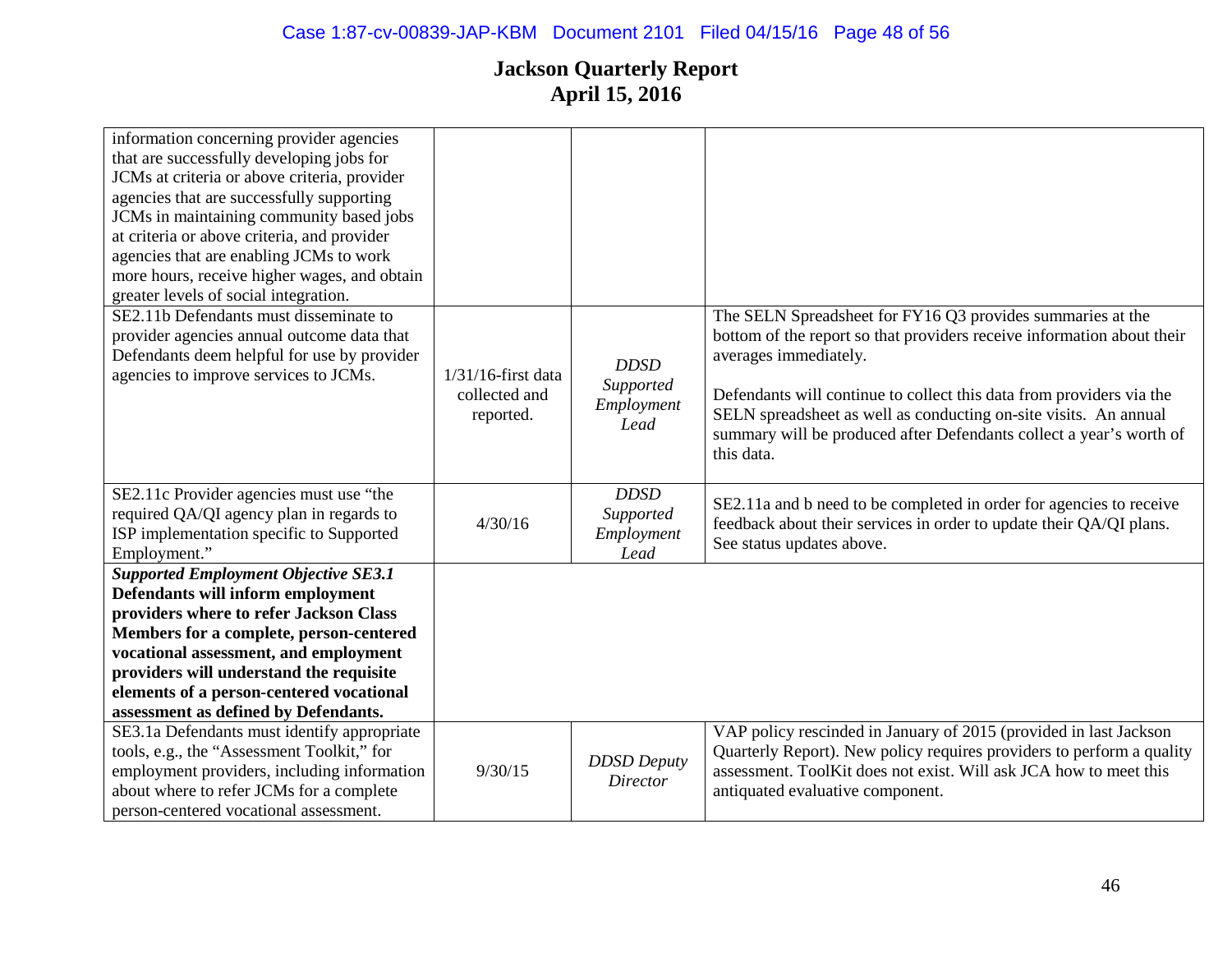| SE3.1b Defendants must develop training on<br>how to use the Assessment Toolkit, and<br><b>DDSD Supported Employment Coordinators</b><br>and other pertinent staff must receive that<br>training.                                                                                     | 9/30/15                             | <b>DDSD</b> Deputy<br><b>Director</b>          | See SE3.1a status update                                                                                                                                                                                                                                                                                                                                                                                                                                                                                                                                                                                                                                                                                                                                                                                                                                                                                                                                                                                           |
|---------------------------------------------------------------------------------------------------------------------------------------------------------------------------------------------------------------------------------------------------------------------------------------|-------------------------------------|------------------------------------------------|--------------------------------------------------------------------------------------------------------------------------------------------------------------------------------------------------------------------------------------------------------------------------------------------------------------------------------------------------------------------------------------------------------------------------------------------------------------------------------------------------------------------------------------------------------------------------------------------------------------------------------------------------------------------------------------------------------------------------------------------------------------------------------------------------------------------------------------------------------------------------------------------------------------------------------------------------------------------------------------------------------------------|
| SE3.1c Defendants must provide training to<br>employment providers on how to use the<br>Assessment Toolkit.                                                                                                                                                                           | 9/30/15                             | <b>DDSD</b> Deputy<br><b>Director</b>          | See SE3.1a status update                                                                                                                                                                                                                                                                                                                                                                                                                                                                                                                                                                                                                                                                                                                                                                                                                                                                                                                                                                                           |
| SE3.1d Defendants must inform employment<br>providers that they may schedule follow-up<br>meetings with Defendants about the use of<br>the Assessment Toolkit.                                                                                                                        | 9/30/15                             | <b>DDSD</b> Deputy<br><b>Director</b>          | See SE3.1a status update                                                                                                                                                                                                                                                                                                                                                                                                                                                                                                                                                                                                                                                                                                                                                                                                                                                                                                                                                                                           |
| <b>Supported Employment Objective SE3.2</b><br><b>IDTs</b> are informed about the importance<br>of accommodations to increase<br>independent performance in the<br>workplace.                                                                                                         |                                     |                                                |                                                                                                                                                                                                                                                                                                                                                                                                                                                                                                                                                                                                                                                                                                                                                                                                                                                                                                                                                                                                                    |
| SE3.2a IDTs, case managers, and qualified<br>employment providers must complete<br>competency based training regarding the<br>importance of accommodations, supports,<br>and assistive technology for a JCM so as to<br>maximize a JCM's independent performance<br>in the workplace. | 4/30/16                             | <b>DDSD</b><br>Supported<br>Employment<br>Lead | An internal DDSD team met on 2.12.16 and 2.29.16. It was decided<br>that enhancing current training related to AT and SE would be<br>preferable to creating a new training and a pre-existing training had<br>already been established and used by Julie Mehrl. The Participatory<br>Communication and Choice-Making materials were reviewed. The<br>training material, trainer's guide, resource packet and test were<br>reviewed and modified to enhance the content relative to AT and SE.<br>Example teaching and support strategies related to AT and SE were<br>provided for that training.<br>The Participatory Approach (PA) training was also reviewed for AT<br>and SE content. The schedule for PA training has been posted to<br>www.trainnewmexico.com<br>During the March 2, 2016 check-in meeting with the JCA, it was<br>unclear whether the JCA agreed with the current approach by<br>Defendants. Defendants will continue to seek feedback from the JCA<br>regarding this training requirement. |
| SE3.2b IDTs, case managers, and qualified<br>employment providers must understand,                                                                                                                                                                                                    | 4/30/16-first data<br>collected and | <b>DDSD</b><br>Supported                       | See SE3.2a status above.                                                                                                                                                                                                                                                                                                                                                                                                                                                                                                                                                                                                                                                                                                                                                                                                                                                                                                                                                                                           |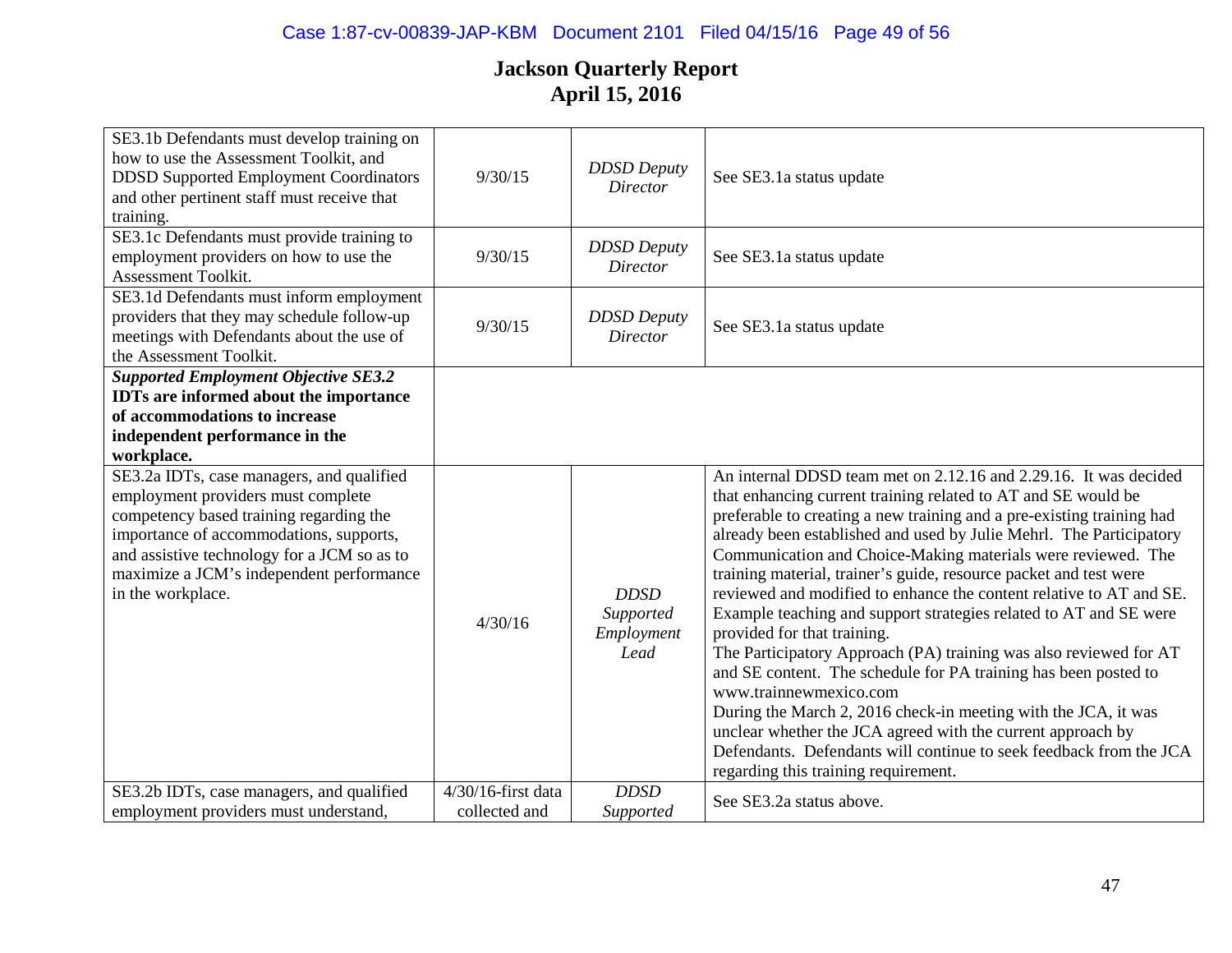| through training and written<br>communications, the availability of                       | reported.             | Employment<br>Lead      |                                                                                                      |
|-------------------------------------------------------------------------------------------|-----------------------|-------------------------|------------------------------------------------------------------------------------------------------|
| accommodations, supports, and assistive                                                   |                       |                         |                                                                                                      |
| technology for use by a JCM in the                                                        |                       |                         |                                                                                                      |
| workplace.                                                                                |                       |                         |                                                                                                      |
| SE3.2c Defendants must document the                                                       |                       | <b>DDSD</b>             |                                                                                                      |
| transmittal of information about the                                                      |                       | Supported               |                                                                                                      |
| importance of accommodations and supports                                                 | 7/31/15               | Employment              | No new data to report at this time. See previous Jackson Quarterly<br>Report for activities to date. |
| for a JCM to IDTs, case managers, and                                                     |                       | Lead                    |                                                                                                      |
| qualified employment providers.                                                           |                       |                         |                                                                                                      |
| <b>Supported Employment Objective SE3.3 Use</b>                                           |                       |                         |                                                                                                      |
| the statewide employment institute to                                                     |                       |                         |                                                                                                      |
| provide training and technical assistance                                                 |                       |                         |                                                                                                      |
| to the field to advance employment                                                        |                       |                         |                                                                                                      |
| opportunities for class members.                                                          |                       |                         |                                                                                                      |
| SE3.3a The DOH and University of New                                                      |                       | <b>DDSD</b>             | FY 16 Partners for Employment Contract is in place and provided last                                 |
| Mexico must have a formal agreement that                                                  |                       | Supported               | Jackson Quarterly Report submission. PFE retreat to plan for FY17 is                                 |
| requires Partners for Employment to respond                                               | 7/1/15                | Employment              | scheduled for April 18, 2016.                                                                        |
| to requests for employment information and                                                |                       | Lead                    |                                                                                                      |
| consultation.                                                                             |                       |                         |                                                                                                      |
| SE3.3b Partners for Employment must                                                       |                       |                         | <b>Supporting Documentation: PFE December 2015 monthly report</b>                                    |
| provide training, technical assistance,                                                   |                       |                         | (Bates No. JQR Q2 2016 0075-0092), PFE January 2016 monthly                                          |
| information, and support to employment                                                    | $9/30/15$ -first data | <b>DDSD</b>             | report (Bates No. JQR Q2 2016 0040-0055), PFE February 2016                                          |
| providers, JCMs and their families and                                                    | collected and         | Supported               | monthly report (Bates No. JQR Q2 2016 0115-0120), PFE Activities                                     |
| guardians, and the IDTs in order to advance                                               | reported.             | Employment              | for FY16 Q1 (Bates No. JQR Q2 2016 0056-0063), PFE Activities for                                    |
| employment opportunities for JCMs.                                                        |                       | Lead                    | FY16 Q2 (Bates No. JQR Q2 2016 0064-0074), PFE Public Relations                                      |
|                                                                                           |                       |                         | and Information Campaign document (Bates No. JQR Q2 2016 0093-                                       |
|                                                                                           |                       |                         | $0096$ ).                                                                                            |
| SE3.3c Defendants must report quarterly the<br>requests for information about employment, |                       | <b>DDSD</b>             |                                                                                                      |
| training, technical assistance, consultation,                                             | 9/30/15-first data    |                         |                                                                                                      |
| and support made to Partners for                                                          | collected and         | Supported<br>Employment | See SE3.3b status update.                                                                            |
| Employment that it provided regarding                                                     | reported.             | Lead                    |                                                                                                      |
| JCMs.                                                                                     |                       |                         |                                                                                                      |
| SE3.3d Defendants quarterly reports must                                                  | 9/30/15-first data    | <b>DDSD</b>             | A new Discovery report will be written. The format will be modified                                  |
|                                                                                           |                       |                         |                                                                                                      |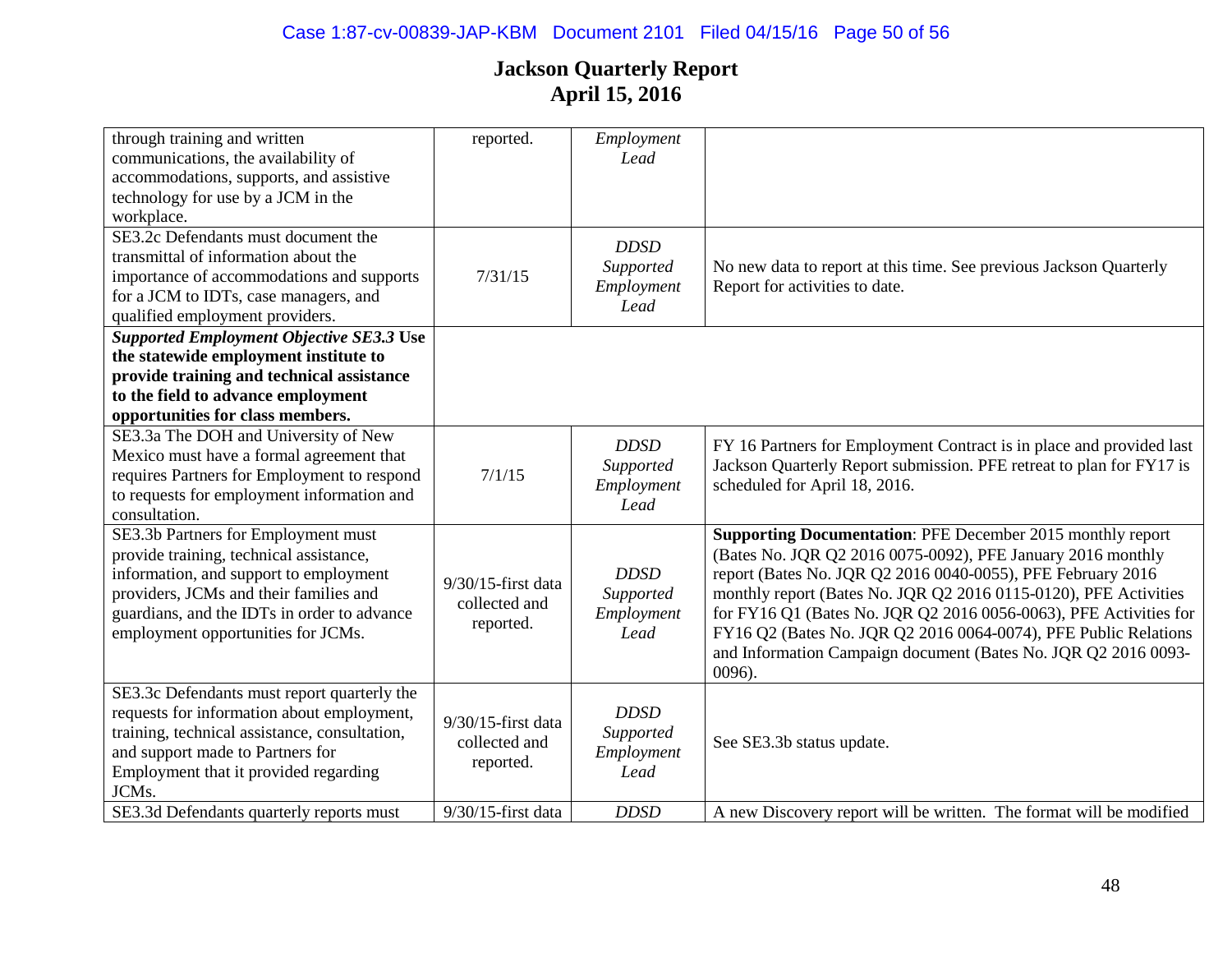| disclose Partner's for Employment's success<br>in assisting the advancement of employment<br>opportunities for JCMs. When feasible, the                                                                                                                          | collected and<br>reported.                                                                     | Supported<br>Employment<br>Lead                       | to include outcomes. PFE retreat to plan for FY17 is scheduled for<br>April 18, 2016. The discovery project for FY17 will be a part of the<br>discussion.                                                      |
|------------------------------------------------------------------------------------------------------------------------------------------------------------------------------------------------------------------------------------------------------------------|------------------------------------------------------------------------------------------------|-------------------------------------------------------|----------------------------------------------------------------------------------------------------------------------------------------------------------------------------------------------------------------|
| reports will include quantitative information.                                                                                                                                                                                                                   |                                                                                                |                                                       |                                                                                                                                                                                                                |
| <b>Supported Employment Objective SE3.4</b><br>DDSD will provide technical assistance to<br>teams as requested for individuals whom<br>they support to access employment<br>opportunities.                                                                       |                                                                                                |                                                       |                                                                                                                                                                                                                |
| SE3.4a DDSD must identify necessary<br>technical assistance and information to<br>provide to IDTs and JCMs and their<br>guardians for purposes of responding to<br>JCMs' employment inquiries and issues.                                                        | 7/31/15                                                                                        | <b>DDSD</b><br>Supported<br>Employment<br>Lead        | See SE1.1b status update.                                                                                                                                                                                      |
| SE3.4b DDSD must respond to inquiries<br>about employment opportunities and provide<br>appropriate job-related technical assistance<br>and information that may include job<br>coaching, mentoring, and problem solving to<br>IDTs and JCMs and their guardians. | $9/30/15$ -first data<br>collected and<br>reported.                                            | <b>DDSD</b><br>Supported<br>Employment<br>Lead        | See SE1.1b status update.                                                                                                                                                                                      |
| <b>Supported Employment Objective SE3.5</b>                                                                                                                                                                                                                      |                                                                                                | 12/31/15 date of completion-no evaluative components. |                                                                                                                                                                                                                |
| <b>Defendants, through UNM/CDD Partners</b><br>for Employment will provide training for                                                                                                                                                                          |                                                                                                |                                                       | Component Manager: DDSD Supported Employment Lead                                                                                                                                                              |
| people with disabilities, family members,                                                                                                                                                                                                                        |                                                                                                |                                                       |                                                                                                                                                                                                                |
| providers, guardians, advocates, case                                                                                                                                                                                                                            |                                                                                                |                                                       | <b>Supporting Documentation:</b> Supported Employment Training report dated 3.15.16 August 2014-January                                                                                                        |
| managers, DDSD and DVR consistent with                                                                                                                                                                                                                           | 2016 (Bates No. JQR Q2 2016 0097-0103), PFE Public Relations and Information Campaign Document |                                                       |                                                                                                                                                                                                                |
| the Employment First Principle.                                                                                                                                                                                                                                  |                                                                                                |                                                       | (Bates No. JQR Q2 2016 0093-0096) (same report referenced in SE3.3b).                                                                                                                                          |
|                                                                                                                                                                                                                                                                  |                                                                                                |                                                       | The PFE Public Relations and Information Campaign will be reviewed and revised as needed to meet this EC<br>to incorporate all target audiences. PFE retreat to plan for FY17 is scheduled for April 18, 2016. |
| <b>Supported Employment Objective SE3.6</b>                                                                                                                                                                                                                      |                                                                                                |                                                       |                                                                                                                                                                                                                |
| Defendants will provide training to                                                                                                                                                                                                                              |                                                                                                | 12/31/15 date of completion-no evaluative components. |                                                                                                                                                                                                                |
| employment providers and case managers<br>on evidence based practices in Supported                                                                                                                                                                               |                                                                                                |                                                       | Component Manager: DDSD Supported Employment Lead                                                                                                                                                              |
| Employment.                                                                                                                                                                                                                                                      |                                                                                                |                                                       |                                                                                                                                                                                                                |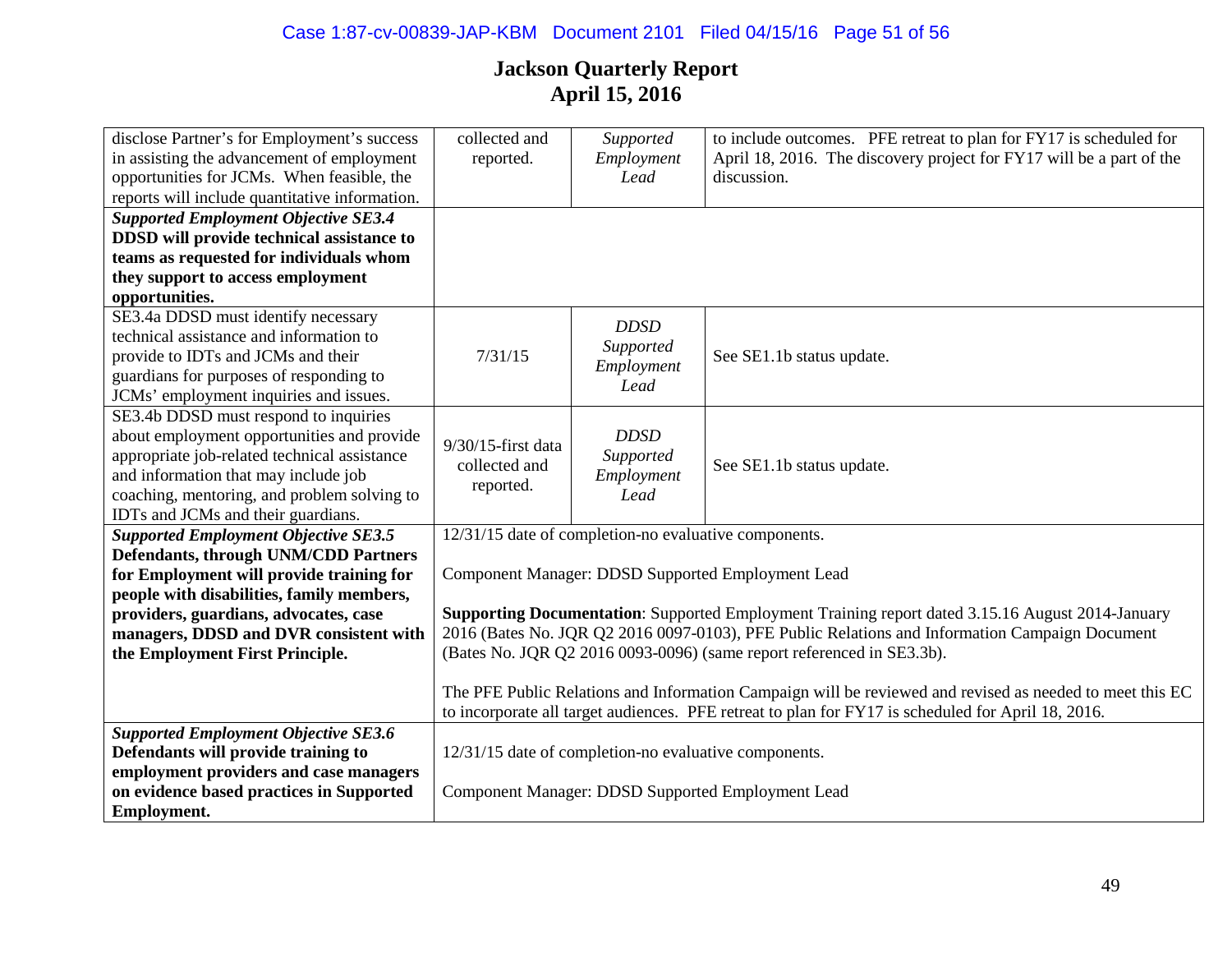|                                                                                                                                                                                                                                                      |                                                     |                                                | On March 1, 2016, Defendants requested a disengagement determination from the JCA. The JCA provided<br>feedback to Defendants on April 1, 2016. Defendants withdrew their request for disengagement and will be<br>compiling additional evidence/information in regards to this Objective.                                                                                                                                                     |
|------------------------------------------------------------------------------------------------------------------------------------------------------------------------------------------------------------------------------------------------------|-----------------------------------------------------|------------------------------------------------|------------------------------------------------------------------------------------------------------------------------------------------------------------------------------------------------------------------------------------------------------------------------------------------------------------------------------------------------------------------------------------------------------------------------------------------------|
| <b>Supported Employment Objective SE3.7</b><br>Defendant(s) will work with Partners for<br><b>Employment (formerly known as</b><br><b>Employment Institute) to maintain an</b><br>ongoing learning collaborative.                                    |                                                     |                                                |                                                                                                                                                                                                                                                                                                                                                                                                                                                |
| SE3.7a Defendants must continue to fund<br>and support Partners for Employment in<br>accordance with an active formal agreement<br>between DDSD and UNM, pertinent state<br>procurement rules, and funding appropriated<br>by the state legislature. | 7/31/15                                             | <b>DDSD</b><br>Supported<br>Employment<br>Lead | FY16 contract is in place. PFE retreat to plan for FY17 is scheduled<br>for April 18, 2016.                                                                                                                                                                                                                                                                                                                                                    |
| SE3.7b The Partners for Employment<br>program is intended to provide a learning<br>collaborative that enhances employment<br>opportunities for JCMs.                                                                                                 | 10/31/15                                            | <b>DDSD</b><br>Supported<br>Employment<br>Lead | See SE3.7a status update.                                                                                                                                                                                                                                                                                                                                                                                                                      |
| SE3.7c Defendants must annually evaluate<br>the outcomes and efficacy of Partners for<br>Employment as the program relates to<br>employment services for JCMs.                                                                                       | 4/30/16-first data<br>collected and<br>reported.    | <b>DDSD</b><br>Supported<br>Employment<br>Lead | The PFE Implementation Committee will have a follow up meeting<br>with Dr. Cahill and his team to discuss ideas for future planning<br>relative to program evaluation.<br><b>Supporting Documentation:</b> Intro to Employment Services Training<br>survey has been uploaded (Bates No. JQR Q2 2016 0104-0107), PFE<br>Multiple Trainings survey (Bates No. JQR Q2 2016 0108-0111)<br>See SE3.3b supporting documentation for monthly reports. |
| SE3.7d Defendants must communicate the<br>results of the annual evaluation with Partners<br>for Employment.                                                                                                                                          | $4/30/16$ -first data<br>collected and<br>reported. | <b>DDSD</b><br>Supported<br>Employment<br>Lead | Continue to update the "Partners for Employment Outcomes and<br>Efficacy" report on an annual basis.                                                                                                                                                                                                                                                                                                                                           |
| <b>Supported Employment Objective SE4.1</b><br>Class members are able to explore<br>community work experiences including<br>job sampling, trial work experiences and<br>volunteering.<br>SE4.1a Defendants must identify JCMs who                    | 9/30/15                                             | <b>DDSD</b>                                    | <b>Supporting Documentation:</b> Trial Work Experience Grant Program                                                                                                                                                                                                                                                                                                                                                                           |
|                                                                                                                                                                                                                                                      |                                                     |                                                |                                                                                                                                                                                                                                                                                                                                                                                                                                                |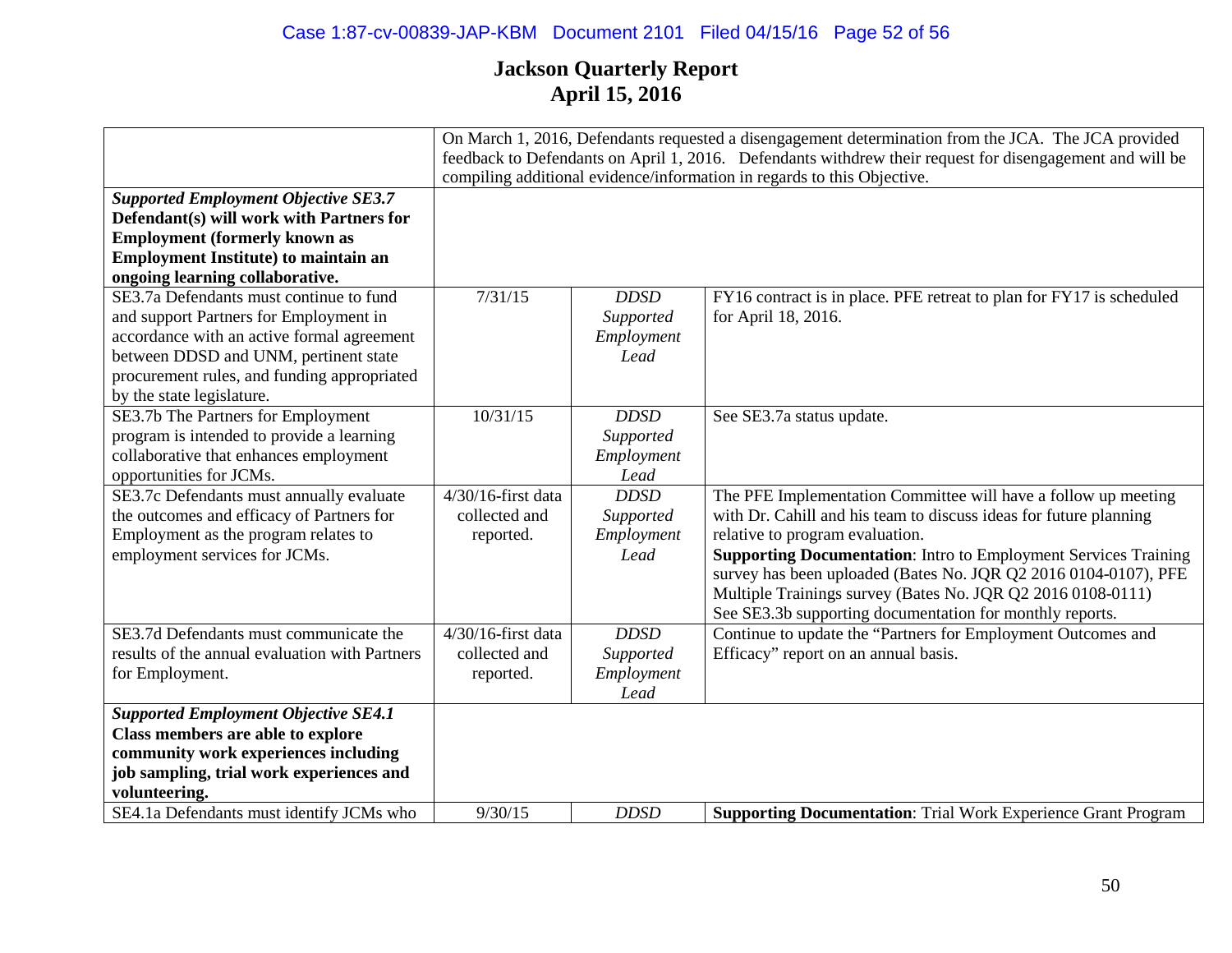| wish to do job sampling, trial work, or       |         | Supported      | Participation as of 3.15.2016 Report (Bates No. JQR Q2 2016 0112-       |
|-----------------------------------------------|---------|----------------|-------------------------------------------------------------------------|
| volunteering, provided the JCMs have their    |         | Employment     | 0114)                                                                   |
| guardians' consent to do this type of work.   |         | Lead           |                                                                         |
| SE4.1b Defendants must identify processes     |         | <b>DDSD</b>    | See SE4.1a status update.                                               |
| that encourage job sampling, trial work       | 9/30/15 | Supported      |                                                                         |
| experience, and volunteer opportunities for   |         | Employment     |                                                                         |
| JCMs identified in SE4.1a.                    |         | Lead           |                                                                         |
| SE4.1c Defendants must communicate            |         | <b>DDSD</b>    |                                                                         |
| processes identified in SE4.1b to JCMs and    | 9/30/15 | Supported      | See SE4.1a status update.                                               |
| their guardians, IDTs, case managers, and     |         | Employment     |                                                                         |
| qualified employment providers.               |         | Lead           |                                                                         |
| SE4.1d Defendants must ensure that there are  |         |                | See SE4.1a status update. Defendants will continue to gather            |
| qualified employment providers in each        |         | <b>DDSD</b>    | information to determine which providers and regions have utilized      |
| region that will afford opportunities for job |         | Supported      | this program and which may need more outreach.                          |
| sampling, trial work experiences, and         | 4/30/16 | Employment     |                                                                         |
| volunteer opportunities for JCMs identified   |         | Lead           |                                                                         |
| in SE4.1a.                                    |         |                |                                                                         |
| <b>Supported Employment Objective SE4.2</b>   |         |                |                                                                         |
| Decrease the amount of time class             |         |                |                                                                         |
| members spend in congregated, segregated      |         |                |                                                                         |
| settings for persons with D/D and work        |         |                |                                                                         |
| with IDTs to promote participation in         |         |                |                                                                         |
| community activities and generic              |         |                |                                                                         |
| resources that are comparable to those        |         |                |                                                                         |
| used by non-disabled persons of the same      |         |                |                                                                         |
| age.                                          |         |                |                                                                         |
| SE4.2a Defendants must identify JCMs who      |         |                | Strikeforce Meaningful Day has convened. 100% review of class           |
| are in "congregated, segregated settings for  |         |                | members day services begun. Collaborate with Community Programs         |
| persons with D/D" and who do not wish to be   |         | <b>DDSD</b>    | Bureau on provider's self-assessment as to congregate settings.         |
| in these settings.                            | 4/30/16 | Meaningful Day |                                                                         |
|                                               |         | Lead           | Weekly Strikeforce meetings held in every region. ISP MD work           |
|                                               |         |                | learn vision reviewed, site visits planned, discussion of next steps to |
|                                               |         |                | facilitate greater community inclusion as desired by JCM.               |
| SE4.2b For those JCMs identified in SE4.2a,   | 4/30/16 | <b>DDSD</b>    | See SE4.2a status above.                                                |
| Defendants must take steps to decrease the    |         | Meaningful Day |                                                                         |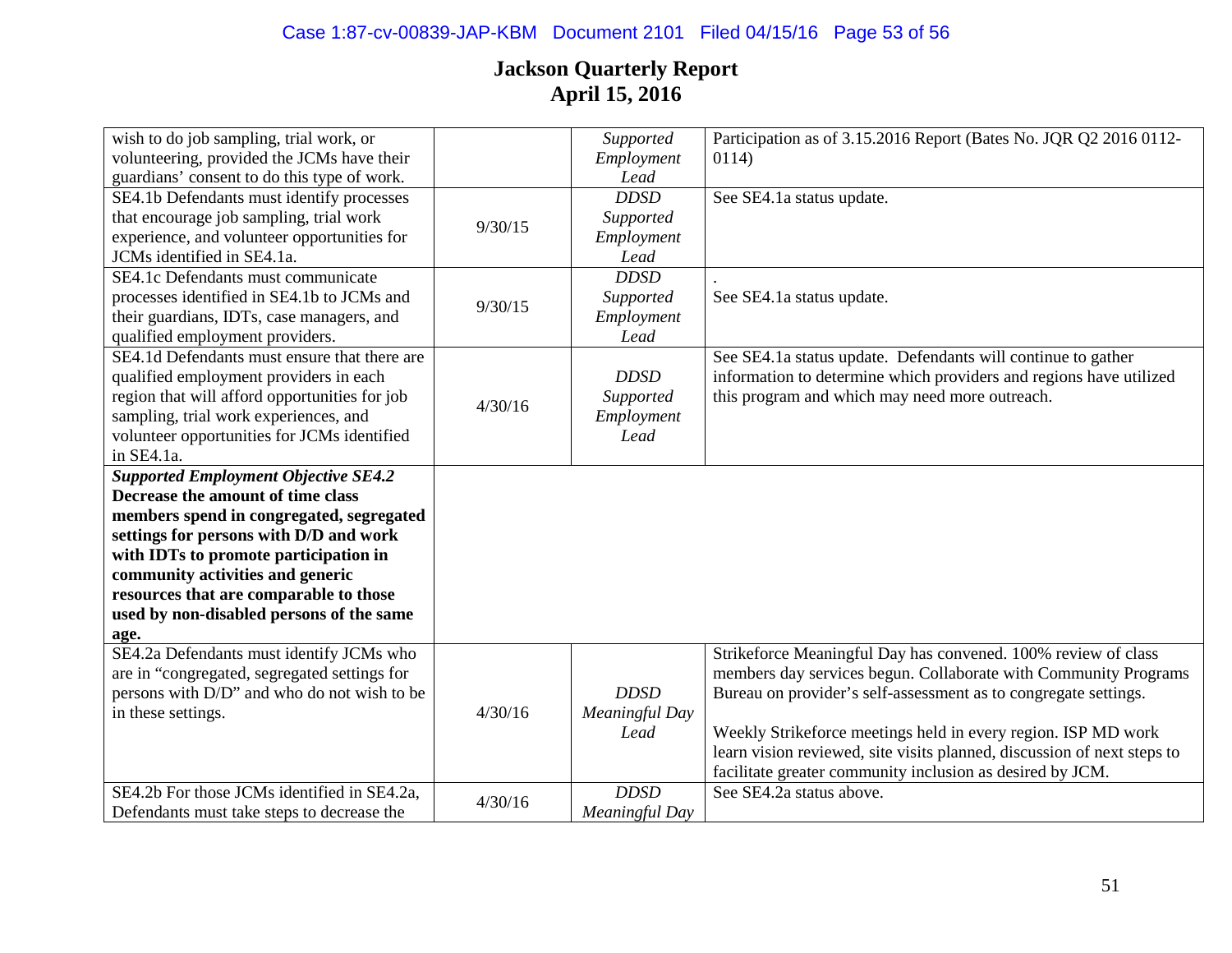| amount of time the JCMs spend in                       |                                  | Lead                  |                                                                                                                                                                                                              |
|--------------------------------------------------------|----------------------------------|-----------------------|--------------------------------------------------------------------------------------------------------------------------------------------------------------------------------------------------------------|
| congregated, segregated settings, provided             |                                  |                       |                                                                                                                                                                                                              |
| the JCMs' guardians agree.                             |                                  |                       |                                                                                                                                                                                                              |
| SE4.2c Defendants must provide education               |                                  |                       | Met with JCA to determine who in IDT must receive competency                                                                                                                                                 |
| and competency-based training to IDTs and              |                                  |                       | based training.                                                                                                                                                                                              |
| pertinent personnel concerning the                     |                                  | <b>DDSD</b>           |                                                                                                                                                                                                              |
|                                                        | 4/30/16                          |                       |                                                                                                                                                                                                              |
| importance of having JCMs participate in               |                                  | Meaningful Day        |                                                                                                                                                                                                              |
| integrated community activities and reducing           |                                  | Lead                  |                                                                                                                                                                                                              |
| the time spent by JCMs in congregated,                 |                                  |                       |                                                                                                                                                                                                              |
| segregated settings.                                   |                                  |                       |                                                                                                                                                                                                              |
| SE4.2d Defendants must annually identify               |                                  |                       | See SE4.2a status above.                                                                                                                                                                                     |
| and monitor those JCMs who wish to reduce              |                                  | <b>DDSD</b>           |                                                                                                                                                                                                              |
| time spent in congregated segregated settings          | 4/30/16                          | <b>Meaningful Day</b> |                                                                                                                                                                                                              |
| and those JCMs who spent reduced hours in              |                                  | Lead                  |                                                                                                                                                                                                              |
| congregated, segregated settings.                      |                                  |                       |                                                                                                                                                                                                              |
| <b>OUTCOME E ISP: People will receive</b>              |                                  |                       | Next scheduled meeting with the JCA and Community Monitor to discuss ISP Strategic Plan is April                                                                                                             |
| appropriate services / supports through                | 26, 2016.                        |                       |                                                                                                                                                                                                              |
| integrated and meaningful ISP's                        |                                  |                       |                                                                                                                                                                                                              |
| <b>Individual Service Planning</b>                     |                                  |                       |                                                                                                                                                                                                              |
| <b>OUTCOME C: Identify and correct ISP</b>             |                                  |                       |                                                                                                                                                                                                              |
| deficiencies, both individual and systemic,            |                                  |                       |                                                                                                                                                                                                              |
| using the community audit information                  |                                  |                       |                                                                                                                                                                                                              |
| <b>OUTCOME K ASSISTIVE</b>                             |                                  |                       | Plaintiffs' Counsel rejected Defendants' AT plan. Plaintiffs' Counsel letter to Defendants' Counsel of                                                                                                       |
| <b>TECHNOLOGY: People will have access</b>             |                                  |                       | November 17, 2015 states Plaintiffs' Counsel would defer to the JCA to determine Defendants'                                                                                                                 |
| to appropriate Assistive Technology                    |                                  |                       | compliance with Assistive Technology. JCA has requested a meeting with DDSD Director to discuss                                                                                                              |
| <b>Assistive Technology</b>                            | this issue the week of April 25. |                       |                                                                                                                                                                                                              |
| <b>OUTCOME A: Enhance and expand the</b>               |                                  |                       |                                                                                                                                                                                                              |
| <b>Assistive Technology Initiative statewide.</b>      |                                  |                       |                                                                                                                                                                                                              |
| 2005 Appendix A to the Plan of Action                  |                                  |                       | DDSD Director informed JCA that state will proceed with disengagement motion of Appendix A.                                                                                                                  |
| <b>MEANINGFUL DAY SERVICES</b>                         |                                  |                       |                                                                                                                                                                                                              |
|                                                        |                                  |                       |                                                                                                                                                                                                              |
|                                                        |                                  |                       | DDSD Deputy will discuss current initiatives and impact of CMS final rule on day services at meeting                                                                                                         |
|                                                        | April 25 2016.                   |                       |                                                                                                                                                                                                              |
|                                                        |                                  |                       |                                                                                                                                                                                                              |
| 2005 Appendix A to the Plan of Action                  |                                  |                       | DVR submitted a plan to aid in disengagement on April 15, 2016. DVR's plan and current Appendix                                                                                                              |
| <b>DIVISION OF VOCATIONAL</b><br><b>REHABILITATION</b> |                                  |                       | A obligations assume/require the adoption a final protocol regarding the exercise of informed choice<br>regarding the decision to work. DVR will provide input regarding this process at the April 25, 2016, |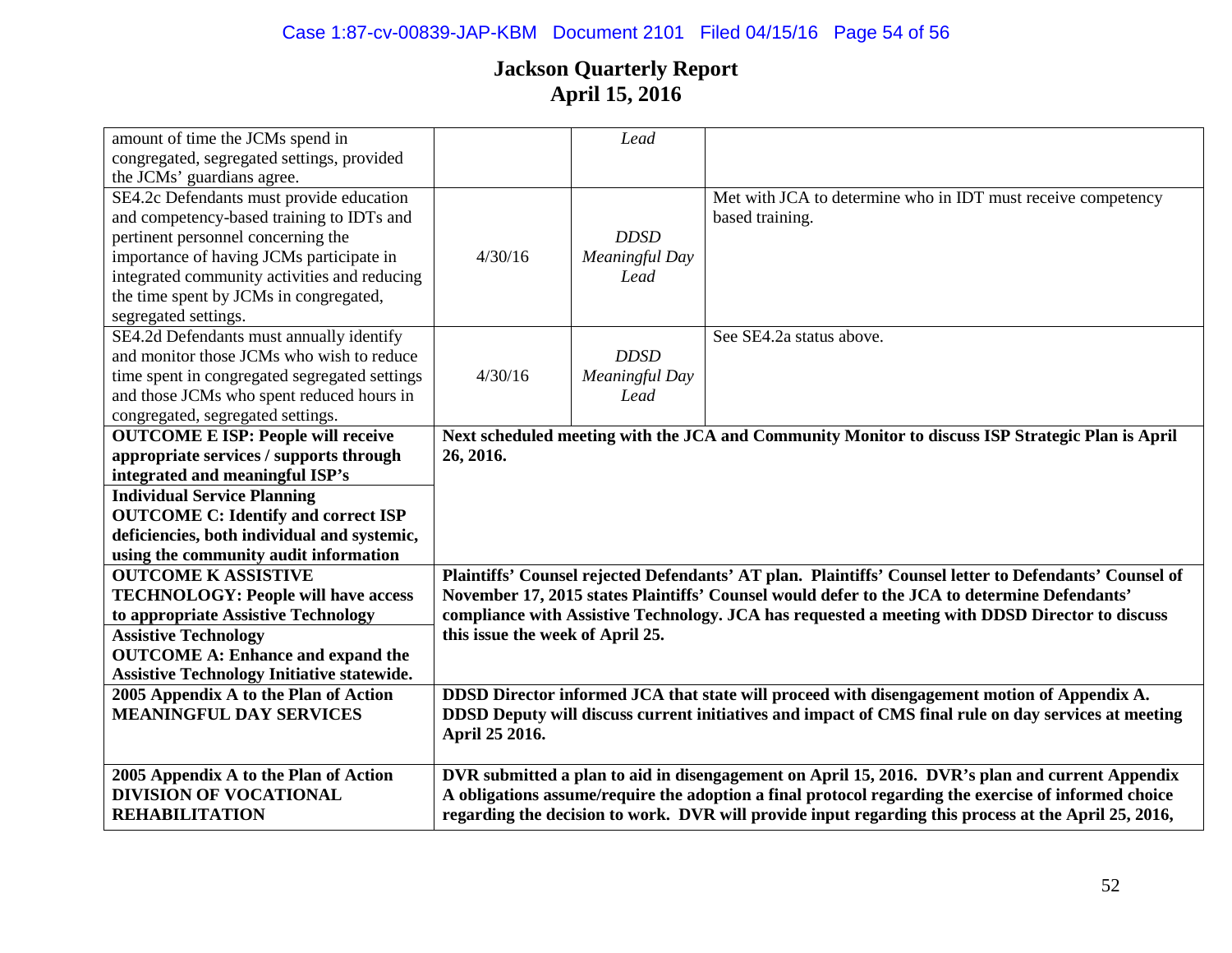|                                              | employment meeting.                                                                                                                           |
|----------------------------------------------|-----------------------------------------------------------------------------------------------------------------------------------------------|
|                                              |                                                                                                                                               |
|                                              |                                                                                                                                               |
| <b>JSD Continuous Improvement</b>            | In regards to the ISP and Behavior outstanding continuous improvement areas, the Department's position is                                     |
|                                              | that the new ISP Strategic Plan described will supplant the continuous improvement obligations. Plaintiffs'                                   |
|                                              | counsel stated that they are not opposed to this outright, however will need to see the ISP Strategic Plan after                              |
|                                              | its creation in order to make a decision whether the ISP strategic Plan contains provisions that can supplant                                 |
|                                              | continuous improvement requirements. As mentioned above, Plaintiffs have until September 8, 2015 to<br>respond Defendants ISP Strategic Plan. |
|                                              | Update: ISP Strategic Plan meeting with JCA and Community Monitor on April 26, 2016.                                                          |
| <b>ISP JSD Paragraph 35</b>                  |                                                                                                                                               |
| Metro:                                       |                                                                                                                                               |
| <b>Total Program Adequate</b>                | <b>DISENGAGED Doc. 2069</b>                                                                                                                   |
|                                              |                                                                                                                                               |
| Adequate Use of Generic Services             |                                                                                                                                               |
| Person Integrated Into Community             |                                                                                                                                               |
| Southeast:                                   |                                                                                                                                               |
| <b>Total Program Adequate</b>                | Doc. 2074 Plaintiffs Opposed Response, Doc. 2077 Reply in Support of the Motion to Disengage                                                  |
| Southwest:                                   |                                                                                                                                               |
| Person Integrated into Community             |                                                                                                                                               |
| <b>Behavioral Supports JSD Paragraph 36</b>  |                                                                                                                                               |
| Northeast:                                   |                                                                                                                                               |
| Behavior Services Integrated into ISP        |                                                                                                                                               |
| Northwest:                                   |                                                                                                                                               |
| Behavior Services Integrated into ISP        |                                                                                                                                               |
| Southeast:                                   |                                                                                                                                               |
| <b>Person Receive Behavior Services</b>      |                                                                                                                                               |
| Southwest:                                   |                                                                                                                                               |
| Behavior Services Integrated into ISP        |                                                                                                                                               |
| <b>Supported Employment JSD Paragraph 37</b> |                                                                                                                                               |
| Metro:                                       |                                                                                                                                               |
| Have Career Development Plan                 |                                                                                                                                               |
| Person Receive Employment Services           |                                                                                                                                               |
| Northeast:                                   |                                                                                                                                               |
| Have Career Development Plan                 |                                                                                                                                               |